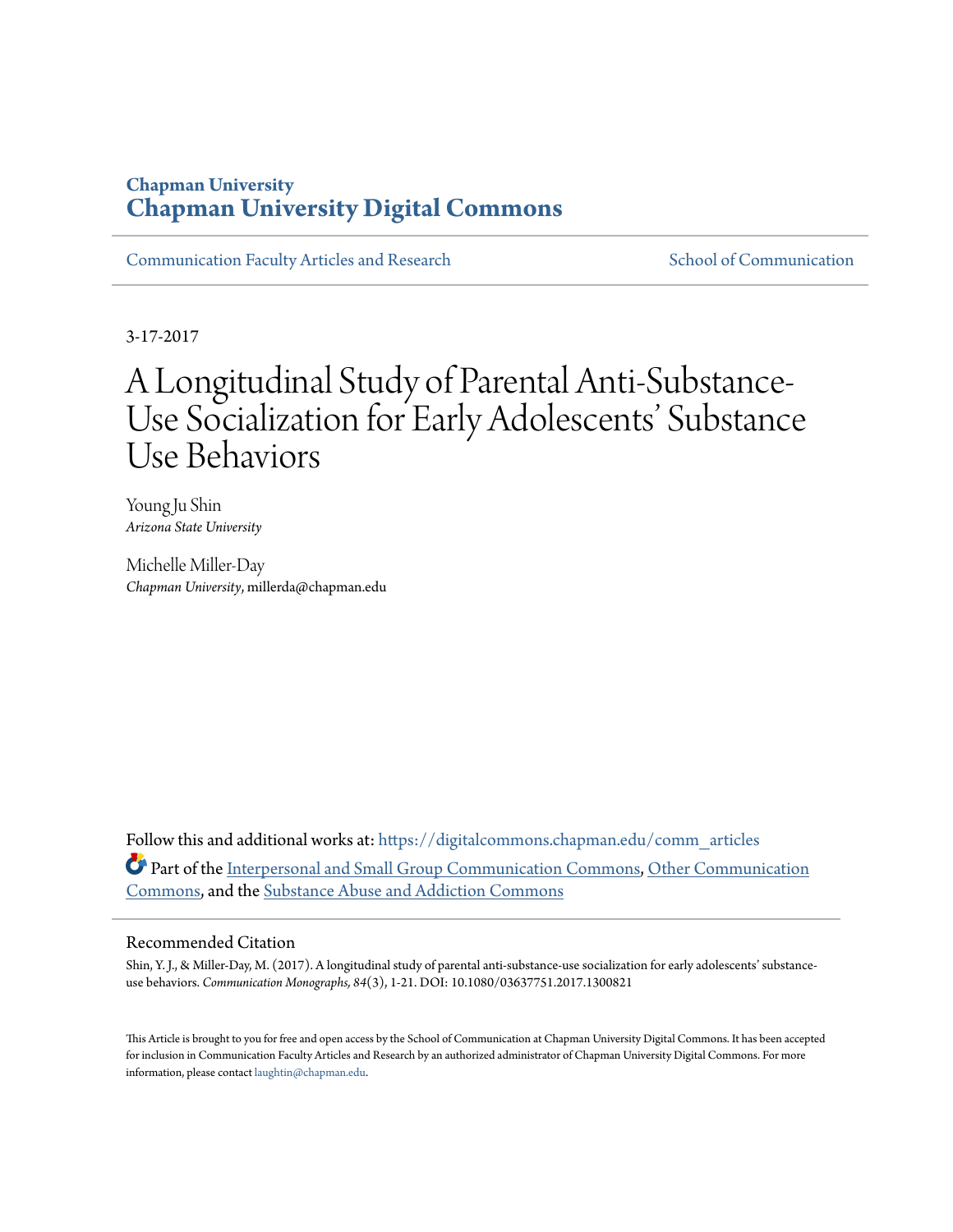## A Longitudinal Study of Parental Anti-Substance-Use Socialization for Early Adolescents' Substance Use Behaviors

#### **Comments**

This is an Accepted Manuscript of an article published in *Communication Monographs*, volume 84, issue 3, in 2017, available online: <http://www.tandfonline.com/10.1080/03637751.2017.1300821>. It may differ slightly from the final version of record.

**Copyright** Taylor & Francis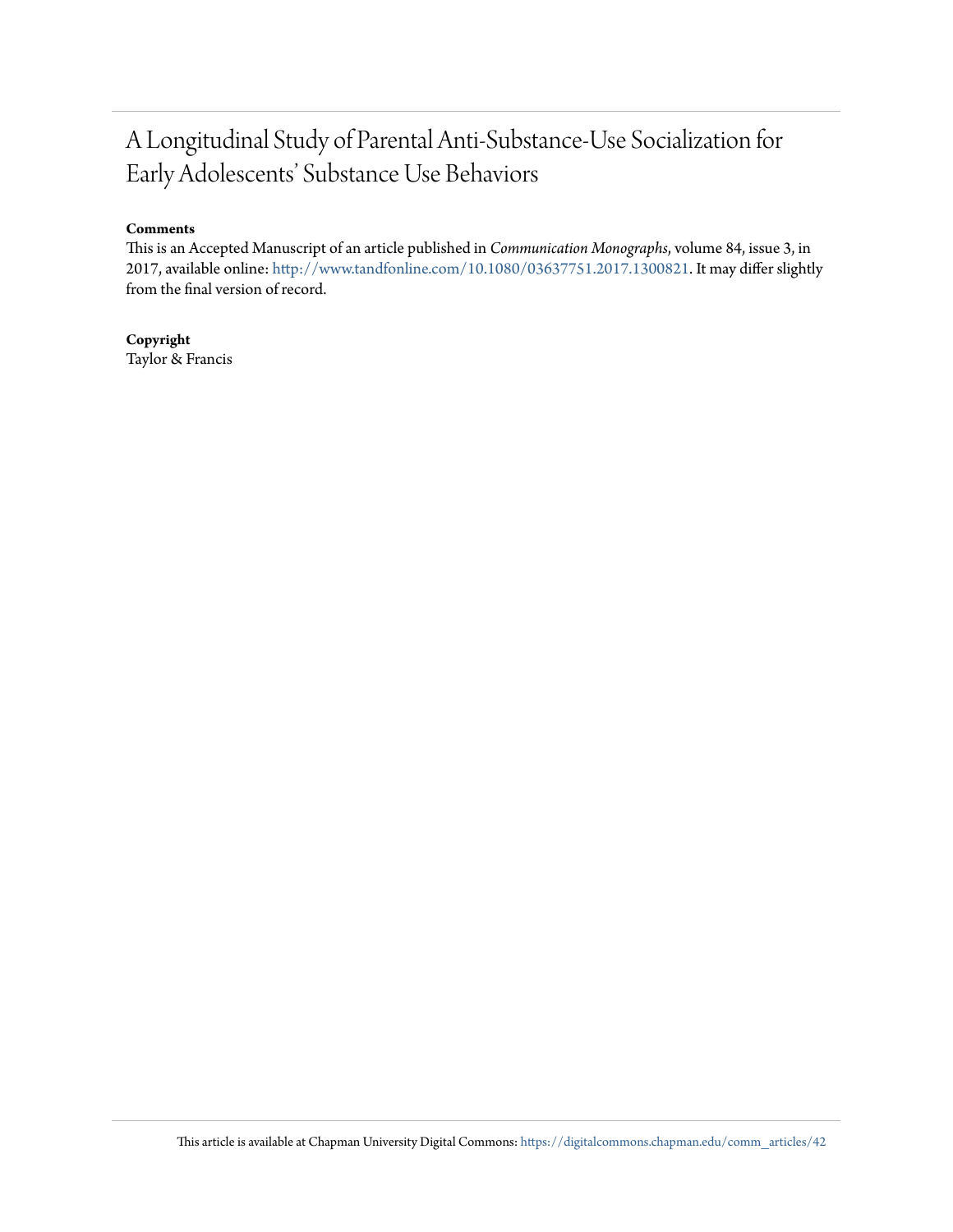Running head: PARENTAL SOCIALIZATION FOR ADOLESCENTS' SUBSTANCE USE BEHAVIORS

### **A Longitudinal Study of Parental Anti-Substance-Use Socialization for Early Adolescents' Substance Use Behaviors**

YoungJu Shin<sup>1</sup>

Michelle Miller-Day<sup>2</sup>

#### **Author Note**

<sup>1</sup>Hugh Downs School of Human Communication, Arizona State University <sup>2</sup>Department of Communication Studies, Chapman University

This publication was supported by Grant Number R01DA021670 from the National Institute on Drug Abuse to The Pennsylvania State University (Michael Hecht, Principal Investigator). Its contents are solely the responsibility of the authors and do not necessarily represent the official views of the National Institutes of Health. Correspondence should be directed to: YoungJu Shin, phone: 480-965-6905, email: [Youngju.Shin@asu.edu](mailto:Youngju.Shin@asu.edu) 950 S. Forest Mall P.O. Box 871205, Tempe, Arizona 85287.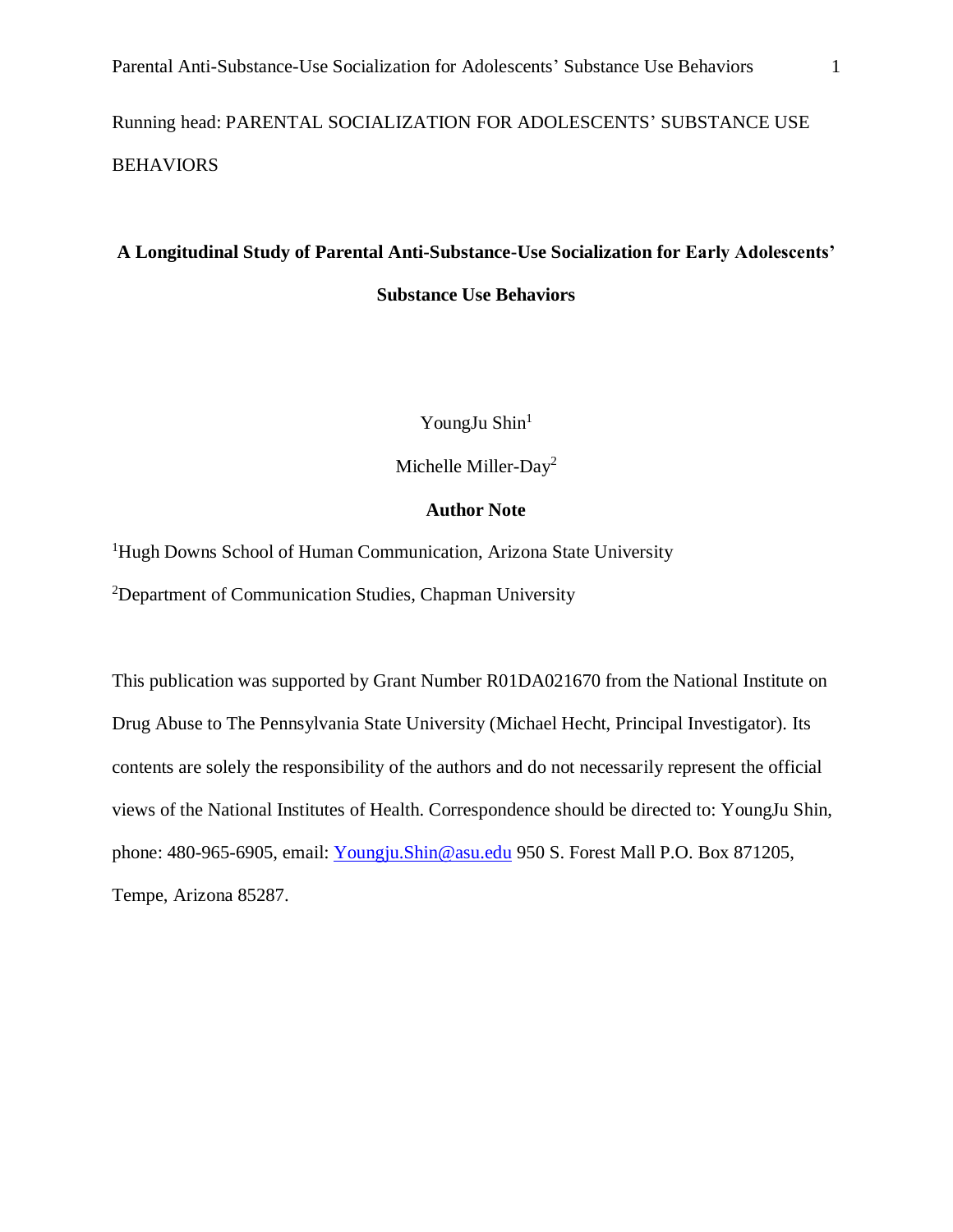#### **Abstract**

The present study examines the role of communication in shaping norms and behaviors with significant personal and societal consequences. Based on primary socialization theory and the general theory of family communication, parental anti-substance-use socialization processes were hypothesized to influence early adolescents' substance use norms and behaviors. Using longitudinal data  $(N=1,059)$ , the results revealed that parent-adolescent prevention communication about substance use in the media and parental anti-substance-use injunctive norms were positively associated with early adolescents' personal anti-substance-use norms, which, in turn, led to decreases in recent alcohol, cigarette, and marijuana use. It was also found that family expressiveness and structural traditionalism positively related to the hypothesized association between parental socialization processes and early adolescents' norms and behaviors.

Keywords: parental socialization, family communication environments, parent-child communication, norms, youth substance use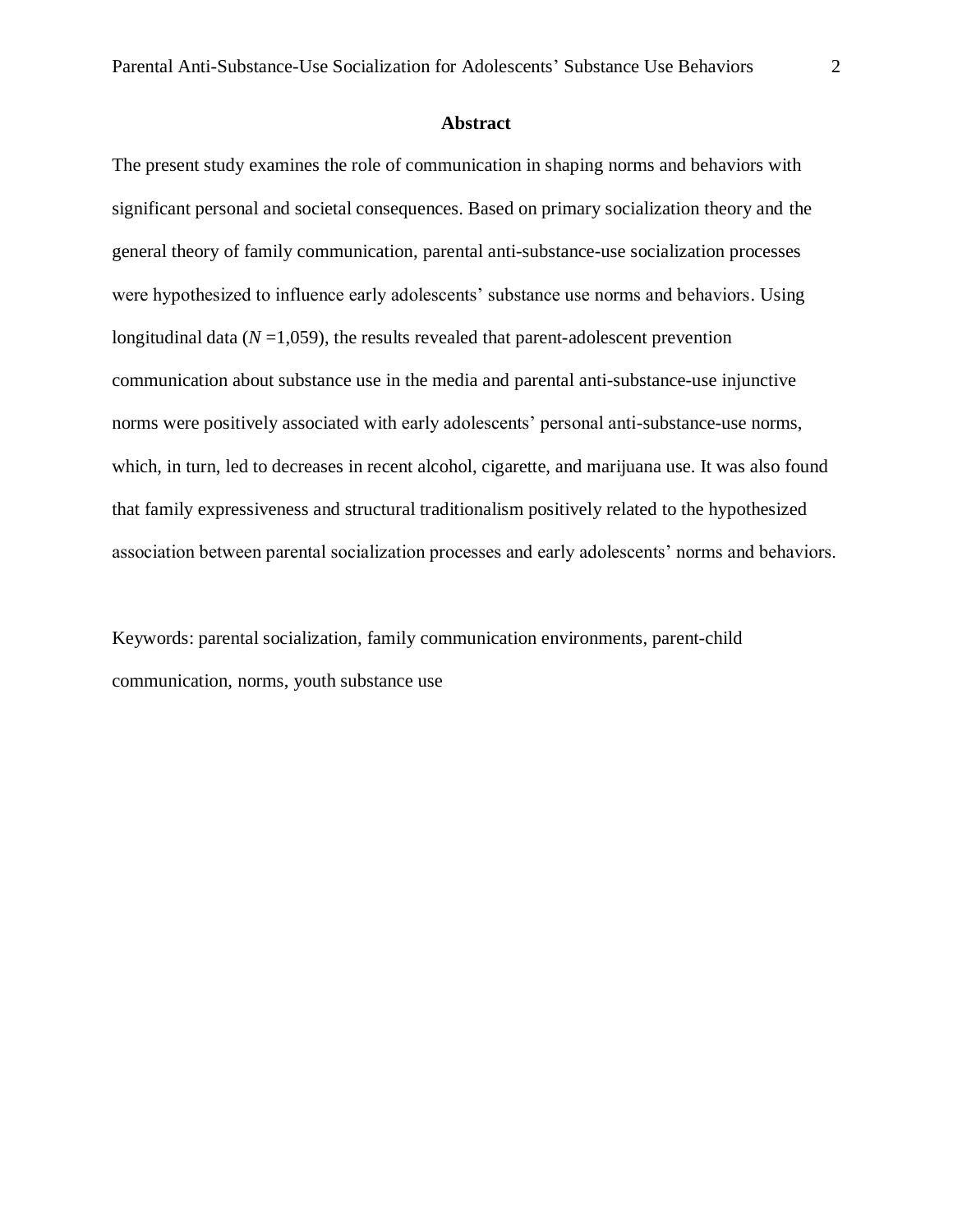### **A Longitudinal Study of Parental Prevention Efforts for Early Adolescents' Substance Use Behaviors**

Recent national survey data from *Monitoring the Future* (Miech, Johnston, O'Malley, Bachman, & Schulenberg, 2015) indicated that alcohol is the most commonly consumed substance in past-30 days among  $8<sup>th</sup>$  grade students (9.7%), followed by cigarettes (3.6%) and illicit drugs including marijuana (8.1%). The same data also reported that substance use often increases as adolescents grow older and advance to higher grade-levels. That is, reports of 12<sup>th</sup> grade students in their past-30 days substance use have increased by 35.3%, 11.4%, and 23.6% for alcohol, cigarette, and illicit drugs respectively.

One influential factor that may increase the likelihood of using substances is exposure to mass media portrayals of substance use. The Center on Alcohol Marketing and Youth (CAMY, 2009) reports that adolescents' exposure to alcohol advertising in the United States increased by 71 percent from the year of 2001 to 2009. More importantly, the same survey points out that adolescents' exposure to alcohol advertisements was 44 percent higher than that for adults above 21 years old. Mass media play a significant role in impacting adolescents' perceptions of substance use, although mass media often represent substance use in a way that makes use appear normative (Everette, Schnuth, & Tribble, 1998; Sargent, Wills, Stoolmiller, Gibson, & Gibbons, 2006). Most advertisements, music videos, movies, and television programs depict substance use as a positive experience (CAMY, 2009) and adolescents' exposure to mass media portrayals of substance use has been associated with initiation of and continued use of alcohol, tobacco, and marijuana (Anderson, Bruijn, Angus, Gordon, & Hastings, 2009; Kelly, Slater, & Karan, 2002; Sargent, Gibson, & Hatherton, 2009).

Although adolescents face a number of risk factors (e.g., positive portrayals of substance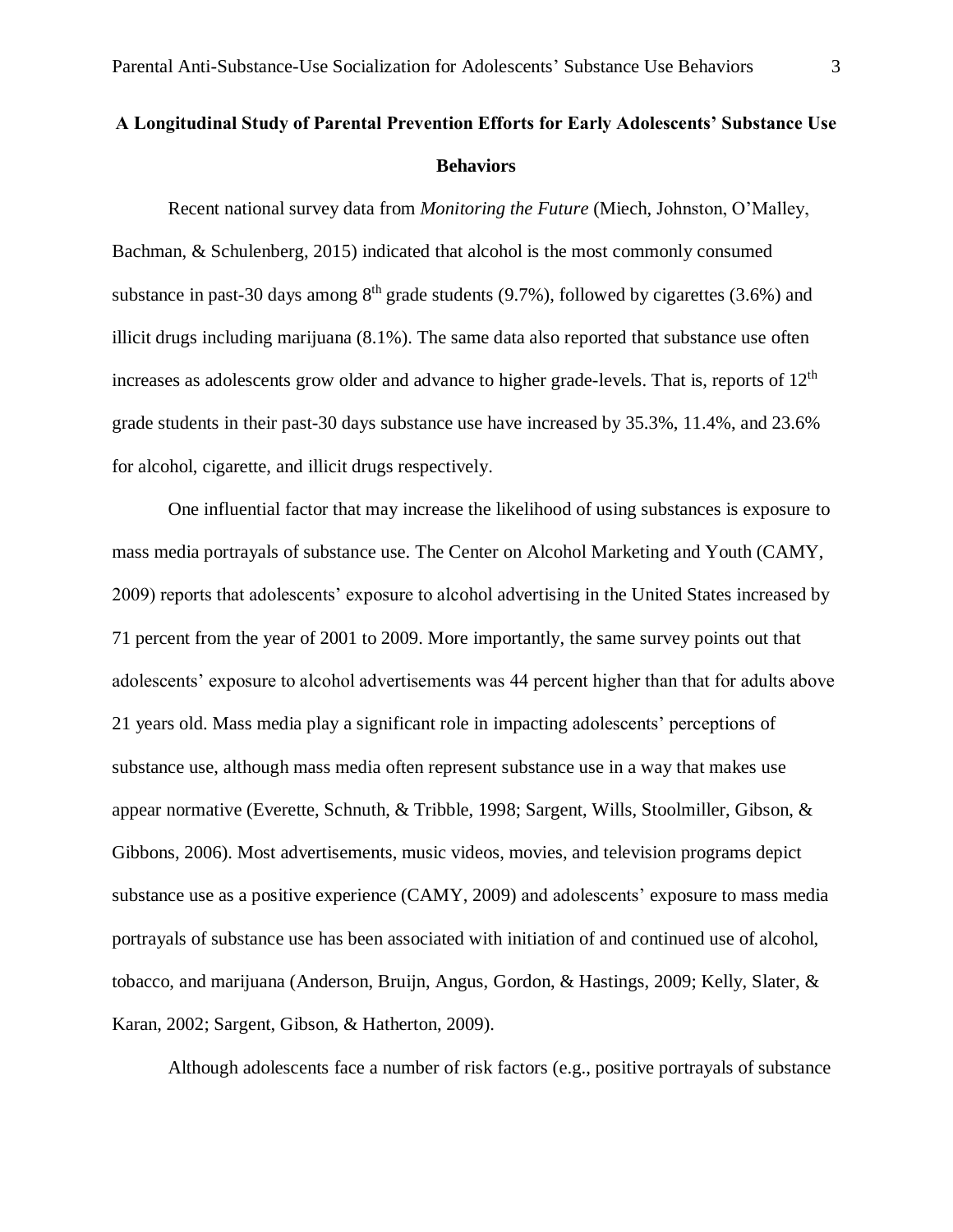use in the media), protective resources also exist that might shield adolescents from the potentially harmful effects of mass media portrayals of substance use. Adolescents may have multiple protective resources, such as parental communication prevention efforts that serve to buffer adolescents against many risks, including substance use and abuse (Kam, Potocki, & Hecht, 2012; Reimuller, Hussong, & Ennett, 2011). These prevention efforts are often conceptualized generally, such as asking if the parents have ever talked with their adolescent about a certain topic (Yes/No) (Carlson et al., 2000) to more detailed examination of parental prevention communication (Miller-Day & Kam, 2010). Yet, among the prevention communication that parents might employ to protect their adolescent children from substance use and abuse, few studies investigate specific parental prevention communication for countering pro-substance use portrayals in the media.

To address this research gap, the current study focuses on parent-child prevention communication about substance use in the media and how this communication might influence adolescents' substance use norms and behaviors. More importantly, these variables are investigated over time in early adolescence. Longitudinal study designs have long been recognized as important vehicles for obtaining high quality evidence to test causal models assessing effects of early events on later outcomes and to tease out the relative contributions of numerous factors on human development (Farrington 1991; Rutter 1994). By examining adolescent self-reported, longitudinal data, our findings have important implications for understanding the role of parent-child prevention communication on adolescents and if that communication is consequential over time in preventing adolescent substance use.

#### **Parents as Prevention Agents**

As Fitzpatrick and Caughlin (2002) noted, "family is where most of us learn to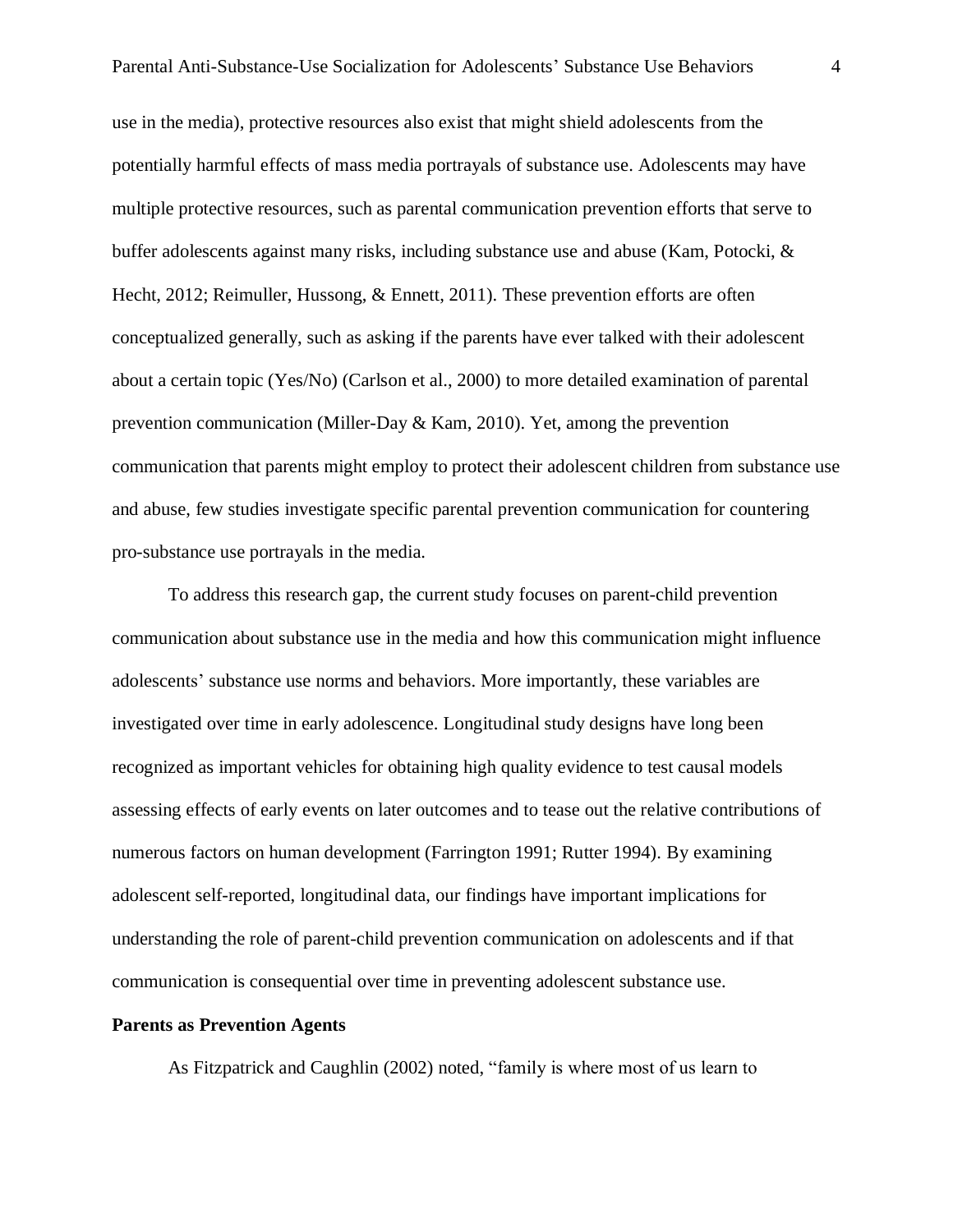communicate and, even more important, where most of us learn how to think about communication" (p. 726). Children learn how to communicate and interpret family members' verbal and nonverbal communicative behaviors through family interaction. Across the life span, family members share experiences and meanings associated with those experiences (Fitzpatrick & Badzinski, 1994; Goodnow, 2005; Socha, 2009). Although a number of socialization agents exist (e.g., parents, peers, school, media), parents have a profound impact on youths' behavioral outcomes, specifically during the developmental period of adolescence (Miller-Day, 2008; Miller-Day & Kam, 2010). Primary socialization theory (Oetting & Donnermeyer, 1998) suggests that parents shape adolescents' prosocial and/or deviant norms and behaviors, emphasizing the role of communication between parent and child in establishing norms and standards of behavior, preventing adolescent involvement with deviant behaviors such as substance use. This parental influence on adolescent norms has a long and significant history in many disciplines such as psychology and prevention science (Biglan, Flay, Embry, & Sandler, 2012).

**The influence of parents on adolescent norms.** Norms have been conceptualized from a variety of theoretical perspectives across a number of disciplines (Lapinski & Rimal, 2005). Within the prevention science literature, researchers have come to address the multi-dimensional aspects of norms, including injunctive norms and personal norms to investigate their effects on behavioral intentions and behavior changes (Cialdini, Kallgren, & Reno 1991; White, Smith, Terry, Greenslade, & McKimmie, 2009). Injunctive norms reflect individuals' perceptions of what behaviors receive approval or disapproval from influential others, whereas personal norms refer to an individuals' own approval/disapproval of certain behaviors (Cialdini et al., 1991). For the current study, *parental anti-substance-use injunctive norms* are defined as adolescents'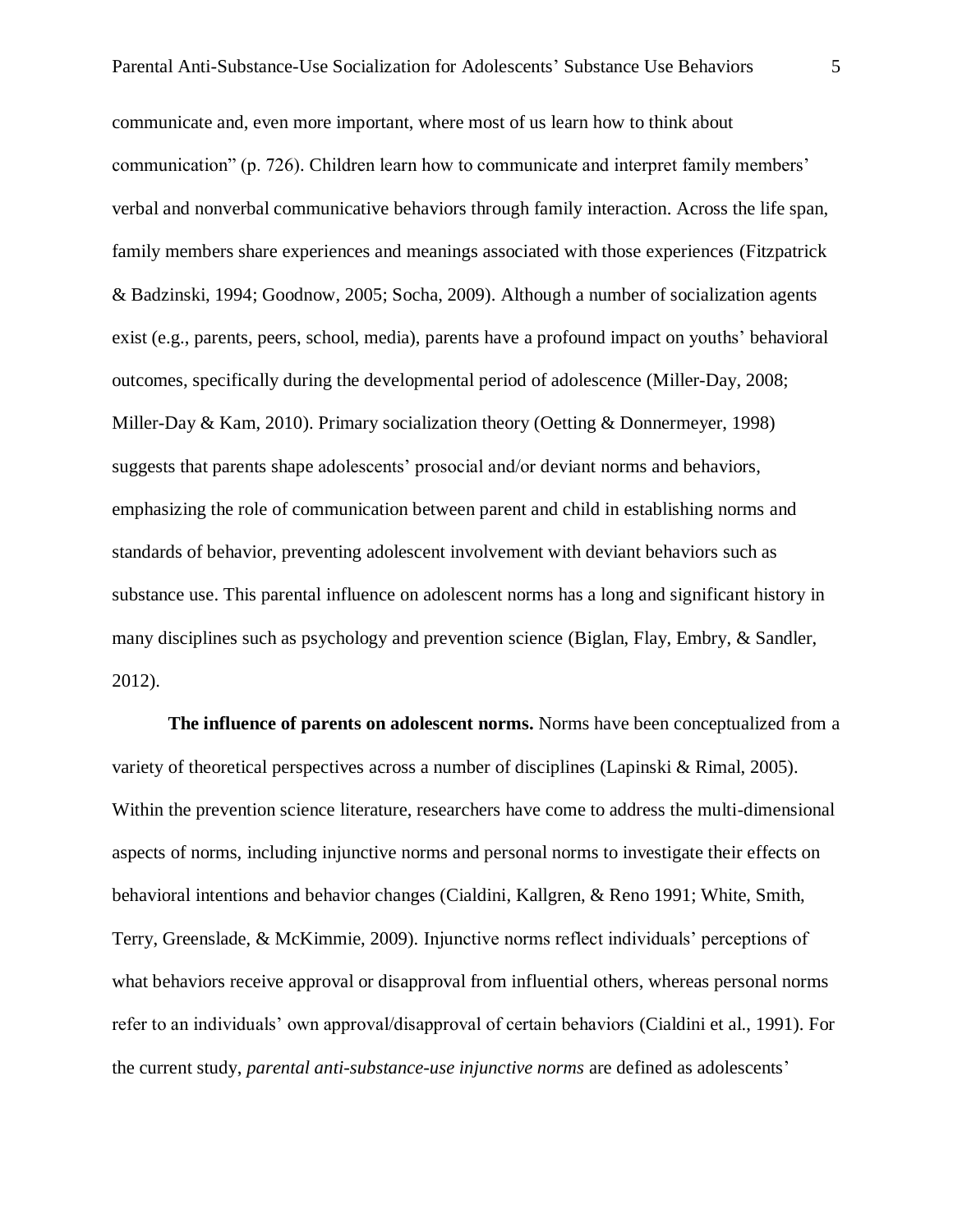perceptions of their parents' approval or disapproval of adolescent substance use, while *adolescent personal norms* are conceptualized as adolescent anti- or pro-substance use perceptions. Norms differ from other theoretical constructs like attitudes because they focus us on approval or disapproval of behaviors, rather than evaluations (attitudes) of those behaviors (Cialdini, et al., 1991; Hansen & Graham, 1991). One can, for example, think it is fun to drink alcohol (i.e., positive attitude) but disapprove (i.e., negative personal norm).

Empirical studies reveal that different types of norms have independent effects on intentions to use substances. In the context of adolescent substance-use prevention interventions, prior research has found that parental anti-substance-use injunctive norms had indirect effects on early adolescents' substance-use intentions (Kam, Matsunaga, Hecht, & Ndiaye, 2009). Kam and her colleagues indicated that parents' injunctive norms about substance use significantly affected adolescents' intention to use substances, through attitudes, personal norms, and perceived behavior control (Kam et al., 2009; Kam & Middleton, 2013; Kam & Yang, 2013). Other research (Connor & McMillan, 1999; Elek, Miller-Day, &Hecht, 2006; Kosterman, Hawkins, Guo, Catalano, & Abbott, 2000) has discovered that personal norms, in particular, appear to be the strongest significant predictor of substance use among the different types of norms. Conner and McMillan (1999) found that adding measures of personal norms to a regression equation that predicted intentions to use marijuana (from attitude, injunctive norms, and perceived behavioral control) improved the predictive ability of the equation but reduced the influence of injunctive norms to nonsignificance. Kosterman et al. (2000) revealed that personal norms against substance use inhibited both alcohol and marijuana use and Elek et al. (2006) discovered that personal anti-substance use norms predicted lower recent and lifetime use of alcohol, tobacco, and marijuana use, lowered intentions to use or to accept offers of a substance. These studies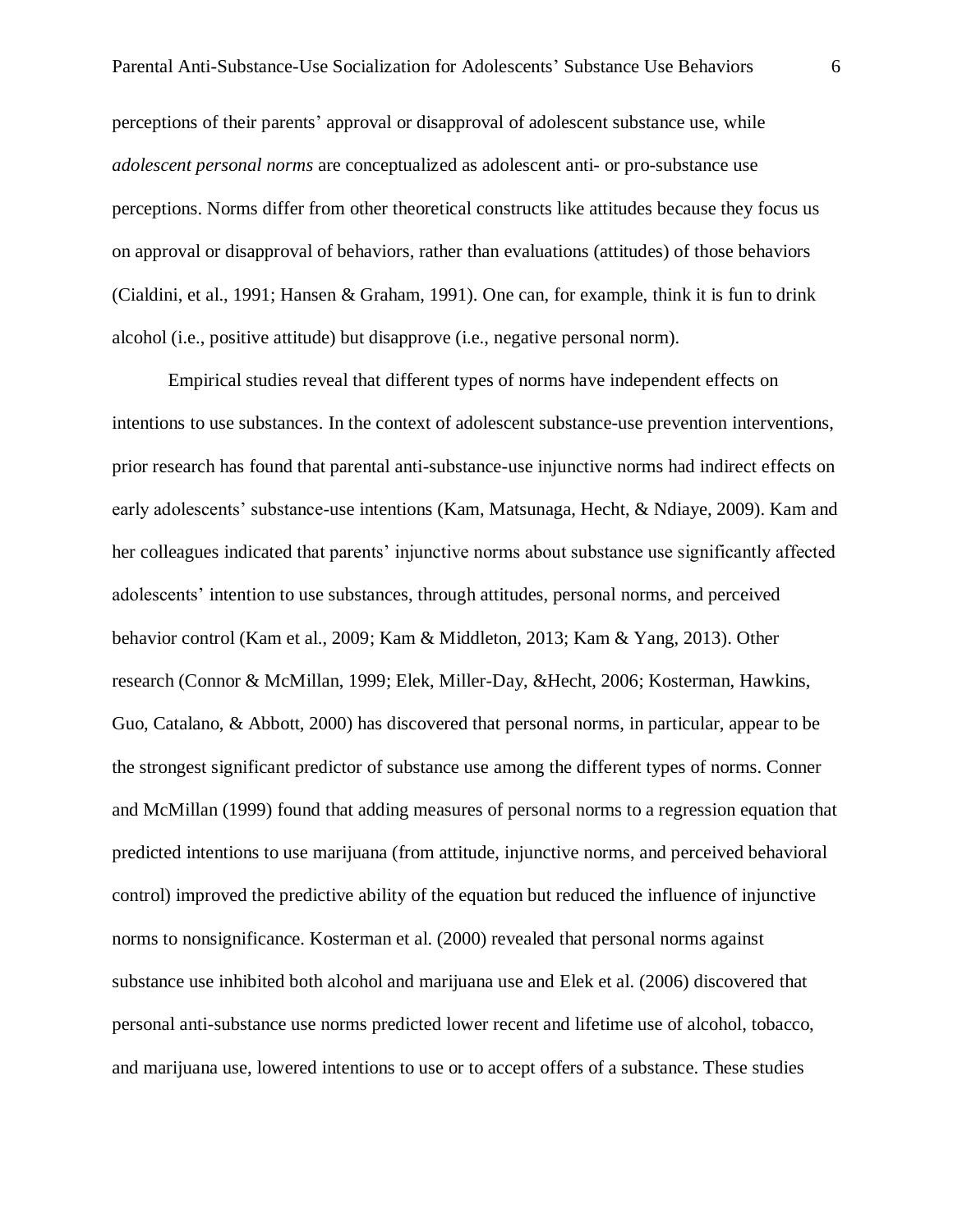Parental Anti-Substance-Use Socialization for Adolescents' Substance Use Behaviors 7 suggest that personal norms may have the most significant direct effect on substance use behavior. These studies reveal that parental injunctive norms can positively influence adolescents' personal anti-substance use norms and self-efficacy to refuse drug offers, which, in turn, may decrease their intentions to ever use illicit substances.

Although research evidence supports the potential for parents to indirectly affect adolescents' personal norms, perceptions of injunctive norms, and subsequent intentions to use, it is unclear if these parental messages impact actual adolescent substance use behaviors. Therefore, we posed the following hypothesis:

RH1: Parental anti-substance-use injunctive norms indirectly predict early adolescents' substance use behaviors through personal anti-substance-use norms.

**Substance specific prevention communication (SSPC).** In addition to parental injunctive norms, parental communication specifically focused on substance use plays a key role in adolescents' substance use behaviors (Miller-Day & Dodd, 2004; Pettigrew et al., in press; Rangarajan, & Kelly, 2006). For example, Henriksen and Jackson (1998) found that parent-child communication about knowledge, attitudes, and skills to refuse offers of tobacco reduced children's intention to smoke. Parent-child communication about home rules about tobacco use and tobacco abstinence was found effective in preventing adolescents' initiation of smoking (Gordon, Biglan, & Smolkowski, 2008). Other research has found that conversations about substance use with parents decreased adolescents' acceptance of substance use offers, weakened adolescents' positive expectancies of drinking alcohol, and decreased adolescents' intentions to use alcohol (Kelly, Comello, & Hunn, 2002; Miller-Day, 2002). Through communication, parents socialize adolescents by conveying rules, expectations, and providing information about health choices related to substance use and other risky behaviors (Ary, James, & Biglan, 1999;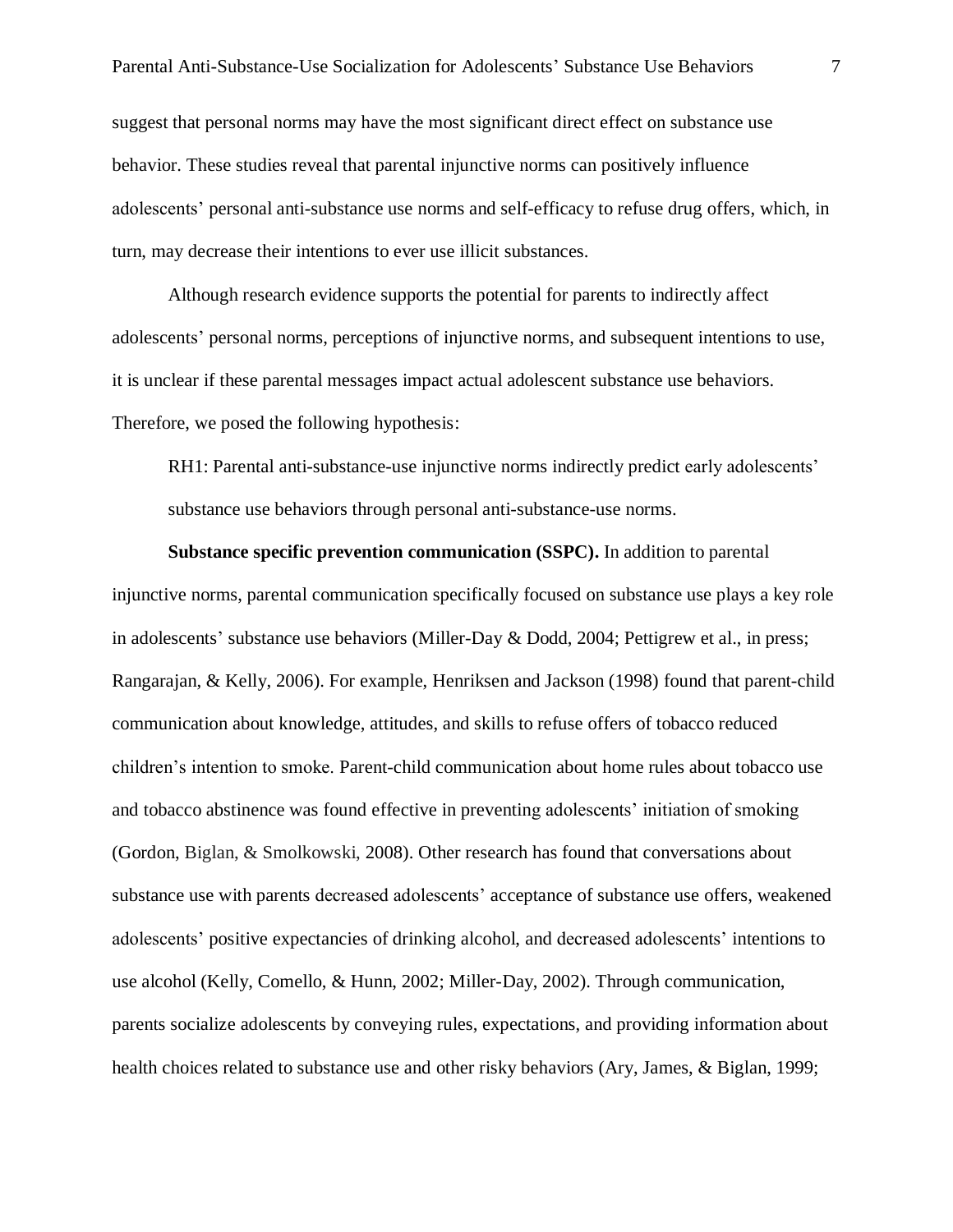Miller, Kotchick, Dorsey, Forehand, & Ham, 1998; Van der Vorst, Engels, Meeus, Dekovic, & Van Leeuwe, 2005). Conversely, a lack of parental communication about substances may result in adolescent substance use (Biglan, 1995; Irvine, Biglan, Smolkowski, Metzler, & Ary, 1999). What is worse, inappropriate communication may result in boomerang effects. For example, parents' discussion of the negative consequences of their own past substance use was inversely related to parental anti-substance-use injunctive norms for Latino adolescents (Kam & Middelton, 2013). There are several studies that indicate if adolescents engage in communication with parents who shared their past substance use experience this may inadvertently lead adolescents to perceive parental sanctioning of substance use behaviors (Ebersole, Miller-Day, & Raup-Krieger, 2014; Kam & Middleton, 2013).

Family scholars have made significant contributions to advancing our knowledge of general parent-child communication about substance use and its effects on adolescents' substance use behavior. For example, it was found that targeted parent-child communication about substance use had significant indirect effects on adolescent personal norms via adolescent personal norms as well as direct effects on adolescent personal norms (Kam & Middleton, 2013; Kam & Yang, 2013). Alcohol-specific communication containing negative alcohol messages did not significantly reduce adolescents' alcohol use, whereas permissive messages were positively related to frequency of adolescents' alcohol use (Reimuller et al., 2011). In Miller-Day and Kam's (2010) study of parent-adolescent communication about alcohol, messages such as discussing how to handle offers of alcoholic drinks or providing rules to obey about drinking alcohol were negatively associated with the adolescent's alcohol use. This study also suggested that parental messages addressing media portrayals of substance use within a context of an open and expressive family environment might serve to protect adolescents from substance use risks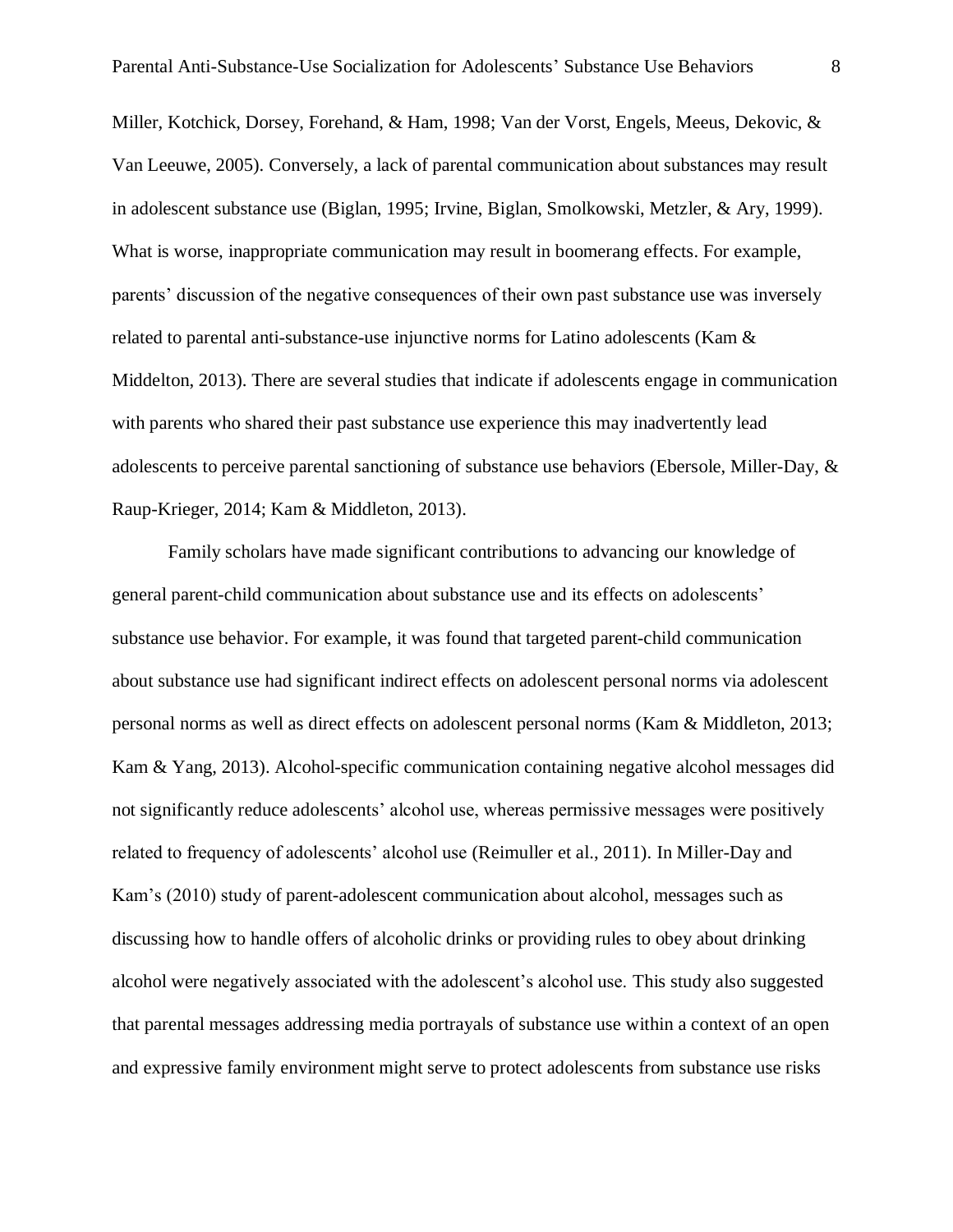(Miller-Day & Kam, 2010). The study, however, did not specifically test for direct or indirect effects of these media-related parental messages on adolescents' alcohol use outcomes. Thus, while there is a plethora of research demonstrating the efficacy of parent-adolescent communication about substances in general to deter and delay adolescent substance use (see for example, Kam & Miller-Day, 2017), there is very little research examining how parental messages about media portrayals of substance use impact adolescent substance use.

#### **Media Portrayals of Substance Use**

Prior research indicates that media portrayals of substance use often make substance use appear normative (Cin et al., 2009; Heatherton & Sargent, 2009; Primack, Kraemer, Fine, & Dalton, 2009). This, of course, complicates the task of parents trying to encourage anti-use norms. Therefore, greater attention needs to be paid to the effects of parent-adolescent communication *about* media portrayals of substance use on early adolescents' substance use. Mass media tend to present messages or images, including advertisements, music videos, movies, and popular television programs, that depict substance use as normative (Everette et al., 1998; Sargent et al., 2006). Consequently, these messages may socialize adolescents to believe that substance use is more prevalent among their peers than it is in actuality (Will, Sargent, Stoolmiller, Gibbons, & Gerrard, 2008; Wills, Sargent, Gibbons, Gerrard, & Stoolmiller, 2009). Most concerning is evidence that media depictions of substance use may influence adolescents to initiate and continue substance use and abuse (Anderson et al., 2009; Kelly et al., 2002; Sargent et al., 2009).

Considering the negative consequences of adolescents' exposure to media portrayals of substance use, one could argue that some types of parental intervention may mitigate the negative effects of media consumption (Fujioka & Austin, 2002). For instance, both positive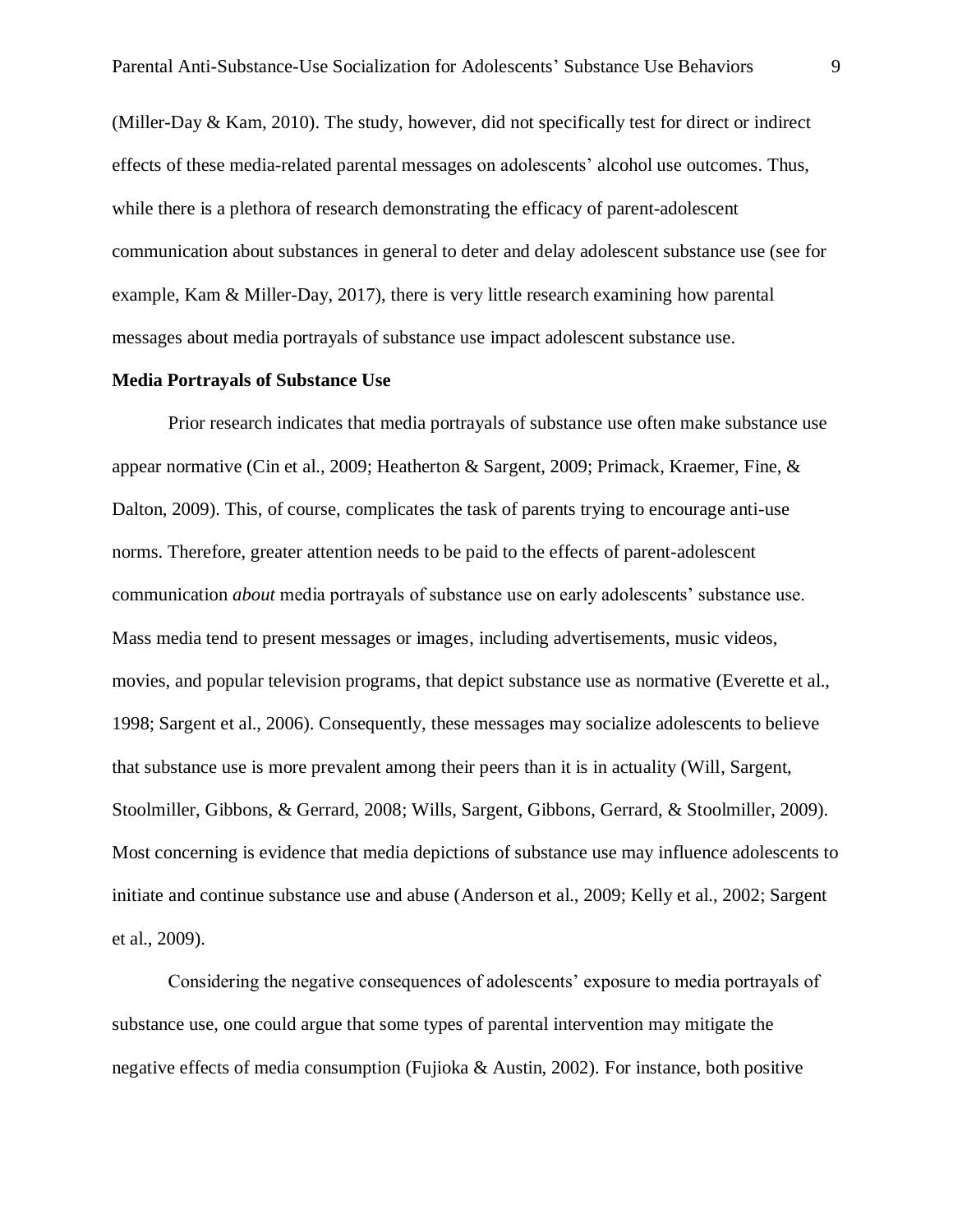mediation (endorsement of television message) and negative mediation (counter-reinforcement of television messages) can positively affect children's media usage and their risky behaviors. Mediation ranging from passive strategies such as watching TV with children (coviewing; Buerkel-Rothfuss & Buerkel, 2001) to more actively discussing media content (active mediation) and restricting media access (restrictive mediation; Fisher, Hill, Grube, Bersamin, Walker, & Gruber, 2009; Nathanson, 1999) tends to ameliorate the effects of media on adolescents' risky behaviors such as smoking, aggression, and sexual behavior. Family scholars contend that parents would have protective effects on adolescents' substance use behavior. For example, parental rules and monitoring of children's movie watching reduced adolescents' initiation of alcohol and tobacco use (Dalton et al., 2006). Similar results were found that parental restrictions for R-rated movies predicted a lower likelihood of adolescents' alcohol use in the future (Tanski, Cin, Stoolmiller, & Sargent, 2010).

Although previous research addresses media portrayals of substance use as heightening youth risk and parental monitoring of media (e.g., monitoring what youth are exposed to in the media) as protecting youth from these risks, less is known about the effects of parental prevention messages to counter media depictions of substances and substance use, and the effects of those messages on adolescents' substance use norms or behaviors. One can hope that the mediating effects reported for other behaviors generalize to substance use, but this is not necessarily true. Thus, it was hypothesized that:

RH2: Parent-adolescent prevention communication about substance use in the media indirectly predicts early adolescents' substance use behaviors through personal anti-substance-use norms.

#### **Parent-Child Communication and Family Communication Environments**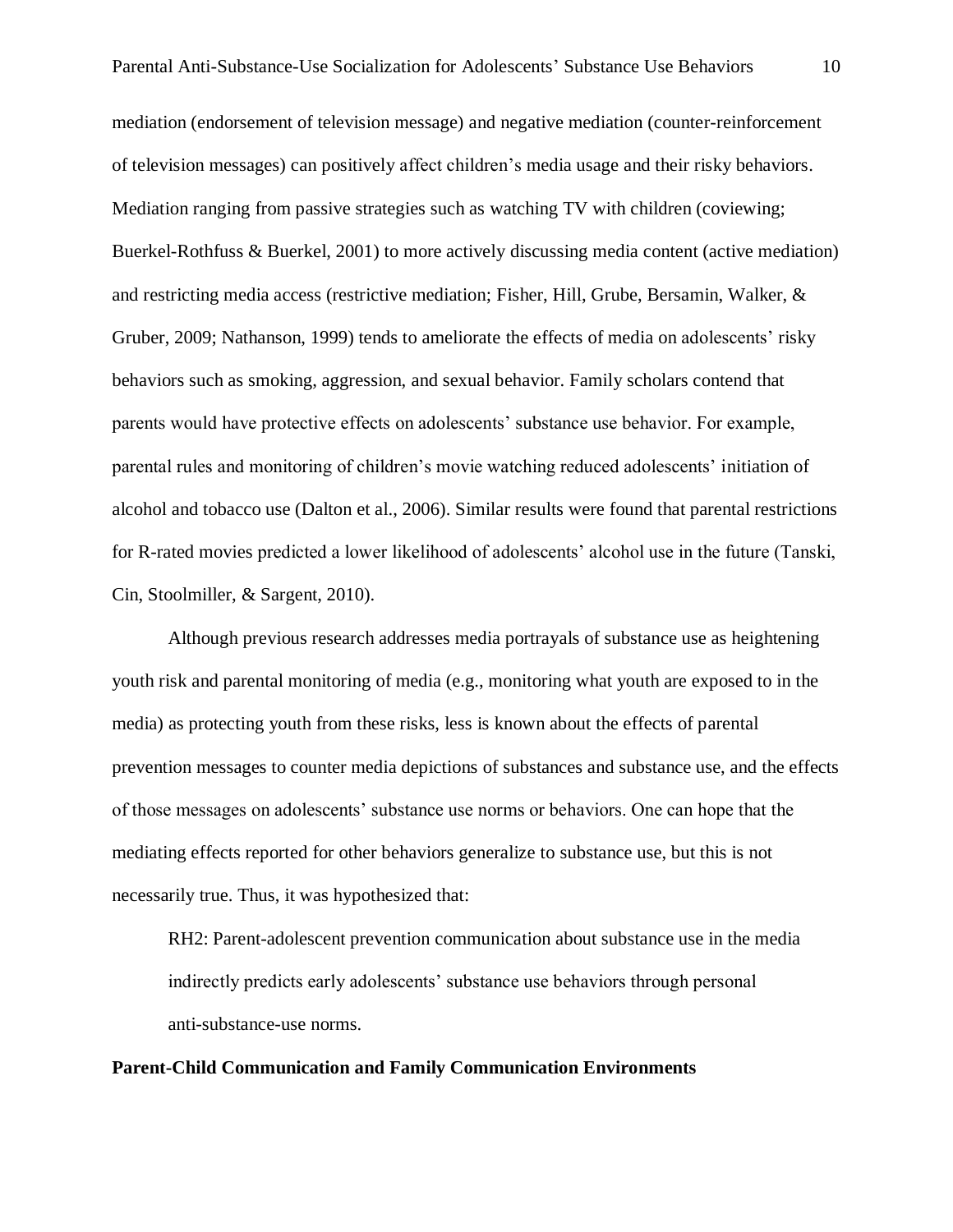While parent-child communication occurs within the climate of a media environment, it also occurs within the family environment. Family scholars have argued that frequent parentchild communication is consequential for children's developmental functioning (Ackard, Neumark-Sztainer, Story, & Perry, 2006). In addition to the frequency of talks, researchers turn their attention to the quality of family communication as an important factor in protecting adolescents from engaging in risky behaviors like substance use (Miller-Day, 2008; Miller-Day & Dodd, 2004; Miller-Day & Kam, 2010). One of the key family communication theories addressing the quality of family communication is the general theory of family communication (Koerner,  $\&$ Fitzpatrick, 2002a). The general theory of family communication emerged from a blending of two lines of research—family communication orientations (conformity and conversational) (Koerner & Fitzpatrick, 2002b; Richie, 1991) and characteristics of marital couple types (ideology, interdependence, and conflict) (Fitzpatrick, 2004), resulting in a validated scale assessing three related dimensions of a family communication environment (FCE): expressiveness, structural traditionalism, and conflict avoidance (Baxter, Bylund, Imes, & Scheive, 2005; Fitzpatrick & Ritchie, 1994; Koesten, Schrodt, & Ford, 2009).

According to Koerner and Fitzpatrick (2002a), family communication environments vary in the ways family members create, shape and maintain the family through their responses to one another's actions. The expressiveness dimension of a family communication environment represents a conversation-oriented family where all members, including children, are openly expressive of their ideas and feelings. Children in families high in expressive communication are taught to value individual decision-making. The second dimension is structural traditionalism. Those families high in this dimension are characterized by parents exercising power over their children, emphasizing deference to parental power and obedience, and privileging parental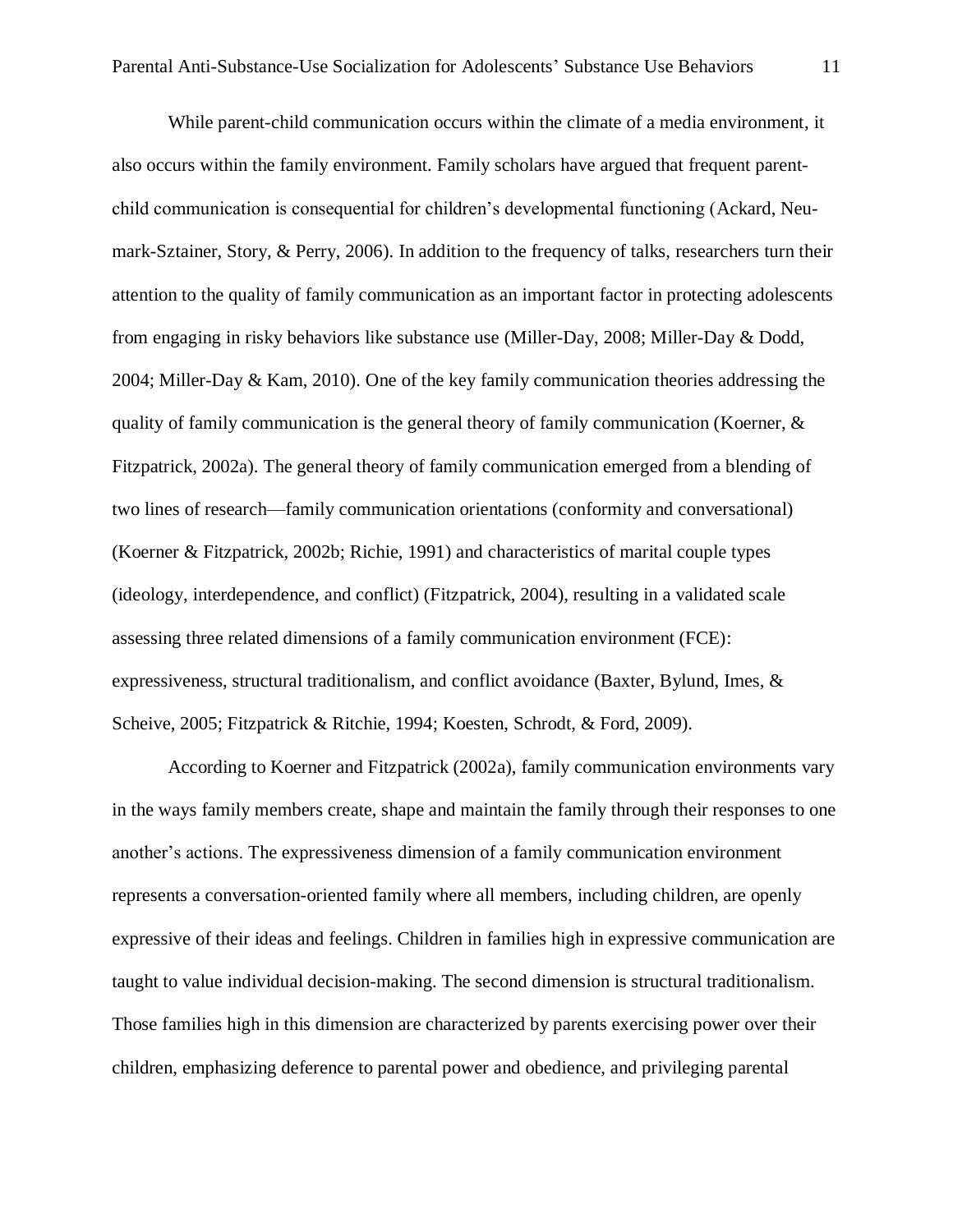Empirical findings reveal that expressiveness, structural traditionalism, and conflict avoidance dimensions predict different outcomes of family functioning and children's well-being (Baxter et al., 2005; Koesten et al., 2009). For instance, families high in expressiveness showed positive relationships with family cohesion and flexibility (Schrodt, 2005), family strengths and satisfaction (Burns & Pearson, 2011; Schrodt, 2009), and children's cognitive flexibility (Koesten et al., 2009). In contrast, families high in structural traditionalism and conflict avoidance had inverse associations with family functioning (Schrodt, 2005, 2009) and children's psychological functioning (Koesten et al., 2009). These communication environments cut across different parenting types such as Baumrind's (1991) parenting prototype classifications of authoritarian, authoritative, and permissive parenting, which are based on dimensions of warmth and responsiveness.

Studies on family communication environments are communication specific and suggest that the effects of communication environments on family outcomes vary in accordance with expressiveness, structural traditionalism, and conflict avoidance. Although it seems likely that variance in these dimensions would impact parental approaches to prevention, most studies todate have neither looked closely at family communication environments to examine how these environments are related to discourse about substance use, nor have they examined the impact of this discourse on adolescents. An exception is the work of Miller-Day and colleagues (Miller-Day, 2008; Choi et al., 2017) whose research suggests that parents in families exhibiting different family communication environments will differ in how they address substances and substance use with their adolescents. Their work demonstrates that parents in different family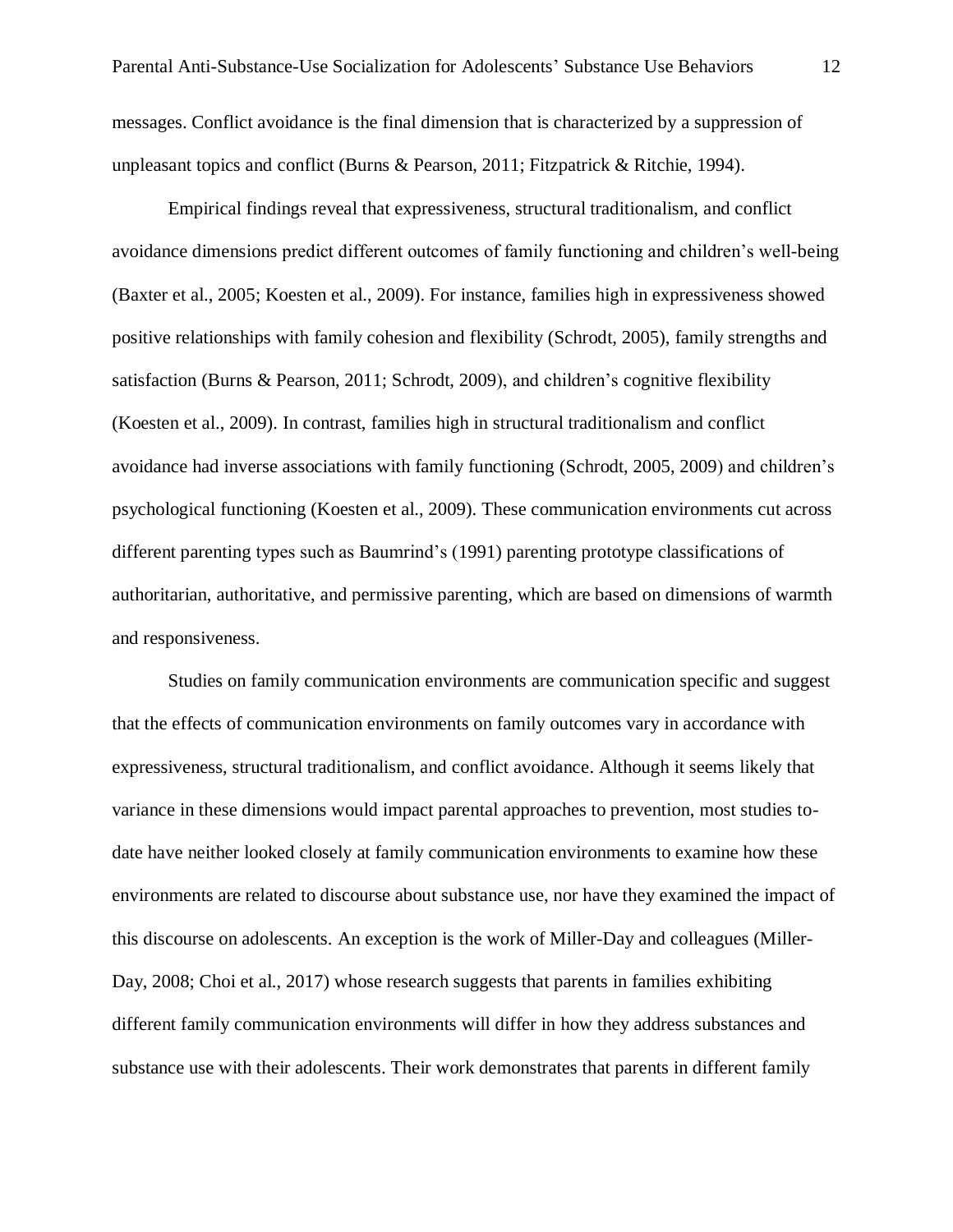communication environments used different prevention messages to discourage adolescent substance use. Specifically, those highly expressive families tended to provide information and rewards to adolescents, structural traditional families had no tolerance rules, and conflict avoidant families articulated a message for the adolescents to use his or her own judgment or avoid the topic of substances or substance use altogether. The findings support the claim that general family communication environments influence how parents talk with their adolescent children about substances (Choi et al., 2017; Pettigrew, Shin, Stein, & Raalte, 2017).

Research on parental prevention communication about substance use in the media is limited to a few small studies. For example, Miller-Day and Kam (2010) reported a moderately strong association between a family's general openness and the tendency for a parent to comment on a character's use of a substance if observed in a television program. Therefore, we decided to examine family communication environments and parental prevention communication about substance use in the media more fully and over time. Given this lack of specific theory and research to make predictions, we pose the following research questions (See Figure 1 for the conceptual model):

RQ1: To what extent do dimensions of expressiveness, structural traditionalism, and conflict avoidance in families directly predict parental anti-substance-use injunctive norms as well as parent-adolescent prevention communication about substance use in the media?

RQ2: To what extent do dimensions of expressiveness, structural traditionalism, and conflict avoidance in families indirectly predict early adolescents' substance use behaviors through parental anti-substance-use injunctive norms as well as parental prevention communication about substance use in the media?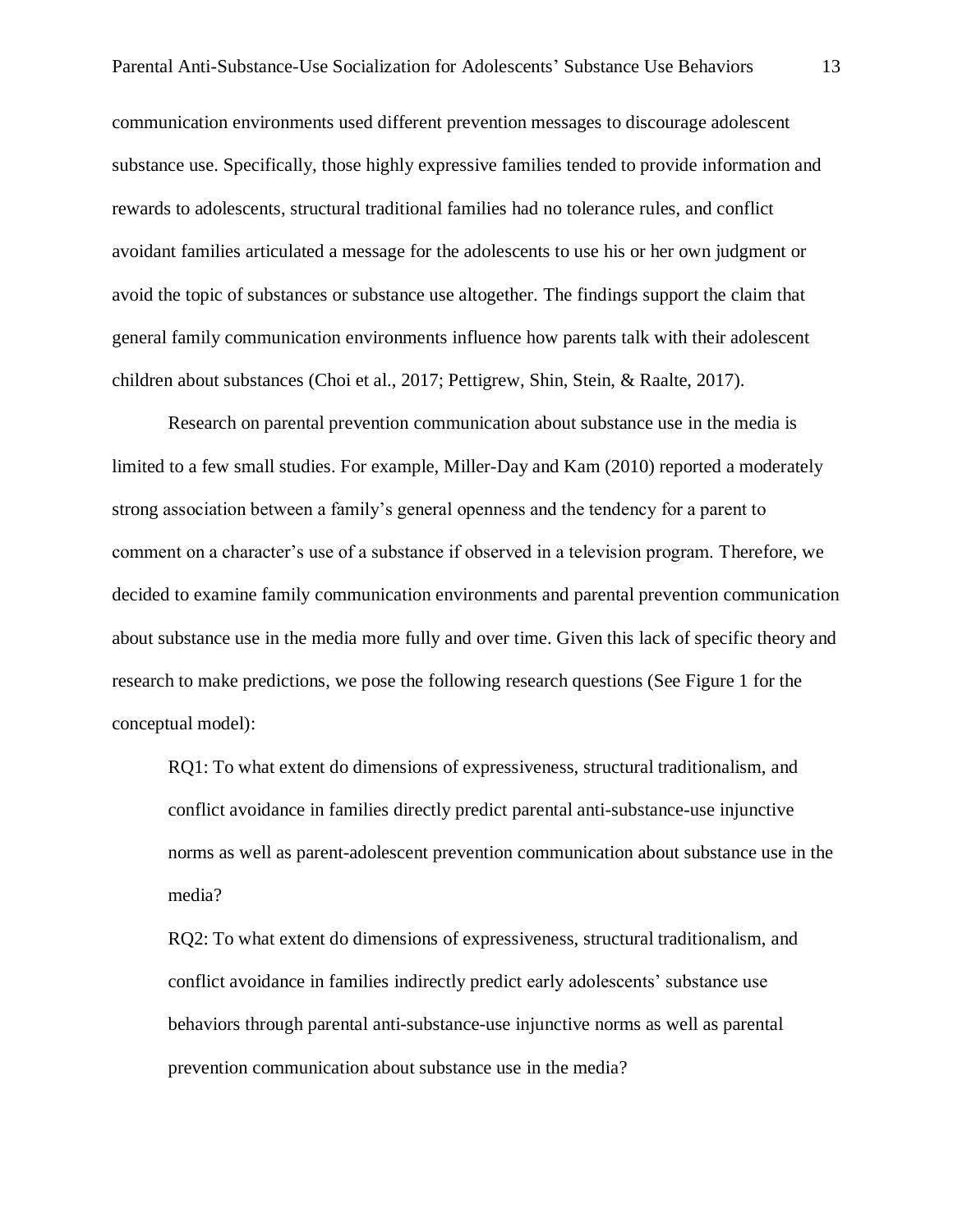#### **Method**

#### **Participants and Procedures**

Self-reported survey data were collected as a part of the randomized clinical trial evaluating a school based substance use prevention program. Thirty-six public middle schools located in rural areas in two mid-western states were randomly assigned to three conditions (control and two program conditions; classic version of the curriculum and rural version of the curriculum) (See Graham et al., 2014 for review). The present study used the longitudinal data from 14 schools in the control condition so as not to confound findings with intervention effects. The longitudinal data were collected at different time points in fall 2009 (Wave 1 or the beginning of  $7<sup>th</sup>$  grade), spring 2010 (Wave 2 or the end of  $7<sup>th</sup>$  grade), and spring 2011 (Wave 3 or the end of  $8<sup>th</sup>$  grade).

One thousand fifty-nine students from 14 public schools in the control condition completed three waves of paper-pencil surveys from  $7<sup>th</sup>$  through  $8<sup>th</sup>$  grades. Based on Wave 1 data, 53% were male and 47% were female. The mean age was 12.3 years (*SD* =.50). A majority of the early adolescents self-identified as European American (96%). Prior to the data collection, approval was obtained from the Institutional Review Board. Parents provided active informed consent and students provided informed assent.

#### **Measures**

All of the constructs were modified to make them age appropriate for  $7<sup>th</sup>$  to  $8<sup>th</sup>$  grade students. Table 1 shows the descriptive statistics, bivariate correlations, and reliability for these constructs.

**Parental anti-substance-use injunctive norms (W1).** Three items from Hansen and Graham (1991) assessed adolescents' perceptions of parents' injunctive norms. The students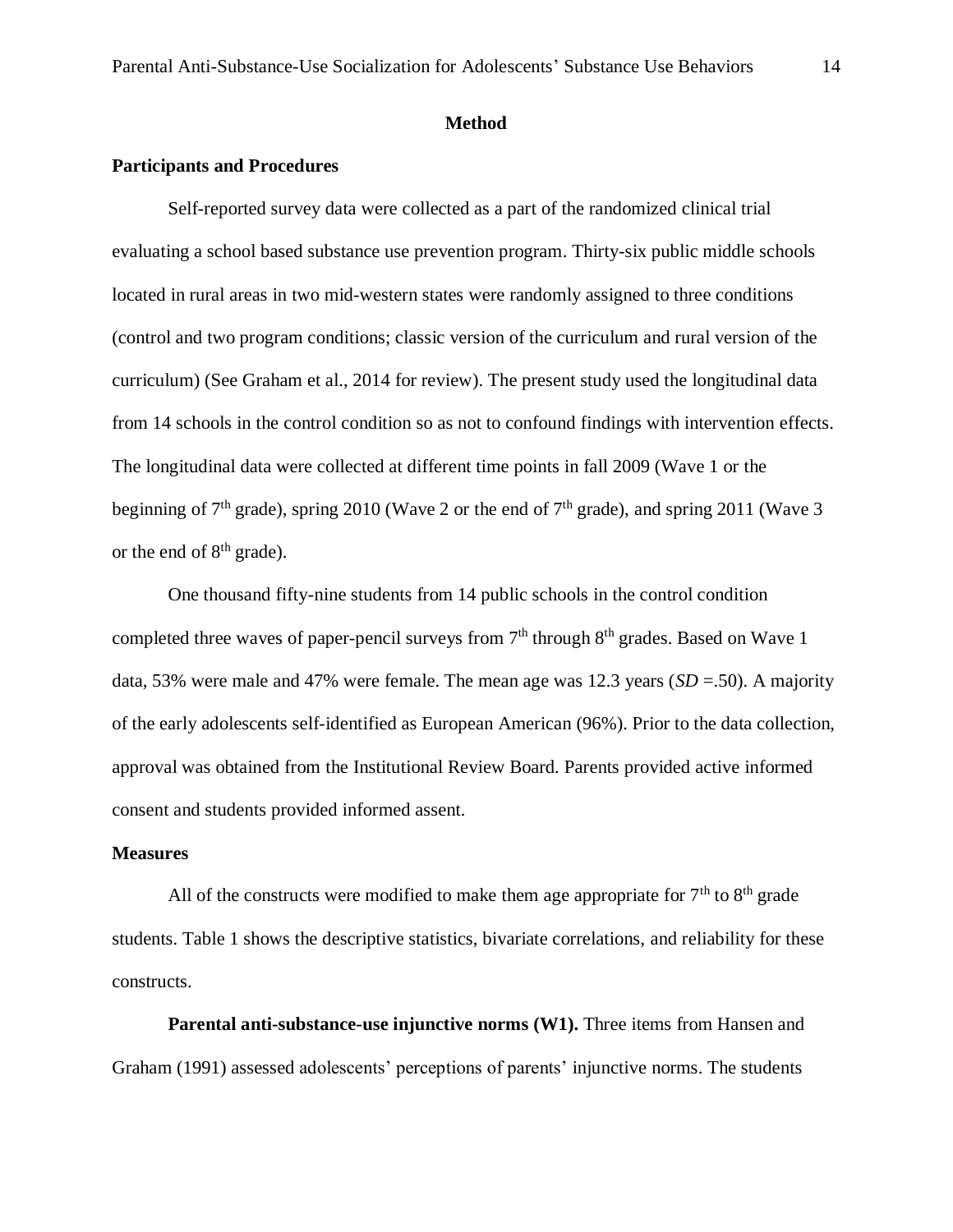were asked, "How wrong do your parents feel it would be for you to drink alcohol regularly (beer, wine, or hard liquor)?", "...smoke cigarettes?", and "...smoke marijuana?"  $(1 = Not$ wrong at all to 4 Very wrong). Higher scores indicated stronger parental anti-substance-use injunctive norms.

#### **Parent-adolescent prevention communication about substance use in the media**

**(W1).** Two items were modified from the Targeted Parent-Child Communication about Alcohol Scale (Miller-Day & Kam, 2010). Students were asked, "Does at least one of your parents ever make comments about …" and read two items, "how drinking alcohol is bad if a character on TV is drinking or drunk?" and "how chewing or smoking is bad if a character on TV is chewing/smoking tobacco?"  $(1 = No$ , never to  $4 = Yes$ , all the time). Higher scores indicated frequency of communication.

**Family communication environments (W1).** Twelve items were modified from Fitzpatrick and Ritchie's FCE instrument (1994) to measure three dimensions of family communication environments, consisting of expressiveness, structural traditionalism, and conflict avoidance. For example, modified items asked "My parents encourage me to express my feelings," "In our home, my parents usually have the last word," and "My parents say things like 'There are some things that just shouldn't be talked about'"  $(1 =$  Never to  $5 =$  Very often). Higher scores indicated stronger association with that particular environment.

**Adolescents' personal anti-substance-use norms (W2).** Based on Hansen and Graham (1991), students answered the items asking "Do you think it is wrong for someone your age to drink alcohol regularly (beer, wine, or hard liquor)/to smoke cigarettes/ to smoke marijuana?" (1  $=$  not at all to  $4 =$  yes, it is very wrong). Higher scores represented lower acceptability of substance use (i.e., stronger anti-substance-use norms).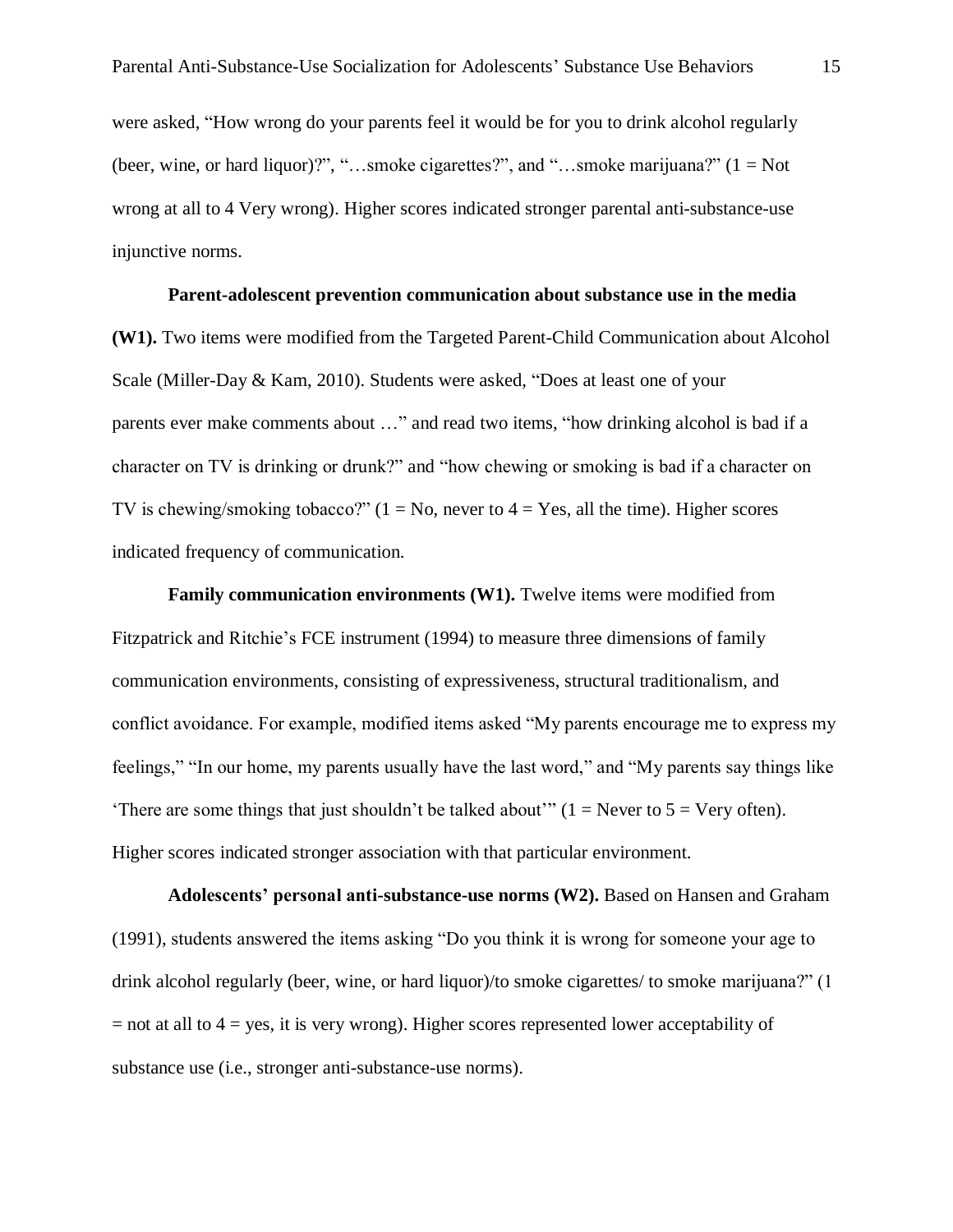**Past 30-days substance use (W3).** Based on Hansen and Graham's scale (1991), students reported their alcohol use ["How many drinks of alcohol have you had in the past 30 days?" (1 = None to 9 = More than 30 drinks)], cigarette use ["How many cigarettes have you smoked in the past 30 days?"  $(1 = \text{None to } 8 = \text{More than } 2 \text{ packs of eigenettes})$ , and marijuana use ["How many times have you used marijuana in the past 30 days?" ( $1 =$  None to  $8 =$  More than 40 times)]. Higher scores indicated more use of substance in terms of amount.

**Control variables (W1).** When running the analyses, adolescents' lifetime substance use, gender, and age were taken into account. Three items asking amount of alcohol, cigarette, and marijuana in lifetime use were included to control for adolescents' lifetime substance use from the baseline data (Hansen & Graham, 1991). For the analysis, adolescents' lifetime substance use was recorded as one item  $(0 =$  never used;  $1 =$  used one type;  $2 =$  used two types; 3  $=$  used all). Gender (0  $=$  male; 1  $=$  female) and age are also included as control variables.

#### **Analysis Summary**

To assess the dimensionality of the items, analyses of descriptive statistics and a measurement model were conducted. The full maximum likelihood method (i.e., FMLM) was employed to handle the missingness of data (Graham, 2012). Using MPlus (Muthén & Muthén, 2015), a measurement model was run to confirm the model fit and factor loadings. Table 2 shows factor loading from the measurement model. Because  $\chi$ 2 is influenced by sample size, the root mean square error of approximation (RMSEA), the comparative fit index (CFI), and the standardized root mean square residual (SRMR) were used as the primary fit indices to evaluate the practical model fit of the SEM model (Kline, 2005; Hu & Bentler, 1999). RMSEA <.05 is considered most desirable (Boomsma, 2000; Kline, 2005). A value of CFI > .90 is acceptable (Hu & Bentler, 1999). A value of SRMR <.08 explains a good fit (Hu & Bentler, 1999). Based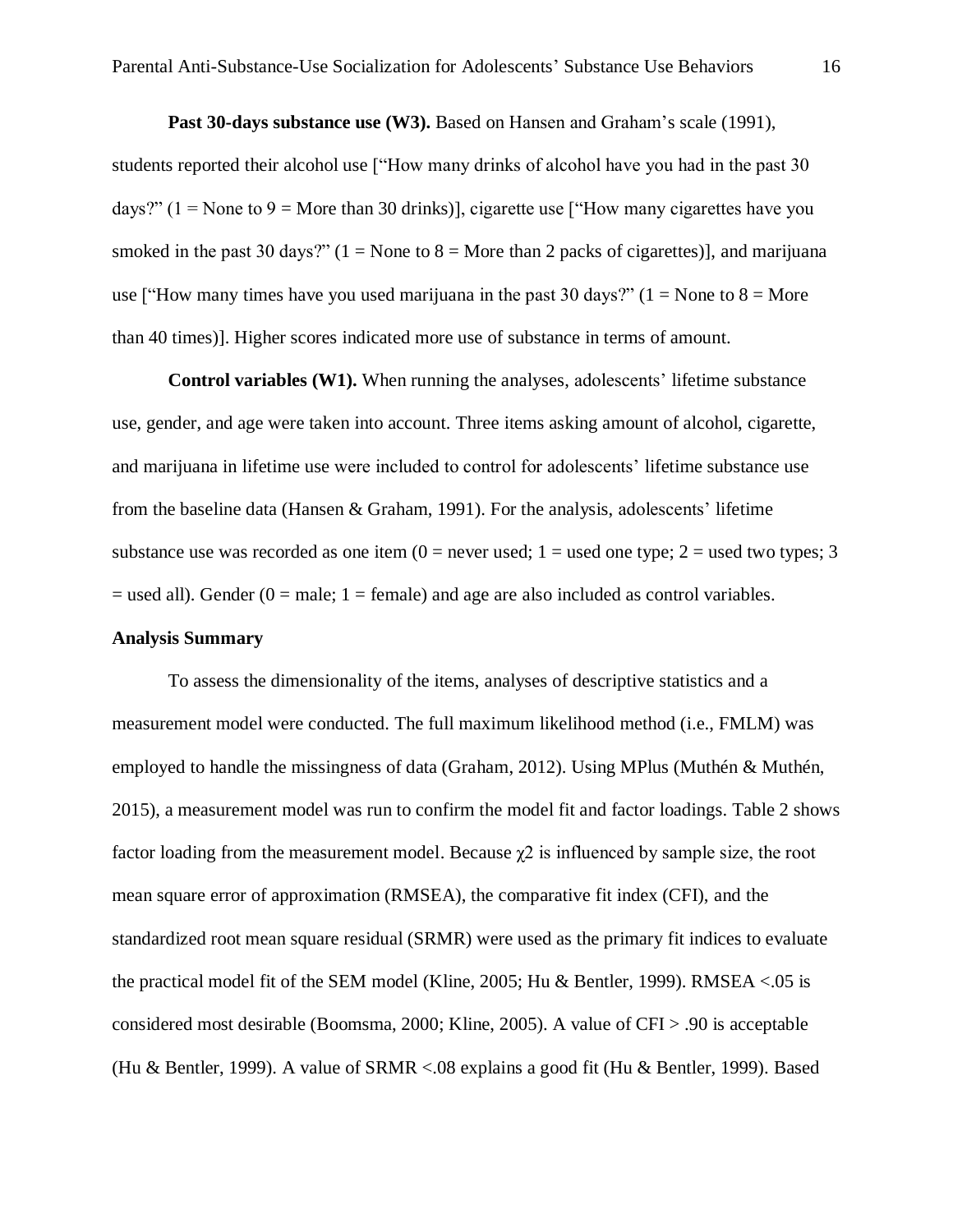on the fitness of the measurement model ( $\gamma$ 2 [174] = 431.33; RMSEA = .04; CFI = .96; SRMR = 0.05), structural equation modeling (SEM) was utilized to test the mediation model. Lifetime substance use, gender, and age from the baseline data (W1) were included as covariates in the model. To test the indirect effects of research hypotheses and research question, bootstrapping was used to obtain the 95% bias-corrected confidence intervals in the proposed model (Preacher & Hayes, 2008). Given the non-normality nature of data reporting adolescents' substance use (skewness of alcohol use  $= 2.65$ , cigarette use  $= 3.03$ , marijuana use  $= 3.30$ ), a bootstrap estimate of indirect effect testing was chosen to deal with the non-normality of the substance use responses (Preacher & Hayes, 2008). Preacher and Hayes (2008) recommend bootstrapping as the preferred method to deal with the non-normal distribution of indirect effects.

This study tested the indirect paths from family communication environment to past 30 days alcohol, cigarette, and marijuana use through parental anti-substance-use injunctive norms, parent-adolescent prevention communication about substance use in the media, personal antisubstance-use norms along with the direct paths to past 30-day substance use ( $FCE\rightarrow$  parental norms $\rightarrow$  personal norms $\rightarrow$ substance use; FCE $\rightarrow$ communication about media portrayals  $\rightarrow$  personal norms  $\rightarrow$  substance use). All variables, except the past 30-days substance use, were treated as latent variables in the analyses.

#### **Results**

The SEM model fit the data well:  $(\gamma 2 \mid 300] = 840.65$ ; RMSEA = .04; CFI = .93; SRMR = 0.07). Figure 2 shows the results for the mediation model, which explained  $8 - 19\%$  of the variance in the endogenous variables. As recommended, unstandardized path coefficients are reported in the mediation model (Slater, Hayes, & Ford, 2007). The first hypothesis posed that parental anti-substance-use injunctive norms would indirectly predict early adolescents'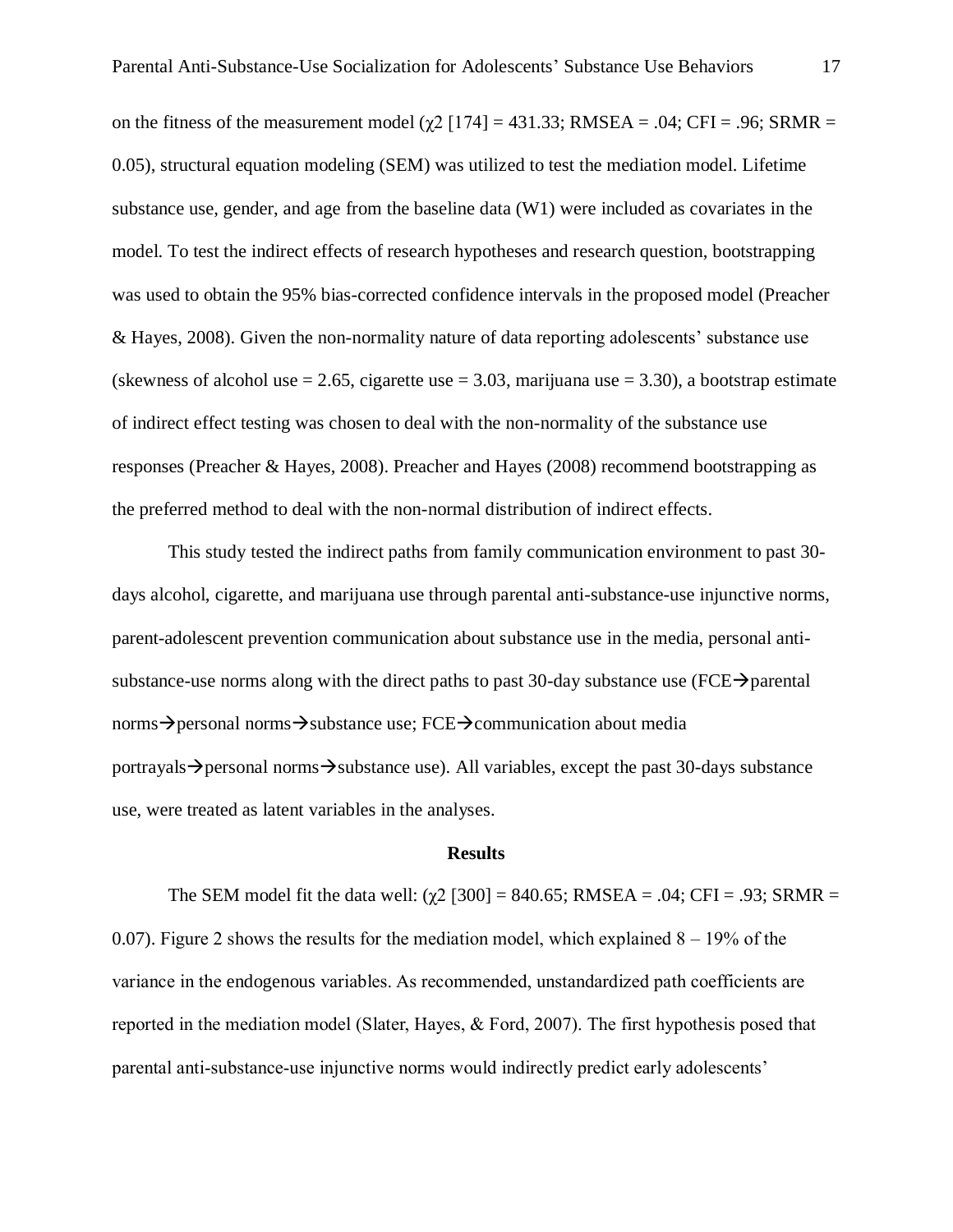substance use behaviors through personal anti-substance-use norms. The second hypothesis posited that parent-adolescent prevention communication about substance use in the media would indirectly predict early adolescents' substance use behaviors through personal antisubstance-use norms. Both H1 and H2 received full support. Table 3 shows the indirect effects from the full structural model.

The two research questions posed in this study asked how dimensions of family expressiveness, structural traditionalism, and conflict avoidance directly (RQ1) or indirectly (RQ2) predicted parental prevention communication about substance use in the media. When considering the direct significant associations between family communication environments and parental prevention efforts (RQ1), expressiveness was positively related to parental antisubstance-use injunctive norms and parent-adolescent prevention communication about substance use in the media. Structural traditionalism was only positively related to parentadolescent prevention communication about substance use in the media. Conflict avoidance was only positively related to parental anti-substance-use injunctive norms. No significant direct associations were found between structural traditionalism and parental anti-substance-use injunctive norms, or between conflict avoidance and parent-adolescent prevention communication about substance use in the media. Table 3 shows the direct effects from the full structural model.

When considering the indirect effects of family communication environments on youth substance use behaviors (RQ2), expressiveness was positively related to parental anti-substanceuse injunctive norms and parent-adolescent prevention communication about substance use in the media, which, in turn, were positively related to early adolescents' anti-substance-use personal norms. Consequently, personal norms were negatively related to early adolescents'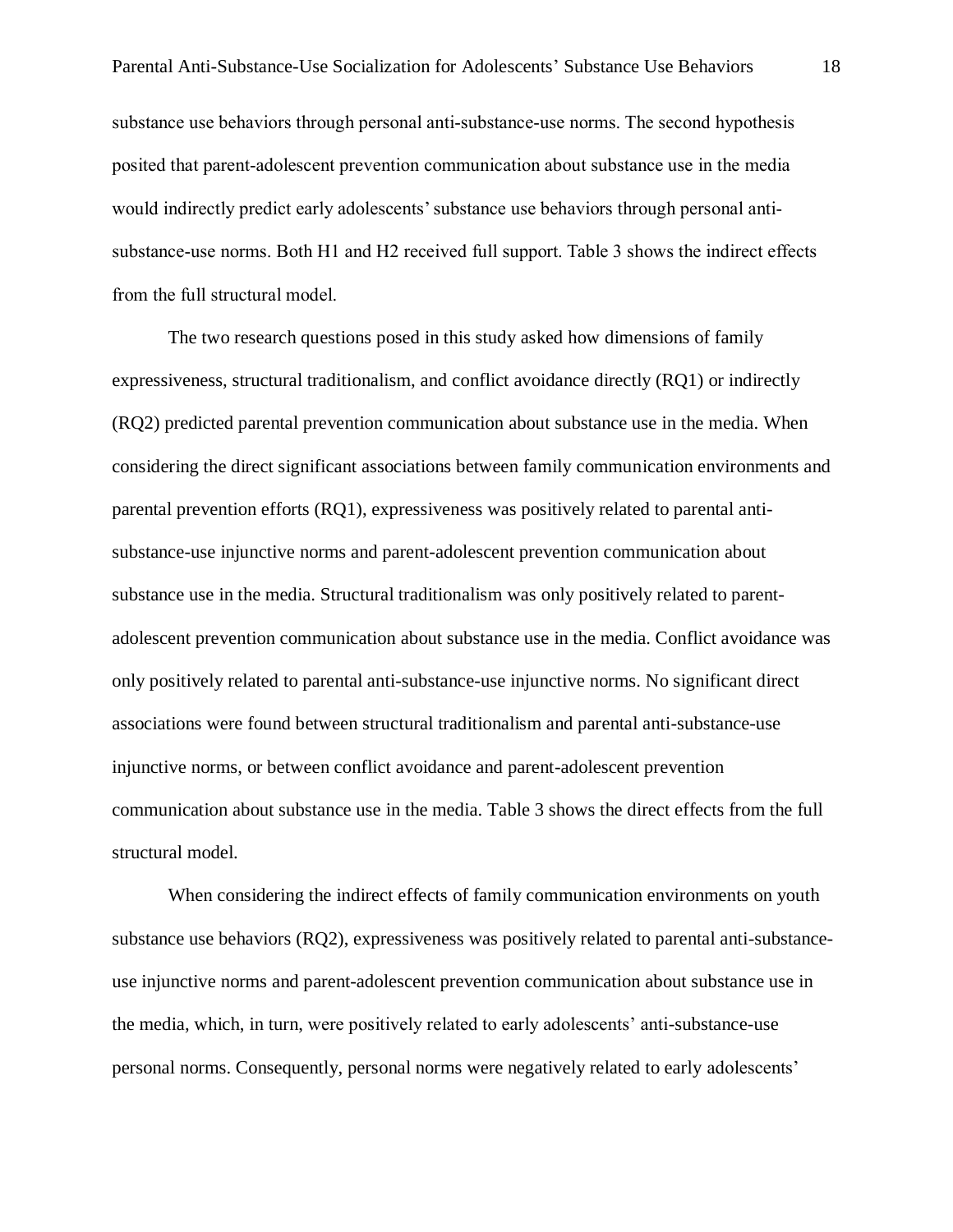recent substance use. Structural traditionalism was positively related to parent-adolescent prevention communication about substance use in the media, which, in turn, were positively related to early adolescents' anti-substance-use personal norms. Consequently, personal norms were negatively related to early adolescents' recent substance use. Besides the aforementioned results, however, none of the indirect effects were found significant. Table 3 shows the indirect effects from the full structural model.

#### **Discussion**

Based on the longitudinal data analyses, the present study investigated the effects of parental prevention efforts on early adolescents' recent substance use behaviors over time. This is one of a few studies testing parental anti-substance-use prevention efforts for adolescents over three different time points and these findings speak to the larger question about the effects of mediated and face-to-face communication on risky behaviors. This study revealed that parental injunctive norms and parent-adolescent prevention communication about substance use in the media influenced early adolescents' substance use behaviors. Over time, as early adolescents perceived their parents' disapproval of substances, they tended to report strong personal antisubstance-use norms, which, in turn, were linked to decreases in recent use of alcohol, cigarette, and marijuana. In a similar vein, as parents talked about media depicting substance use with early adolescents, adolescents were inclined to hold strong personal anti-substance-use norms, which then reduced recent alcohol, cigarette, and marijuana use. These findings suggest a protective effect of parents' anti-substance-use socialization efforts. That is, early adolescents' perceptions of parents' disapproval of substance use and parent-adolescent prevention communication about substance use in the media both appeared to protect early adolescents through positively influencing early adolescents' personal anti-substance-use norms.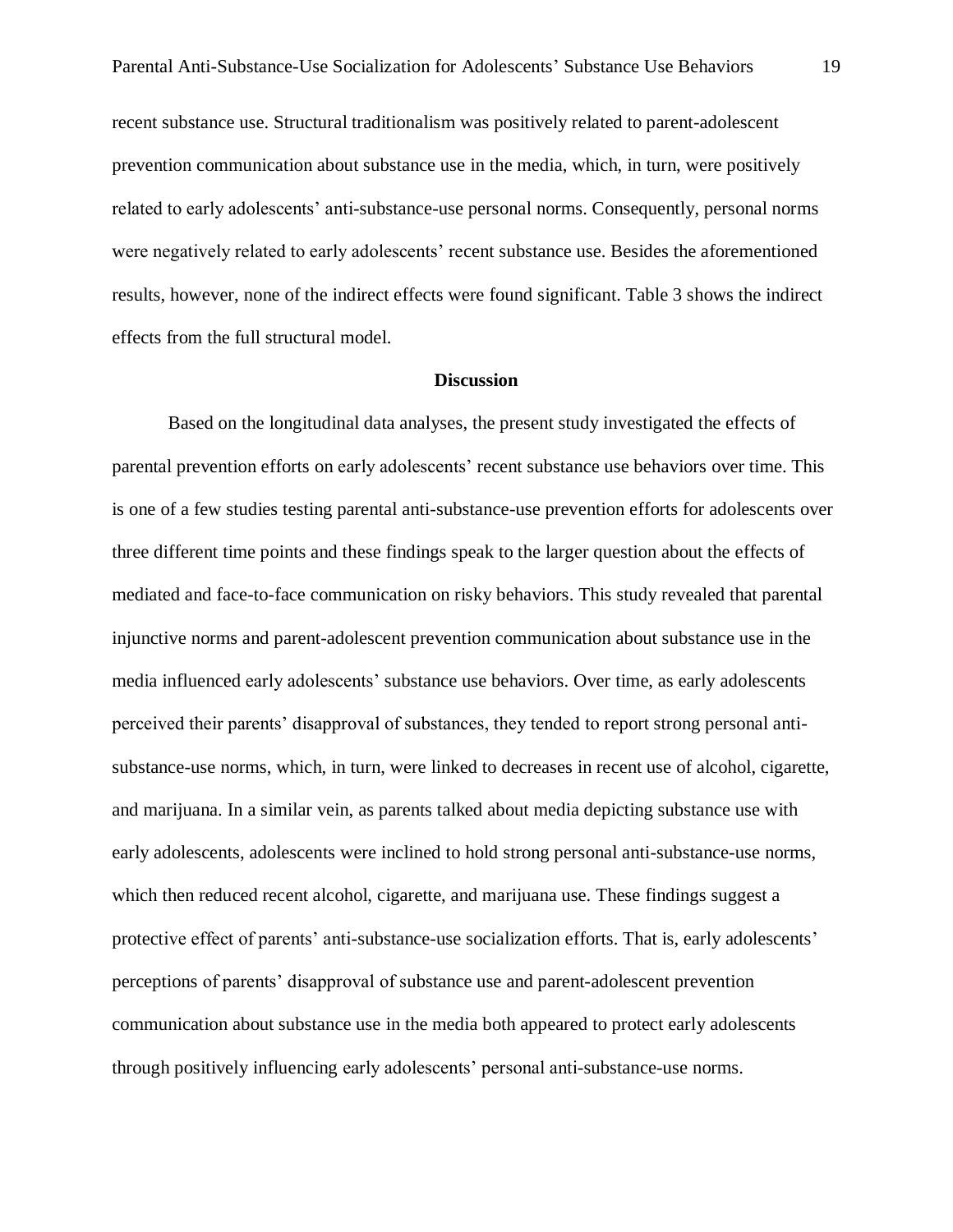These findings render support to primary socialization theory (Oetting & Donnermeyer, 1998), noting the potential of parents as influential socialization agents. Parents can encourage adolescents to develop personal anti-substance-use norms by articulating their disapproval of substance use in general and commenting about substance use as portrayed in the media. These findings indicate that not only do perceptions of parental disapproval of substance use matter, but parental messages commenting on substance use in the media also shape the personal antisubstance-use norms of early adolescents. These personal anti-substance-use norms then function as key determinants for early adolescents' actual substance use behavior. These results are consistent with previous literature on the protective effects of parent-child communication about substance use (Henriksen & Jackson 1998; Miller-Day & Kam, 2010; Reimuller et al., 2011), as well as positive influences of parental anti-substance-use injunctive norms on adolescents' substance use (Elek, Miller-Day, & Hecht, 2006; Kam et al., 2009; Van der Vorst, Engels, Meeus, & Dekovic, 2006).

This study also examined the direct effects of family communication environments on the parental anti-substance use injunctive norms and parent-adolescent prevention communication about substance use in the media. The findings suggested that the three dimensions of family communication environments predicted different relationships among the study variables. Expressiveness and conflict avoidance were significantly related to parental injunctive norms, whereas structural traditionalism was not. Those adolescents who reported high levels of expressiveness in family communication also believed their parents would disapprove if they used substances. These findings are consistent with the general theory of family communication (Fitzpatrick & Ritchie, 1994; Koerner & Fitzpatrick, 2002a) explicating expressiveness as encouraging openness and covering various topics in family communication, including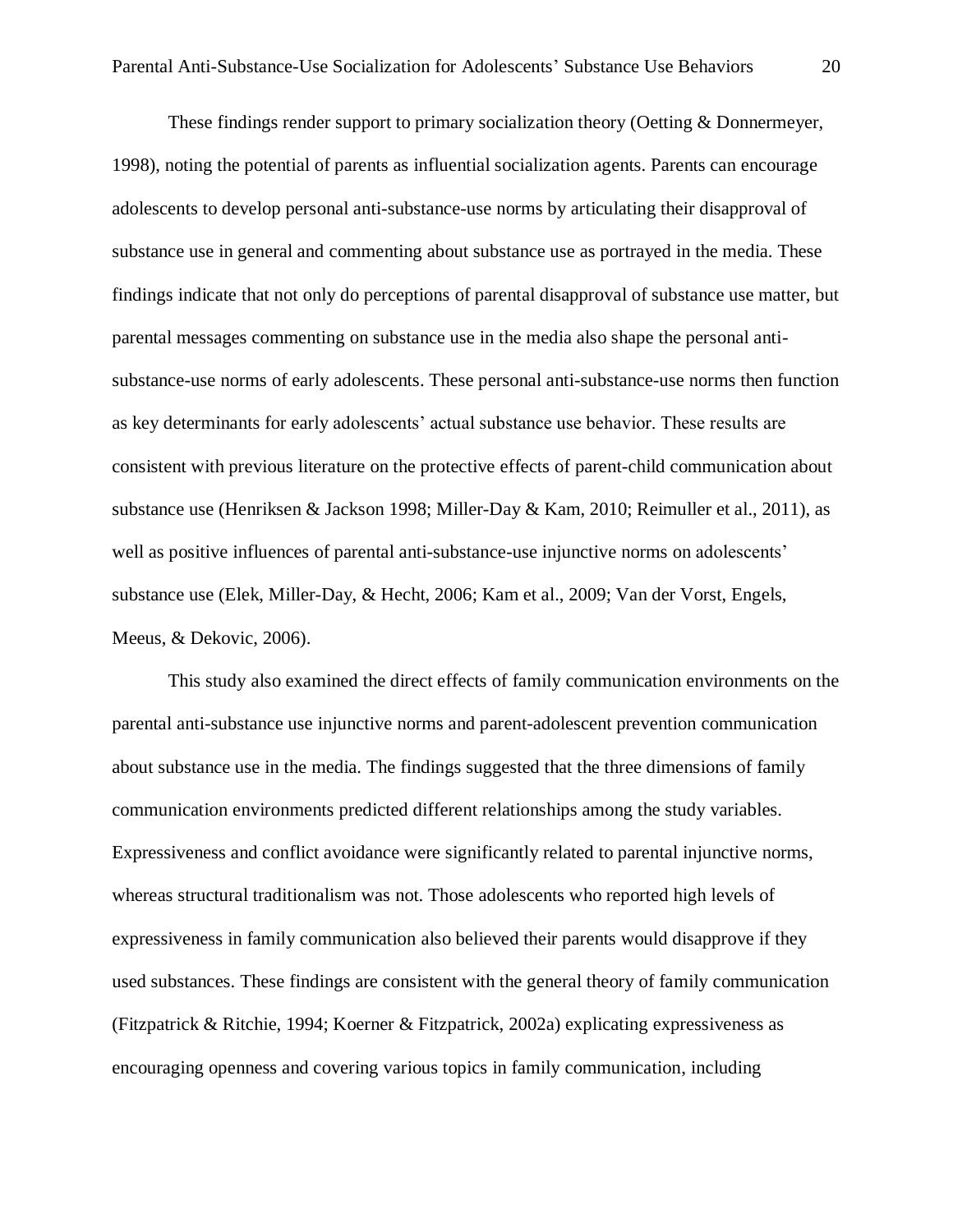expressing standards and expectations for behavior. For those more expressive families, parents likely directly or indirectly conveyed their disapproval of adolescent substance use. Conflict avoidance in families was also positively associated with parental injunctive norms, meaning that adolescents whose family members tended to avoid conflict in family interactions were more likely to perceive their parents' disapproval on substance use. One possible explanation for this finding is that families high in conflict avoidance tend to avoid outright discussion of unpleasant topics, but rely on nonverbal expressions of disapproval. Perhaps parental anxieties and feelings of disapproval about the topic of substances and substance use seep out through non-verbal communication channels and offspring intuitively responding to these messages, perceiving the disapproval without having to explicitly discuss the topic.

We also found that expressiveness and structural traditionalism in families were significantly related to parent-adolescent prevention communication about substance use in the media, whereas conflict avoidance was not. This suggests that early adolescents who reported expressiveness in family communication were more inclined to have communication with a parent about media depictions of substance use. Considering the characteristics of the expressiveness construct as encouraging open communication and free exchanges of opinions in a variety of topics, it is not surprising that parents in expressive family communication environments actively discuss media content with adolescents to mitigate the negative effects of media consumption. In addition, a possible explanation for the positive relationship between structural traditionalism and parent-adolescent prevention communication about substance use in the media might be that parents who hold values of structural traditionalism tend to stress children's conformity to authority structure in family and thus socialize children to comply with parental rules. As part of this socialization process, parents may perceive that it is their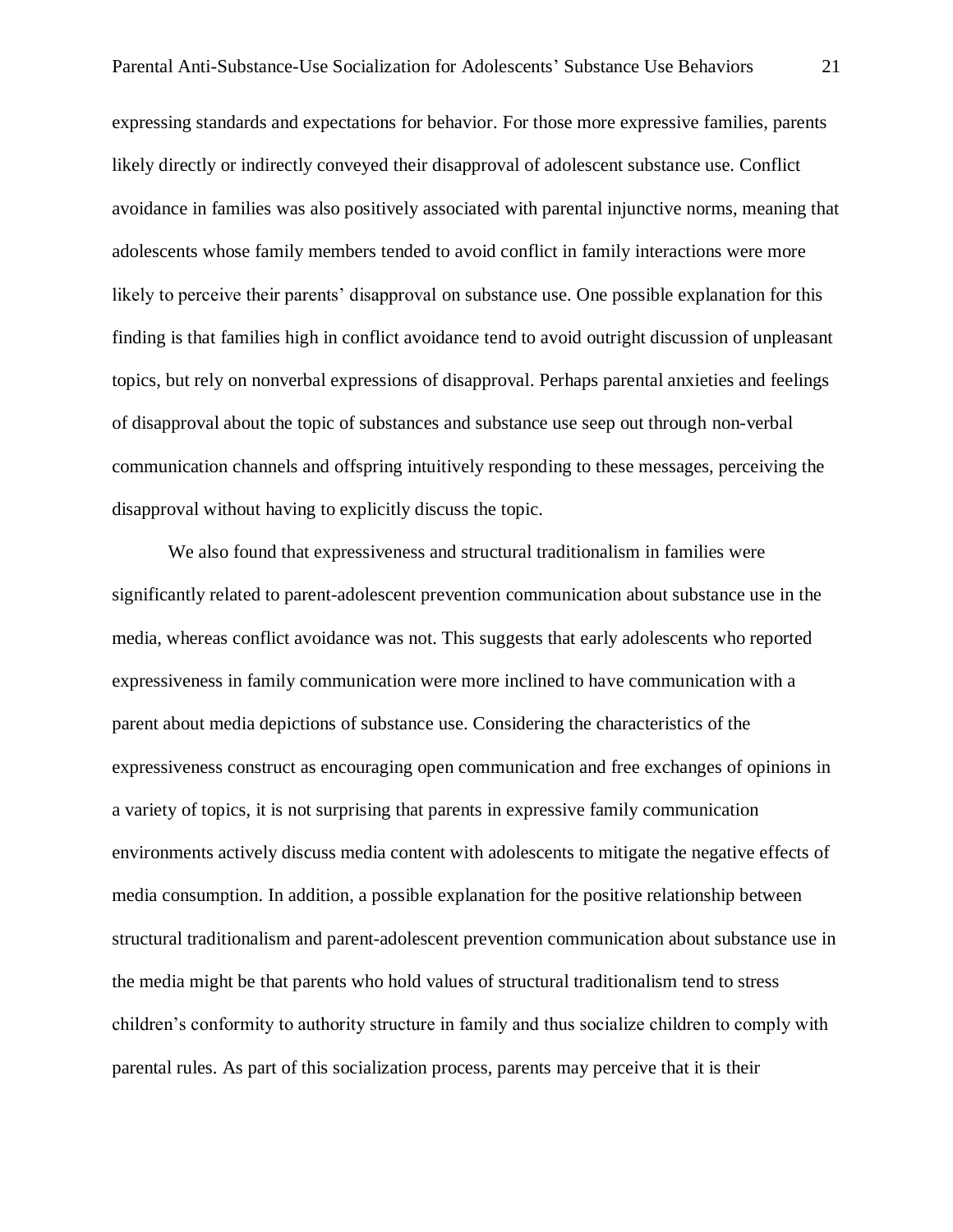responsibility as a parent to convey anti-substance-use messages when watching media depictions of substance use with early adolescent children. Consequently, it is more likely that parents in families high in this dimension to engage in communication with early adolescents about substance use in the media.

The findings of the current study revealed that expressiveness and conflict avoidance dimensions each had a significant indirect effect on early adolescents' recent substance use behaviors via parental injunctive norms and the adolescent's personal norms. That is, expressive family communication environments were positively related to early adolescents' perceptions of parental disapproval on substance use, which, in turn, predicted stronger personal anti-substanceuse norms and consequently, reduced recent substance use. Similarly, early adolescents in conflict avoidant families were likely to perceive parental disapproval on substance use, which then led to stronger personal anti-substance-use norms and consequently, reduced recent substance use. We also discovered that expressiveness and structural traditionalism each had significant indirect effects on early adolescents' recent substance use behaviors via parentadolescent prevention communication about substance use in the media and personal norms. That is, parents in families high in expression and structural traditionalism were more likely to talk about media depictions of substance use with their adolescent children, which then predicted stronger adolescents' personal anti-substance-use norms and subsequently, decreased in early adolescents' recent substance use.

#### **Theoretical and Practical Contributions**

Guided by the general theory of family communication (Fitzpatrick & Ritchie, 1994; Koerner & Fitzpatrick, 2002a) and primary socialization theory (Oetting & Donnermeyer, 1998), the current study sheds light on some of the underlying mechanisms of parental socialization on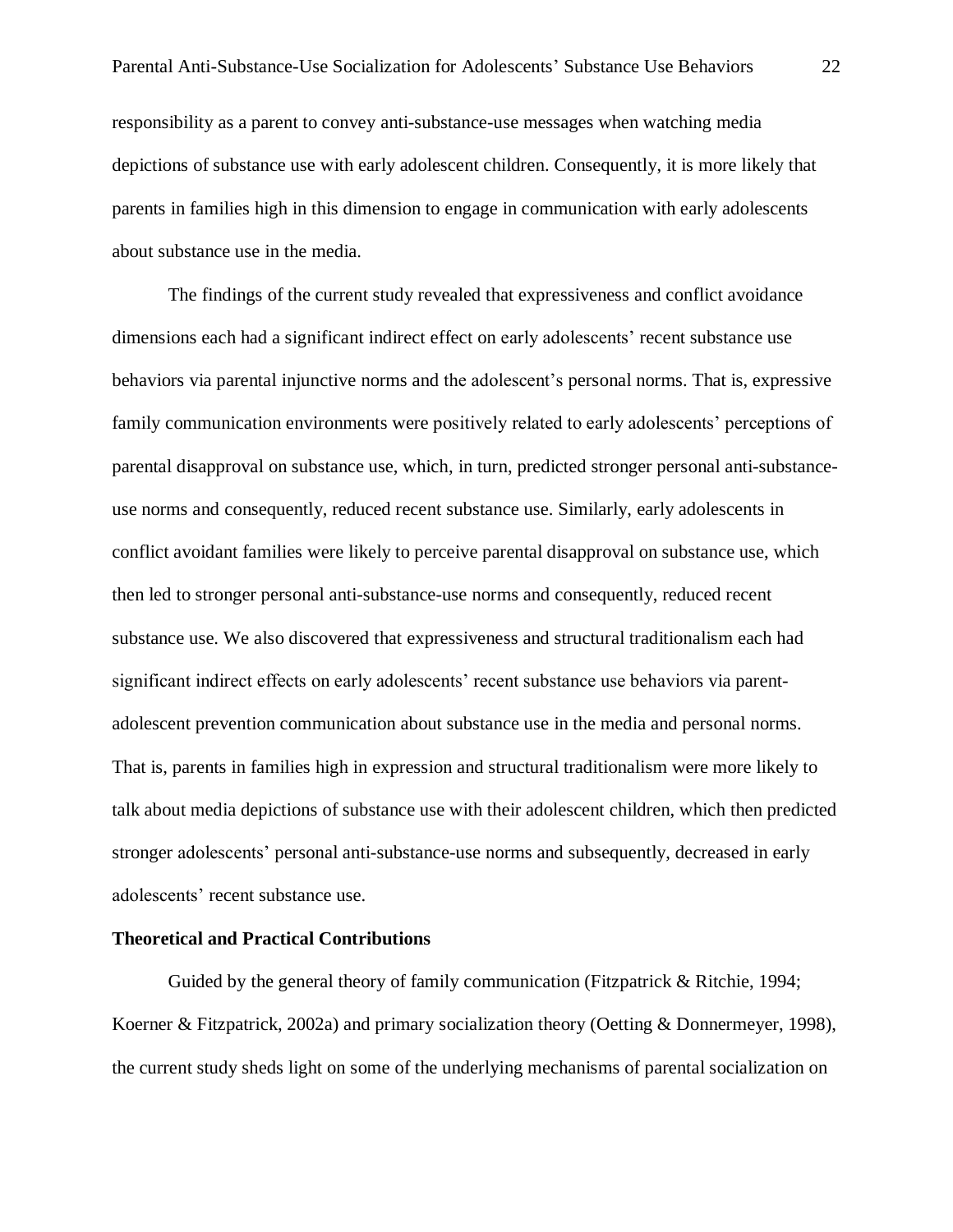early adolescents' substance use behaviors. Considering that family communication environments have been widely tested in marital relationships, family communication, and functioning (Baxter et al., 2005; Koesten et al., 2009; Schrodt, 2005, 2009), our investigation is one of the first studies to examine the direct and indirect effects of family communication environments on early adolescents' substance use behaviors via parental prevention communication. Furthermore, although primary socialization theory has been predominantly employed to guide substance-use prevention research (Kam  $\&$  Middleton, 2013), this study extends primary socialization theory by integrating family communication environments to address different environments of family communication and the effects on parental antisubstance-use socialization processes.

Our findings also provide an explanation of parent-adolescent communication about substance use in relation to media and its effects on early adolescents' substance use behaviors. Whereas previous research has focused on other strategies such as setting rules and providing warnings about the dangers of substance use (Kam & Middleton, 2013; Reimuller et al., 2011), the current research extends knowledge of parental prevention communication by addressing the effects of parent-adolescent communication about media content on adolescents' personal substance use norms and their substance use behavior.

This investigation holds important practical implications. Consistent with expectations (Elek et al., 2006; Kam et al., 2009; Miller-Day & Kam, 2010), parental injunctive norms and parent-adolescent prevention communication about substance use in the media each had indirect effects on adolescents' substance use behavior through early adolescents' personal norms. Based on such findings, health researchers and practitioners are encouraged to integrate parental involvement in substance use prevention efforts. These prevention efforts, however, should take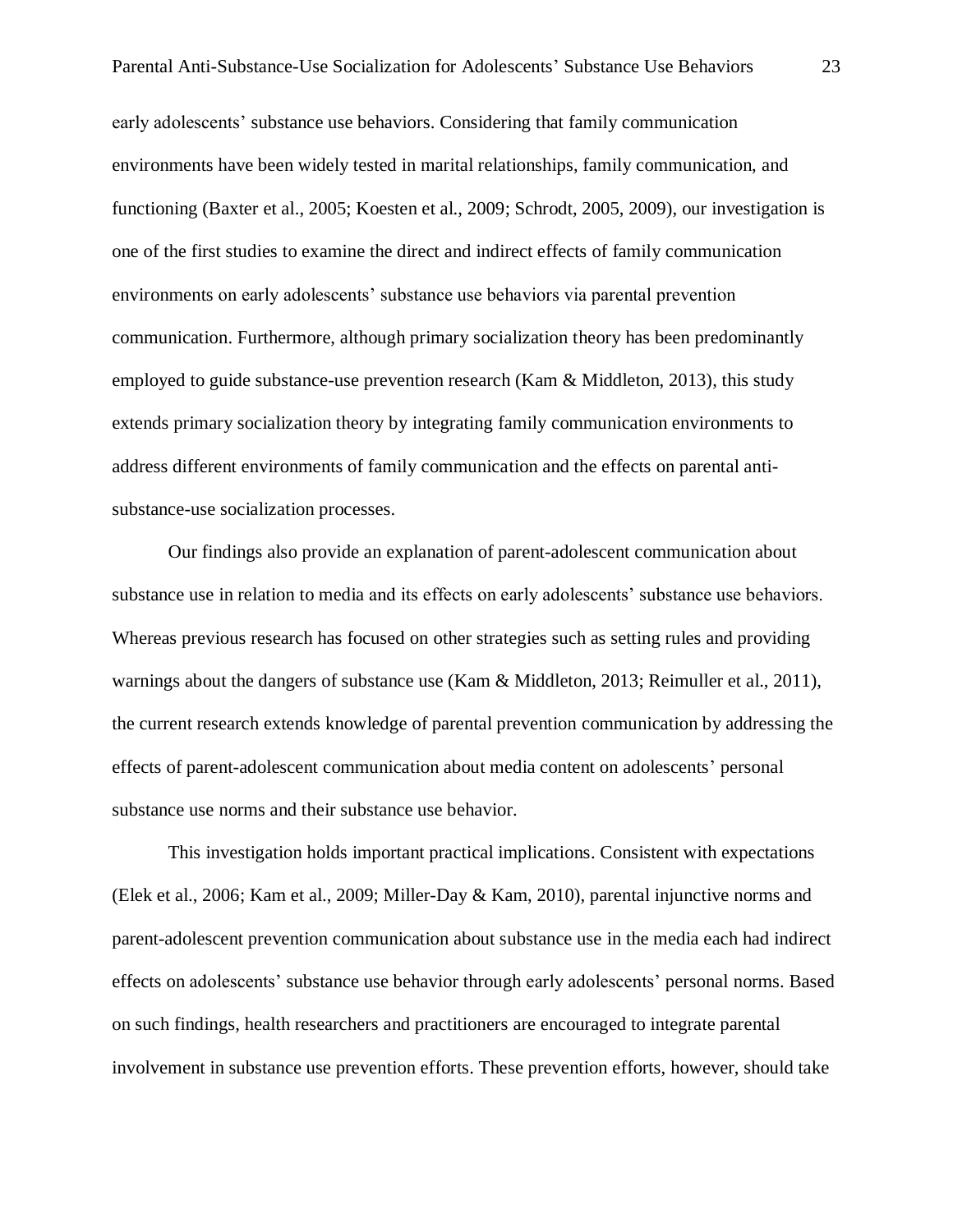into consideration variations in the ways families communicate. This current research contributes to the prevention conversation by highlighting the role of family communication in adolescent health and substance use prevention. Furthermore, variation in family expressiveness, structural traditionalism, and conflict avoidance may impact parental messages and the efficacy of those messages. These findings are consistent with the previous literature documenting that three dimensions of family communication environments predict different aspects of family functioning and children's well-being (Burns & Pearson, 2011; Koesten et al., 2009; Schrodt, 2009). As Baxter and colleagues (2005) mentioned "'*one size fits all'* recommendations about how parents should communicate with their offspring is too simplistic in light of different family communication environments" (p. 225). Future researchers need to consider different constructs of family communication environments when designing family based prevention intervention for early adolescent parents. Finally, the findings speak to the general importance of considering face-to-face and mediating communication when trying to assess the effects of messages about significant social behaviors. While limited to family environments and parent-child prevention communication about substance use in the media, the results suggest complex relationships between these channels and family cultures. Theoretical advances implicated by the findings might inform a more general model of socially significant communication processes.

Future research directions include the need to examine moderating influences such as substance use-specific parental monitoring. In other studies such as Komro, Maldonado-Molina, Tobler, Bonds, and Muller (2007), parental approval of adolescents' alcohol consumption at home and the availability of alcohol at home were found to be the most robust predictors of increases in adolescents'' alcohol use. In this respect, early adolescents' access to substances and offers of substances within the home are considered additional risk factors for early adolescents'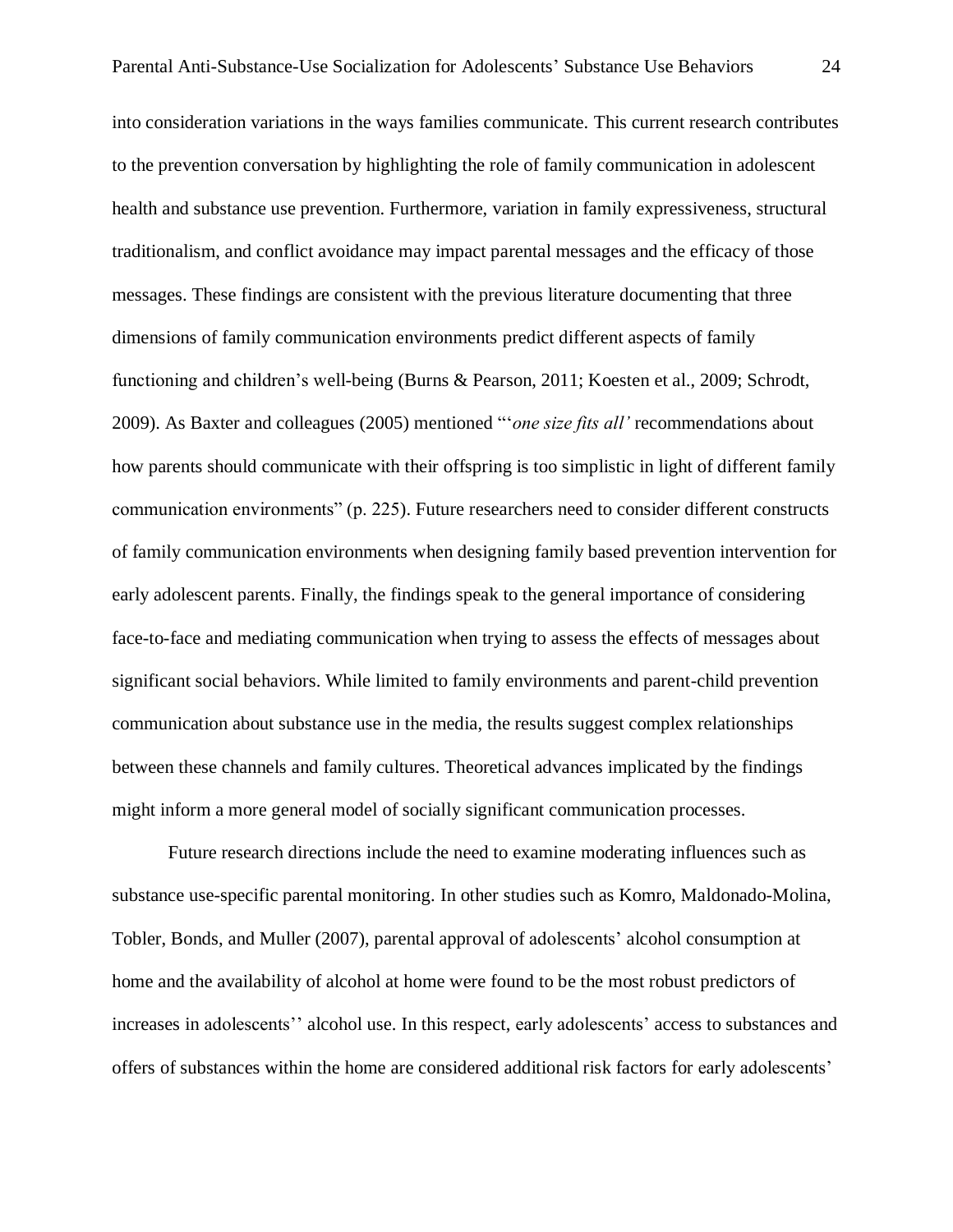substance use behaviors. Additionally, investigating parents' own recent substance use and parental awareness of adolescents' substance use at home could enhance researchers' knowledge of parental socialization processes. More importantly, the effects of parent-adolescent communication about substance use may differ depending on whether a parent him or herself consumes substances. It cannot be assumed that parents universally disapprove of early adolescents' substances. Finally, future research might examine how the degrees of expressiveness, structural traditionalism, and conflict avoidance influence the mediated relationship between parental socialization processes and youth outcomes.

Although the current study's findings advance research on early adolescents' substance use prevention, it is not without limitations. First, the present study intended to test the longitudinal effects of family communication environments and parental efforts to prevent early adolescents from substance use. To do this, we used data from the FCE measures and parental norms and communication measures at Wave 1, whereas the measures for early adolescents' personal norms and substance use were used at Wave 2 and Wave 3. The reasons for this analytic choice were based on a number of assumptions. First, prevention science research reveals that behavioral outcomes such as drug use are difficult to determine in younger populations (Hopfer, Davis, Kam, Shin, Elek, & Hecht, 2010) and so we were intent on looking at the impact of parental prevention efforts over time and the behavior outcomes in the last wave of data. We additionally assumed that parental prevention efforts would function over time and it would take time for parental messages to impact adolescents' personal norms. These assumptions may not have been correct, however, and researchers might want to examine all variables at all time points across the waves of data. Moreover, it is unclear from the published family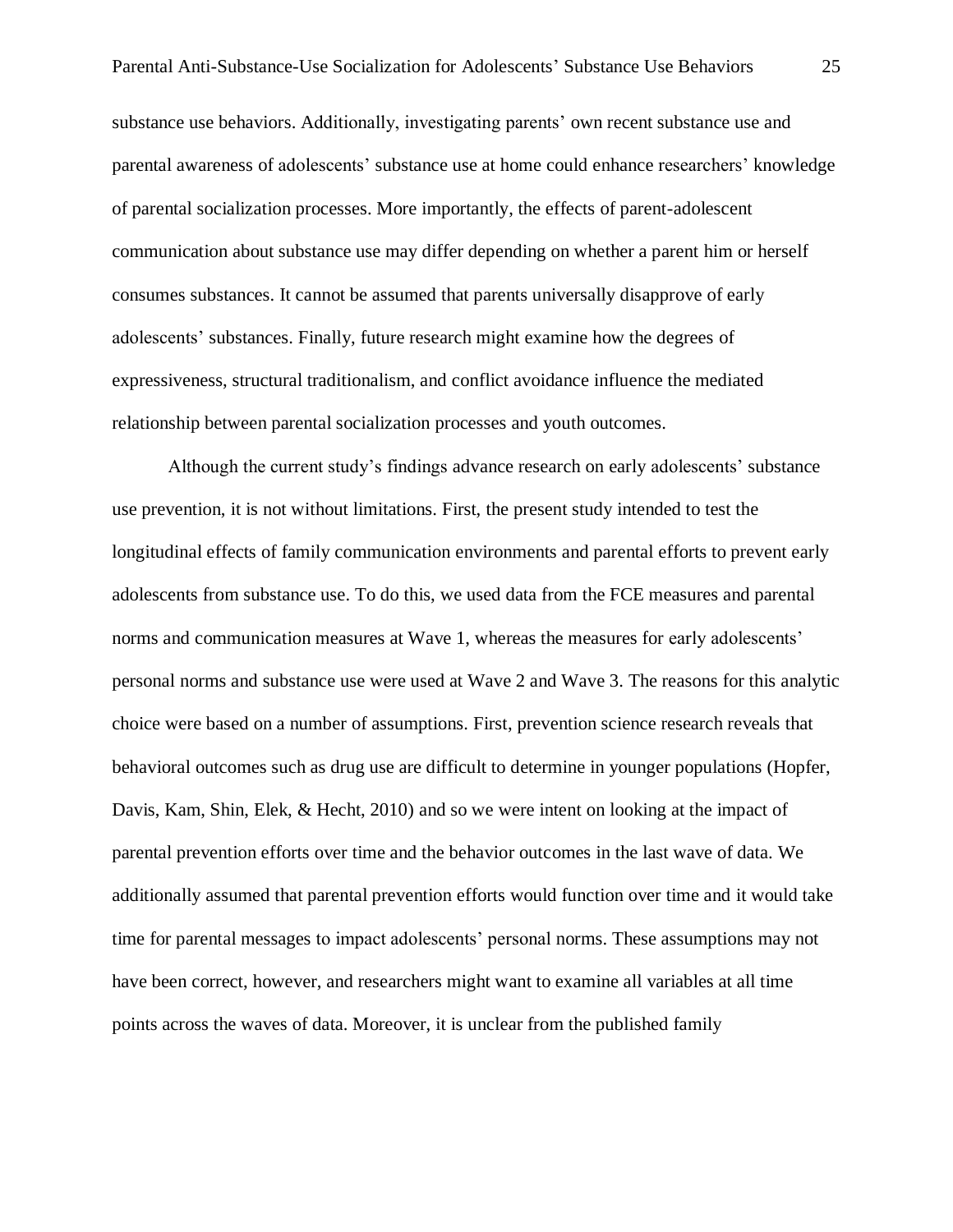Second, the majority of the responses came from European American adolescents. A lack of ethnic diversity may limit our findings to the population of adolescents whose families are European American. Due to the lack of generalizability, research should further investigate whether the effects of family communication environments and parental prevention communication differ depending on ethnicity. Lastly, there was an issue with the measurement of conflict avoidance. Although the SEM analysis fit well with the measurement model and mediation model, the Cronbach's alpha for conflict avoidance was lower than other measures. The lower reliability measure of conflict avoidance may cause concerns for researchers whether the items accurately accessed the construct of conflict avoidance. Because it is the first time the modified version of family communication environments has been validated in the context of early adolescents' substance use research, future research needs to re-validate the modified version of family communication environments in the context of adolescent substance use research.

This study contributes to the growing body of research investigating parents as agents of adolescent substance use prevention by contributing novel information about family communication environments and the impact of parental anti-substance use injunctive norms and parental messages about media portrayals of substance use on adolescents' substance use norms and behaviors. This study suggests that even in different kinds of families, *parents do matter* in preventing adolescent substance use.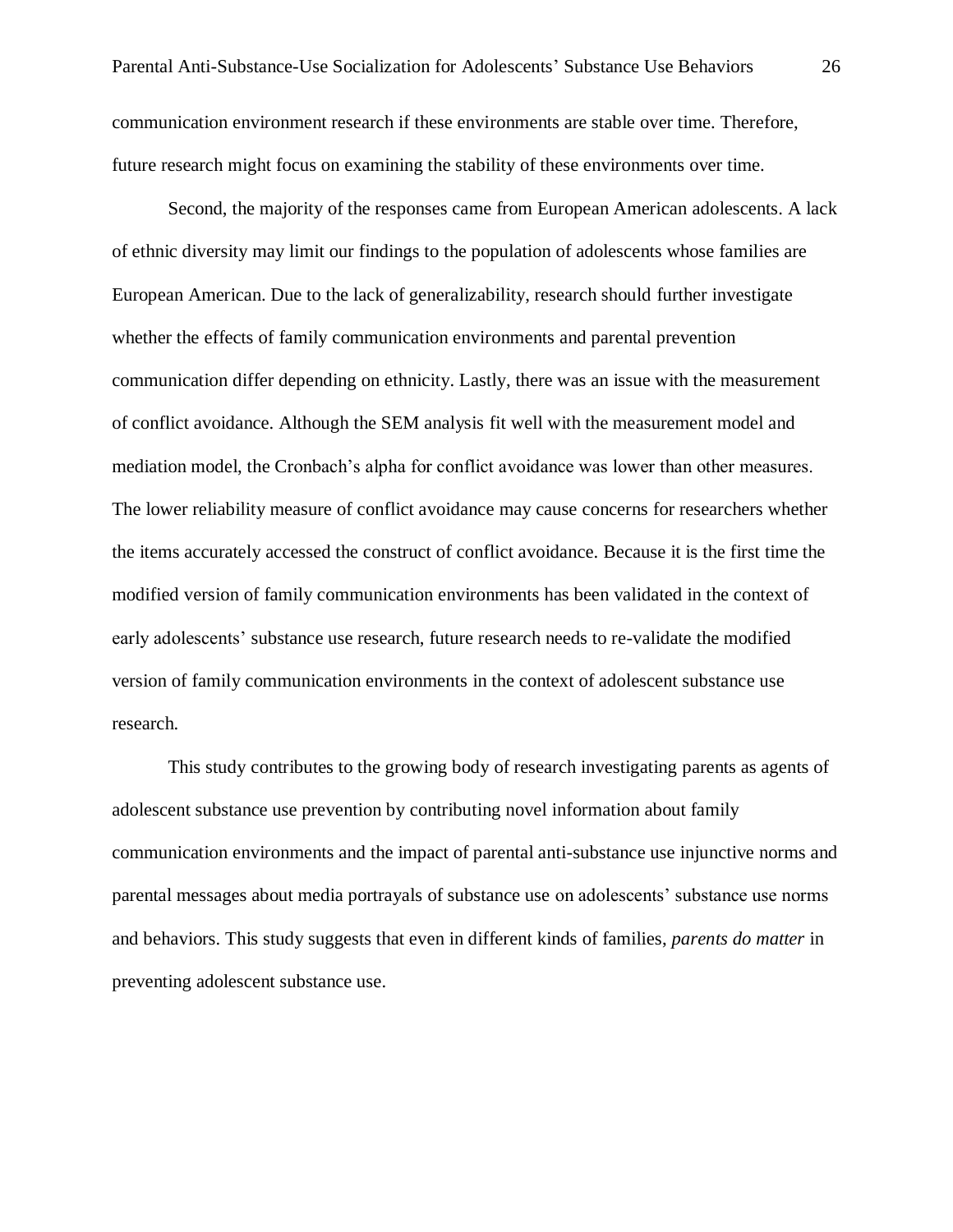#### References

- Ackard, D. M., Neumark-Sztainer, D., Story, M., & Perry, C. (2006). Parent-child connectedness and behavioral and emotional health among adolescents. *American Journal of Preventive Medicine*, *30*(1), 59-66. doi:10.1016/j.amerpre.2005.09.013
- Anderson, P., Bruijin, A., Angus, K., Gordon, R., & Hasting, G. (2009). Impacts of alcohol advertising and media exposure on adolescent alcohol use: A systematic review of longitudinal studies. *Alcohol & Alcoholism*, *44*(3), 1-15. doi:10.1093/alcalc/agn115
- Ary, D. V., James, L., & Biglan, A. (1999). Parent–daughter discussions to discourage tobacco use: Feasibility and content. *Adolescence*, *34*(134), 275-282.
- Baumrind, D. (1991). The influence of parenting style on adolescent competence and substance use. *The Journal of Early Adolescence*, *11*(1), 56-95. doi:10.1177/0272431691111004
- Baxter, L. A., Bylund, C. L., Imes, R. S., & Scheive, D. M. (2005). Family communication environments and rule-based social control of adolescents' healthy lifestyle choices. *The Journal of Family Communication*, *5*(3), 209-227. doi: 10.1207/s15327698jfc0503\_3
- Biglan, A. (1995). Translating what we know about the context for anti-social behavior into a lower prevalence of such behavior. *Journal of Applied Behavior Analysis*, *28*(4), 479- 492. doi:10.1007/BF01857657
- Biglan, A., Flay, B. R., Embry, D. D., & Sandler, I. N. (2012). The critical role of nurturing environments for promoting human wellbeing. *American Psychologist*, *67*(4), 257–271. doi:10.1037/a0026796
- Boomsma, A. (2000). Reporting analyses of covariance structures. *Structural Equation Modeling*, *7*(3), 461-483. doi: 10.1207/S15328007SEM0703\_6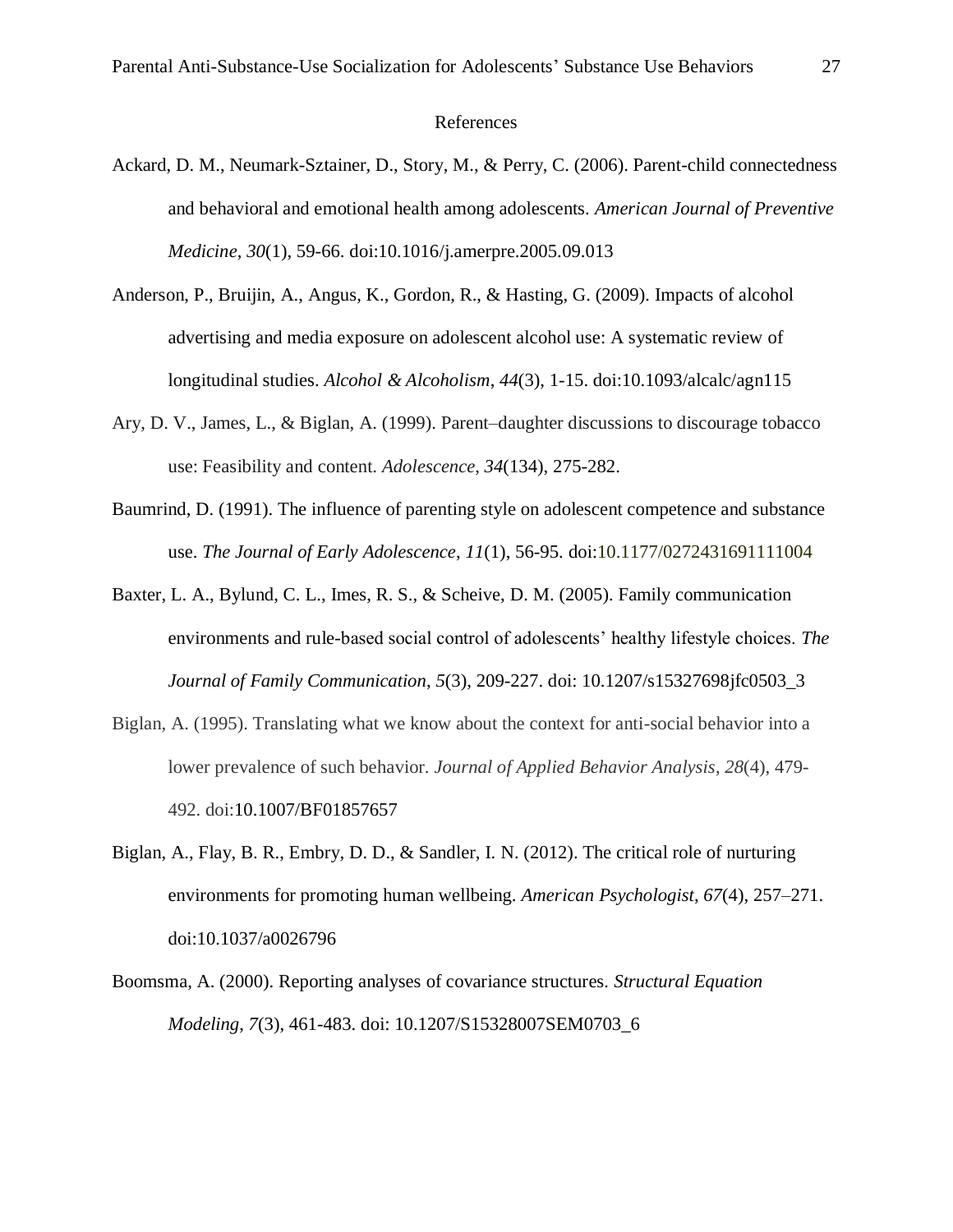- Buerkel-Rothfuss, N. L., & Buerkel, R. A. (2001). Family mediation. In J. Bryant & J. A. Bryant (Eds.), *Television and the American family*. (pp. 355-376). Mahwah, NJ: Lawrence Erlbaum Associates.
- Burns, M. E., & Pearson, J. C. (2011). An exploration of family communication environment, everyday talk, and family satisfaction. *Communication Studies*, *62*(2), 171-185. doi: 10.1080/10510974.2010.523507
- Carlson, J. M., Moore, M. J., Pappas, D. M., Werch, C. E., Watts, G. F., & Edgemon, P. A. (2000). A pilot intervention to increase parent-child communication about alcohol avoidance. *Journal of Alcohol and Drug Education*, *45*(2), 59–70.
- Center on Alcohol Marketing and Youth (CAMY). Executive summary: *Youth exposure to alcohol advertising on television, 2001-2009.* Retrieved from http://www.camy.org/research/Youth\_Exposure\_to\_Alcohol\_Ads\_on\_TV\_Growing\_Fast er\_Than\_Adults/index.html
- Choi, H., Miller-Day, M., Shin, Y., Hecht, M. L., Pettigrew, J., Krieger, J., . . . Graham, J. (2017). Parent prevention communication profiles and adolescent substance use: A latent profile analysis and growth mixture model. *Journal of Family Communication*, *17*(1), 15- 32. http://dx.doi.org/10.1080/15267431.2016.1251920
- Cialdini, R. B., Kallgren, C. A., & Reno, R. R. (1991). A focus theory of normative conduct: A theoretical refinement and reevaluation of the role of norms in human behavior. *Advances in Experimental Social Psychology*, *24,* 201–234. doi: 10.1037/0022- 3514.58.6.1015
- Cin, S. D., Worth, K. A., Gerrard, M. G., Gibbons, F. X., Stoolmiller, M., Wills, T. A., & Sargent, J. D. (2009). Watching and drinking: Expectancies, prototypes, and friends' alcohol use mediate the effects of exposure to alcohol use in movies on adolescent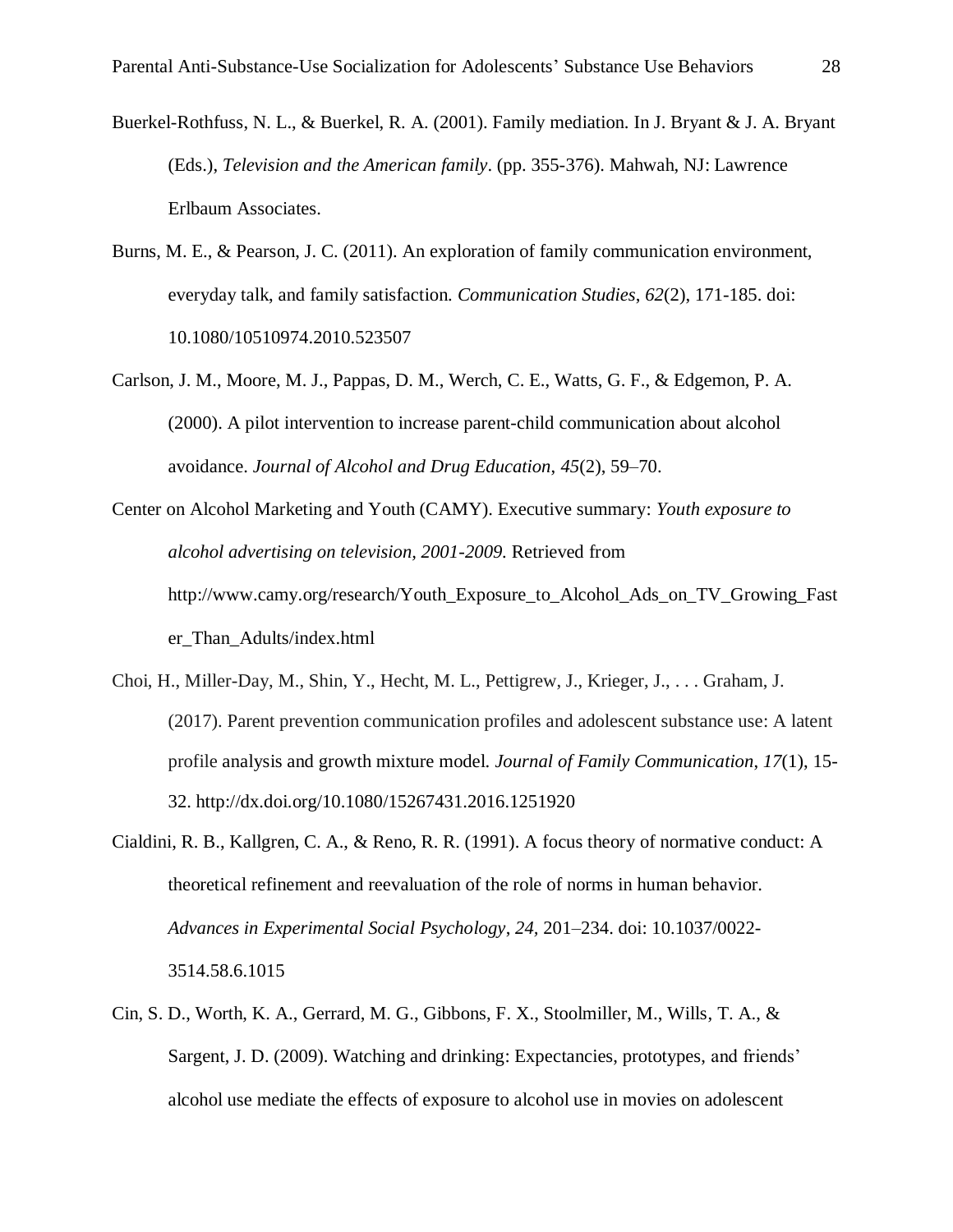drinking. *Health Psychology*, *28*(4), 473-483. doi:10.1037/a0014777

- Conner, M., & McMillan, B. (1999). Interaction effects in the theory of planned behaviour: Studying cannabis use. *British Journal of Social Psychology, 38*(2), 195-222. doi: 10.1348/014466699164121
- Dalton, M. A., Adachi-Mejia, A. M., Longacre, M. R., Titus-Ernstoff, L. T., Gibson, J. J., Martin, S. K., . . . Beach, M. L. (2006). Parental rules and monitoring of children's movie viewing associated with children's risk for smoking and drinking. *Pediatrics*, *118*(5), 1932-1942. doi: 10.1542/peds.2005-3082
- Ebersole, D. S., Miller-Day, M., & Raup-Krieger, J. (2014). Do actions speak louder than words? Adolescent interpretations of parental substance use. *Journal of Family Communication*, *14*(4), 328-351. doi: 10.1080/15267431.2014.945699
- Elek, E., Miller-Day, M., & Hecht, M. L. (2006). Influences of personal, injunctive, and descriptive norms on early adolescent substance use. *Journal of Drug Issues*, *36*(1), 147- 172. doi: 10.1177/002204260603600107
- Everett, S. A., Schnuth, R. L., & Tribble, J. L. (1998). Tobacco and alcohol use in top-grossing American films. *Journal of Community Health*, *23*(4), 317–324. doi: 10.1023/A:1018727606500
- Farrington, D. P. (1991). Longitudinal research strategies: Advantages, problems and perspectives. *Journal of the American Academy of Child and Adolescent Psychiatry*, *30*(3), 369-374. doi: 10.1097/00004583-199105000-00003
- Fisher, D. A., Hill, D. L., Grube, J. W., Bersamin, M. M., Walker, S., & Gruber, E. L. (2009). Televised sexual content and parental mediation: Influences on adolescent sexuality. *Media Psychology*, *12*(2), 121-147. doi: 10.1080/15213260902849901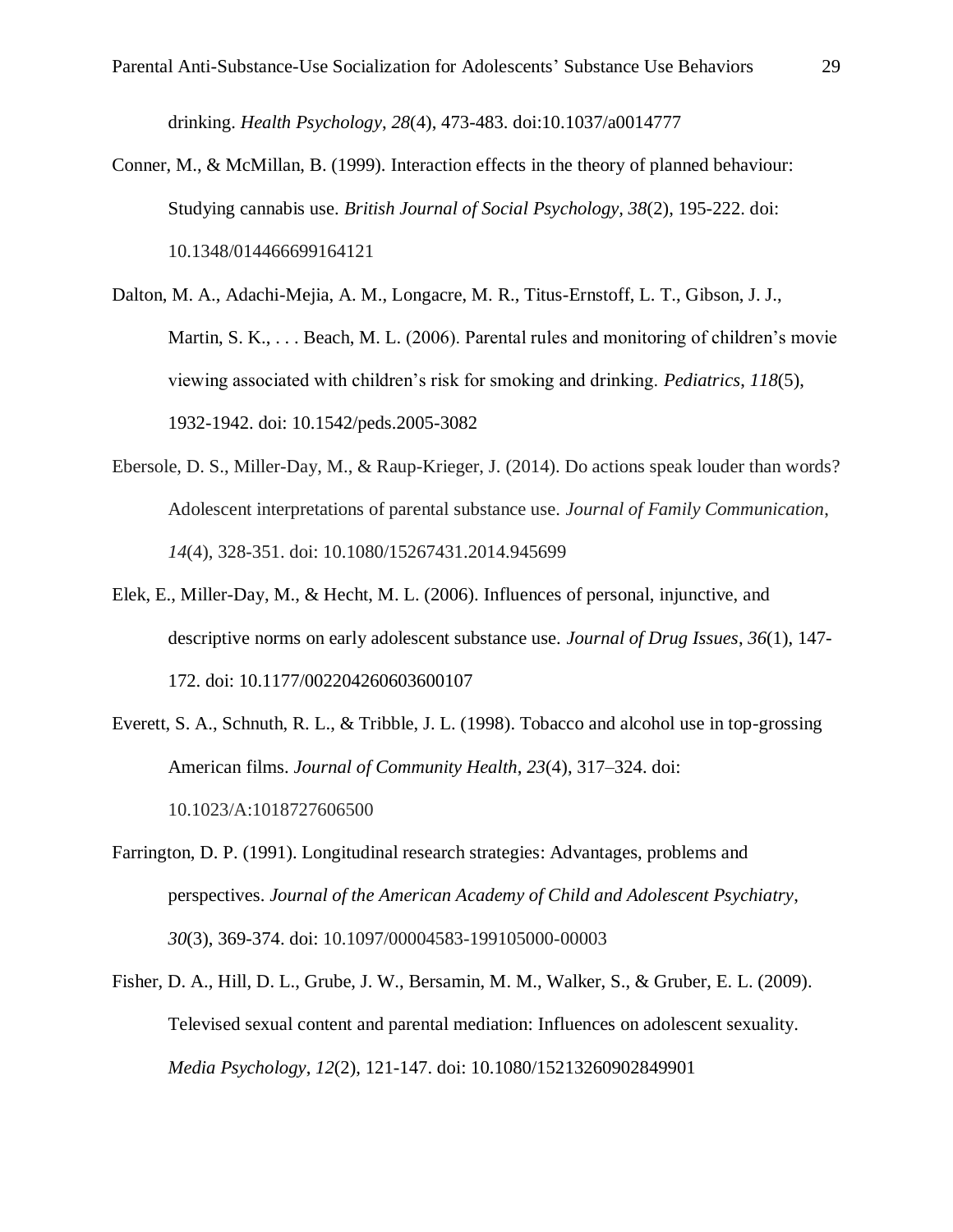- Fitzpatrick, M. A. (2004). Family communication patterns theory: Observations on its development and application. *Journal of Family Communication, 4(3-4),* 167-179. doi: 10.1080/15267431.2004.9670129
- Fitzpatrick, M. A., & Badzinski, D. M. (1994). All in the family: Interpersonal communication in kin relationships, In M. L. Knapp & G. R Miller (2<sup>nd</sup> ed.), *Handbook of interpersonal communication* (pp. 726-771). Thousand Oaks, CA: Sage.
- Fitzpatrick, M. A, & Caughlin, J. P. (2002). Interpersonal communication in family relationships. In M. Knapp & J. Daly (3rd ed.), *Handbook of interpersonal communication* (pp. 726- 777). Thousand Oaks, CA: Sage.
- Fitzpatrick, M. A., & Ritchie, L. D. (1994). Communication schemata within the family: Multiple perspectives on family interaction. *Human Communication Research*, *20*(3), 275-301. doi:10.1111/j.1468-2958.1994.tb00324.x
- Fujioka, Y., & Austin, E. W. (2002). The relationship of family communication parents to parental mediation styles. *Communication Research*, *29*(6), 642-665. doi: 10.1177/009365002237830
- Goodnow, J. J. (2005). Family socialization: New moves and next steps. *New Directions for Child and Adolescent Development*, *109*, 83-90. doi: 10.1002/cd.140
- Gordon, J., Biglan, A., & Smolkowski, K. (2008). The impact on tobacco use of branded youth anti-tobacco activities and family communications about tobacco. *Prevention Science*, *9*(2), 73-87. doi:10.1007/s11121-008-0089-6
- Graham, J. W. (2012). *Missing data: analysis and design. Statistics for social and behavioral sciences.* New York, NY: Springer.

Graham, J. W., Pettigrew, J., Miller-Day, M., Krieger, J. L., Zhou, J. & Hecht, M. L. (2014).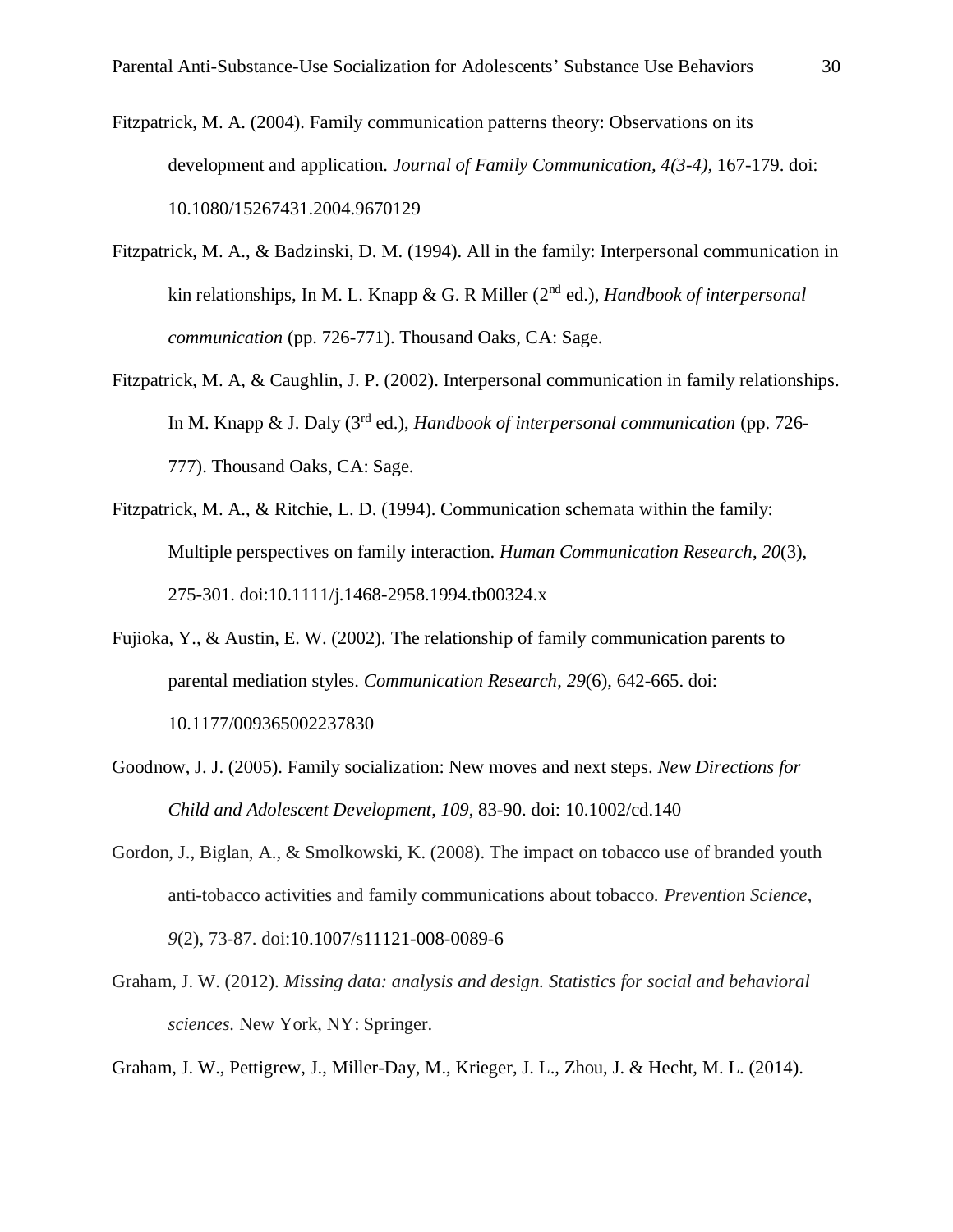Random assignment of schools to groups in the drug resistance strategies rural project: Some new methodological twists. *Prevention Science*, *15*(4), 516-525. doi: 10.1007/s11121-013-0403-9

- Hansen, W. B., & Graham, J. W. (1991). Preventing alcohol, marijuana, and cigarette use among adolescents: Peer pressure resistance training versus establishing conservative norms. *Preventive Medicine*, *20*(3), 414-430. doi: 10.1016/0091-7435(91)90039-7
- Heatherton, T. F., & Sargent, J. D. (2009). Does watching smoking in movies promote teenage smoking? *Current Directions in Psychological* Science, *18*(2), 63-67. doi:10.1111/j.1467-8721.2009.01610.x
- Henriksen, L., & Jackson, C. (1998). Anti-smoking socialization: Relationship to parent and child smoking status. *Health Communication*, *10*(1), 87-101. doi: 10.1207/s15327027hc1001\_5
- Hu, L., & Bentler, P. M. (1999). Cutoff criteria for fit indexes in covariance structure analysis: Conventional criteria versus new alternatives. *Structural equation modeling*, *6*(1), 1-55. doi: 10.1080/10705519909540118
- Irvine, A. B., Biglan, A., Smolkowski, K., Metzler, C. W., & Ary, D. V. (1999). The effectiveness of a parenting skills program for parents of middle school students in small communities. *Journal of Consulting and Clinical Psychology*, *67*(6), 811-825. doi: 10.1037/0022-006X.67.6.811
- Kam, J. A., Matsunaga, M., Hecht, M. L., & Ndiaye, N. (2009). Extending the theory of planned behavior to predict alcohol, tobacco, and marijuana use among youth of Mexican heritage. *Prevention Science*, *10*(1), 41-53. doi:10.1007/s11121-008-0110-0

Kam, J. A. & Middleton, A. V. (2013). The associations between parents' references to their own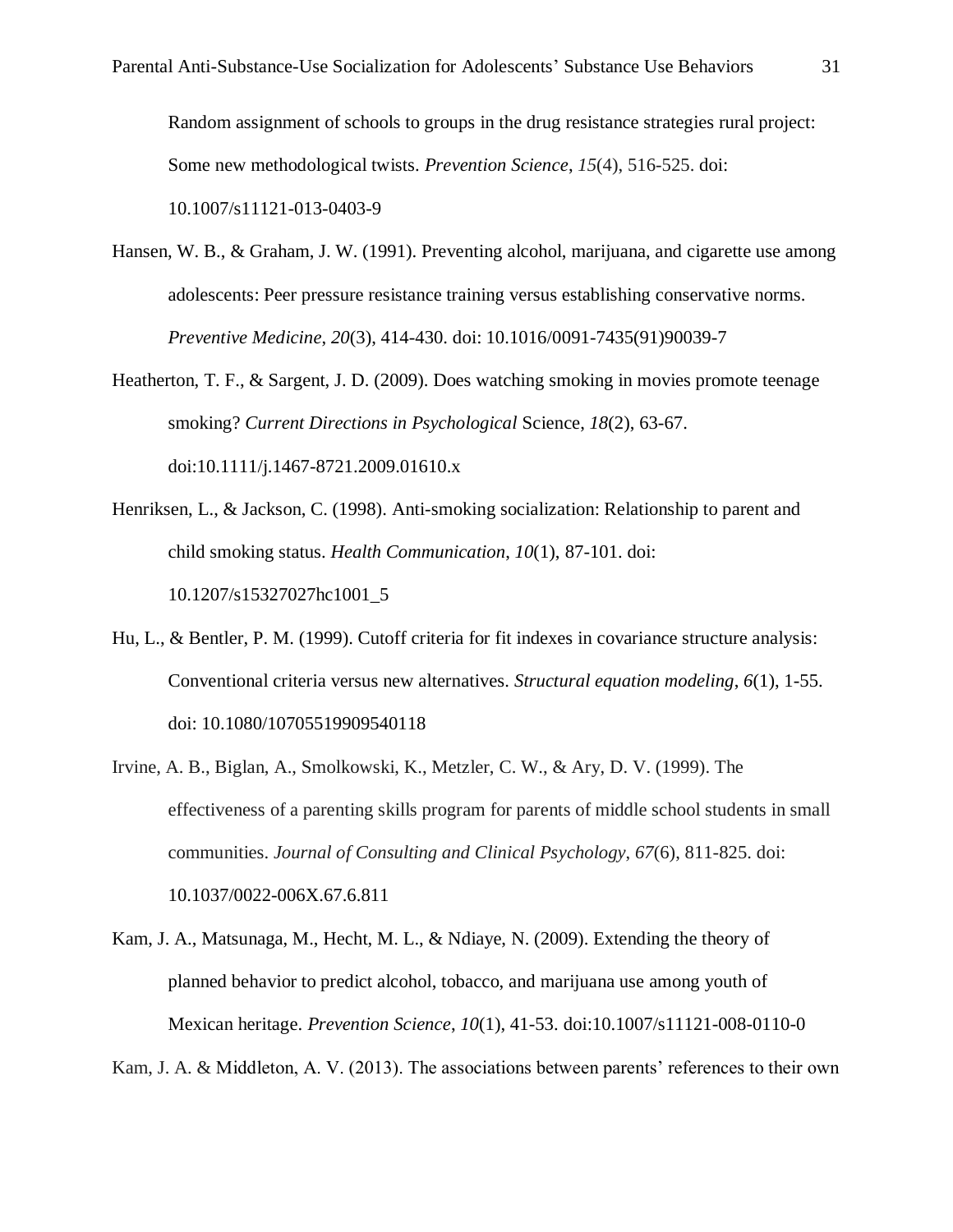past substance use and youth's substance use beliefs and behaviors: A comparison of Latino and European American youth. *Human Communication Research*, *39*(2), 208-229. doi: 10.1111/hcre.12001

- Kam, J. A., & Miller-Day, M. (2017). Introduction to special issue. *Journal of Family Communication*, *17*(1), 1-14. http://dx.doi.org/10.1080/15267431.2016.1251922
- Kam, J. A., Potocki, B., & Hecht, M. L. (2012). Encouraging Mexican-heritage youth to intervene when friends drink: The role of targeted parent-child communication against alcohol. *Communication Research*, *41*(5), 644-664. doi: 0093650212446621
- Kam, J. A., & Yang, S. (2013). Explicating how parent-child communication increases Latino and European American early adolescents' intentions to intervene in a friend's substance use. *Prevention Science*, *15*(4), 536-546. doi: 10.1007/s11121-013-0404-8
- Kelly, K. J., Comello, M. L. G., & Hunn, L. C. P. (2002). Parent-child communication, perceived sanctions against drug use, and youth drug involvement. *Adolescence*, *37*(148), 775-783.
- Kelly, K., Slater, M. D., & Karan, D. (2002). Image advertisements' influence on adolescent perceptions of the desirability of beer and cigarettes. *Public Policy and Marketing*, *21*(2), 295–304. doi:10.1509/jppm.21.2.295.17585
- Kline, R. B. (2005). *Principles and practice of structural equation modeling* (2<sup>nd</sup> ed.). New York, NY: Guilford Press.
- Koerner, A. F., & Fitzpatrick, M. A. (2004). Communication in intact families. In A. Vangelisti (Ed.), *Handbook of family communication* (pp. 50-99). Mahwah, NJ: Lawrence Erilbaum Associates, Inc.
- Koerner, A. F., & Fitzpatrick, M. A. (2002a). Toward a theory of family communication. *Communication Theory*, *12*(1), 70-91. doi:10.1111/j.1468-2885.2002.tb00260.x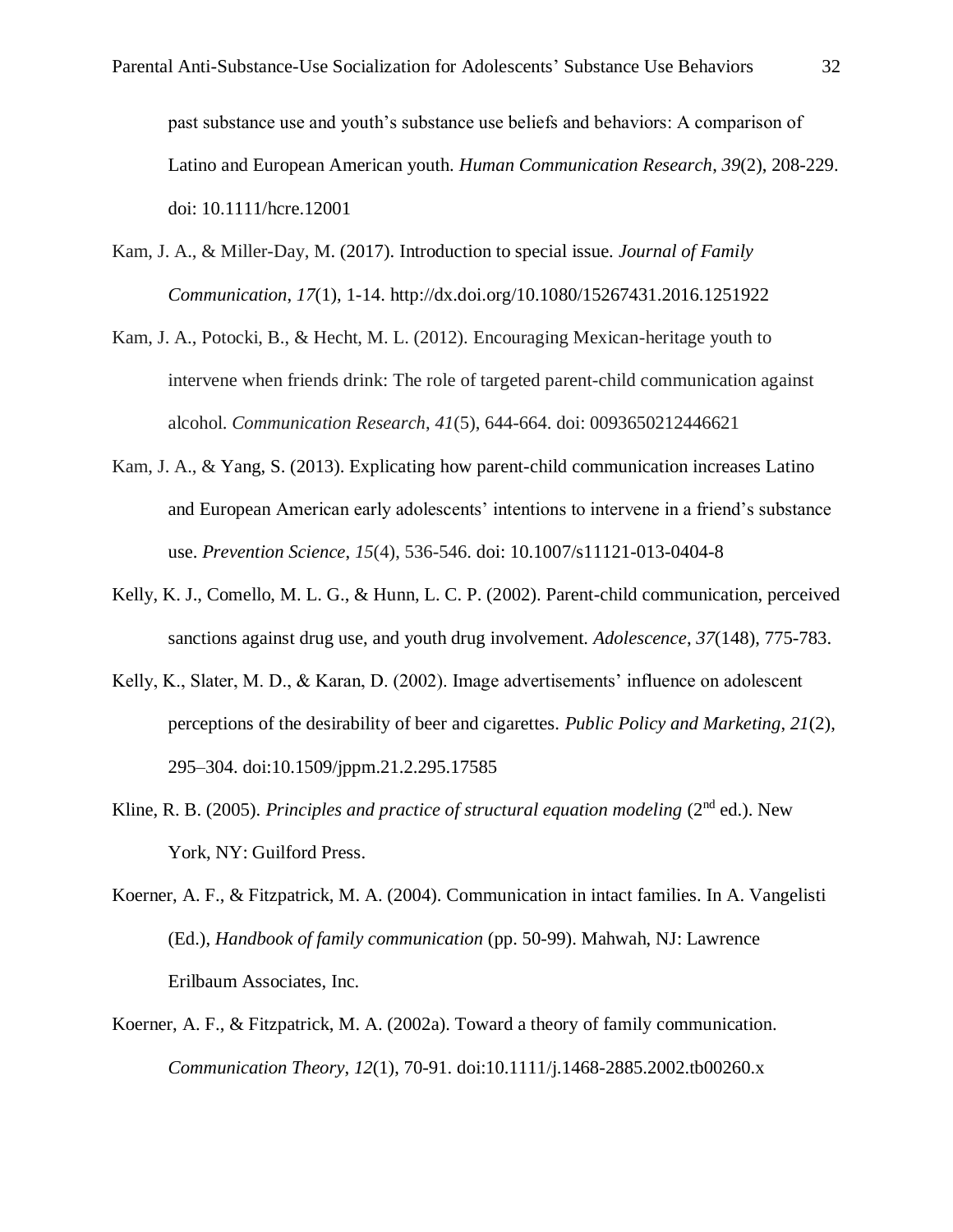Koerner, A. F., & Fitzpatrick, M. A. (2002b). Understanding family communication patterns and family functioning: The roles of conversation orientation and conformity orientation. *Annals of the International Communication Association*, *26*(1), 36-65. http://dx.doi.org/10.1080/23808985.2002.11679010

- Koesten, J., Schrodt, P., & Ford, D. J. (2009). Cognitive flexibility as a mediator of family communication environments and young adults' well-being. *Health Communication*, *24*(1), 82-94. doi:10.1080/10410230802607024
- Komro, K. A., Maldonado-Molina, M. M., Tobler, A. L., Bonds, J. R., & Muller, K. E. (2007). Effects of home access and availability of alcohol on young adolescents' alcohol use. *Addiction*, *102*(10), 1597-1608. doi:10.1111/j.1360-0443.2007.01941.x
- Kosterman, R., Hawkins, J. D., Guo, J., Catalano, R. F., & Abbott, R. D. (2000). The dynamics of alcohol and marijuana initiation: patterns and predictors of first use in adolescence. *American Journal of Public Health*, *90*(3), 360-366.
- Lapinski, M. K., & Rimal, R. N. (2005). An explication of social norms. *Communication Theory*, *15*(2), 127-147. doi:10.1111/j.1468-2885.2005.tb00329.x
- Miech, R. A., Johnston, L., O'Malley, P. M., Bachman, J. G., & Schulenberg, J. E. (2015). *Monitoring the future national survey results on drug use, 1975–2014: Volume I, Secondary School Students*. Ann Arbor: Institute for Social Research, The University of Michigan.
- Miller, K. S., Kotchick, B. A., Dorsey, S., Forehand, R., & Ham, A. Y. (1998). Family communication about sex: What are parents saying and are their adolescents listening? *Family Planning Perspectives*, *30*(5), 218-235. doi: 10.2307/2991607

Miller-Day, M. (2002). Parent-adolescent communication about alcohol, tobacco, and other drug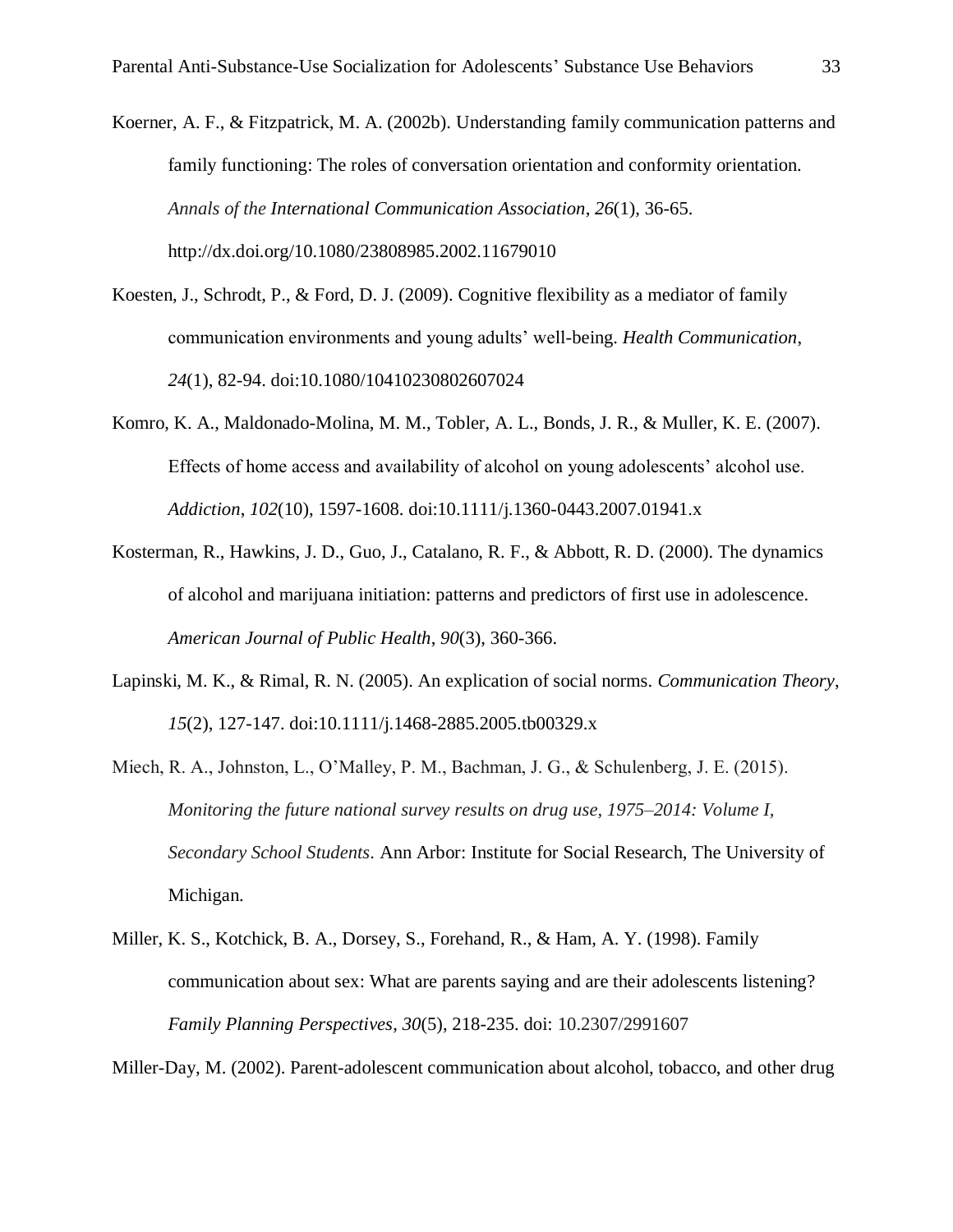use. *Journal of Adolescent Research*, *17*(6), 604-616. doi:10.1177/074355802237466

- Miller-Day, M. (2008). Talking to youth about drugs: What do late adolescents say about parental strategies? *Family Relations*, *57*(1), 1-12. doi:10.1111/j.1741-3729.2007.00478.x
- Miller-Day, M., & Dodd, A. H. (2004). Toward a descriptive model of parent-offspring communication about alcohol and other drugs. *Journal of Social and Personal Relationships*, *21*(1), 69-91. doi:10.1177/0265407504039846
- Miller-Day, M., & Kam, J. A. (2010). More than just openness: Developing and validating a measure of targeted parent-child communication about alcohol. *Health Communication*, *25*(4), 293-302. doi:10.1080/10410231003698952
- Muthén, L. K., & Muthén, B. O. (1998-2015). Mplus User's Guide. Sixth Edition. Los Angeles, CA: Muthén & Muthén.
- Nathanson, A. I. (1999). Identifying and explaining the relationship between parental mediation and children's aggression. *Communication Research*, *26*(2), 124-143. doi: 10.1177/009365099026002002
- Oetting, E. R., & Donnermeyer, J. F. (1998). Primary socialization theory: The etiology of drug use and deviance: I. *Substance Use & Misuse*, *33*(4), 995–1026. doi: 10.3109/10826089809056252
- Pettigrew, J., Miller-Day, M., Shin, Y., Krieger, J., Hecht, M. L., & Graham, J. W. (in press). Parental messages about substances in early adolescence: Extending a model of drug talk styles. *Health Communication*.
- Pettigrew, J., Shin, Y., Stein, J. B., & Raalte, L. J. (2017). Family communication and adolescent alcohol use in Nicaragua, Central America: A test of primary socialization theory. *Journal of Family Communication*, *17*(1), 33-48. http://dx.doi.org/10.1080/15267431.2016.1251921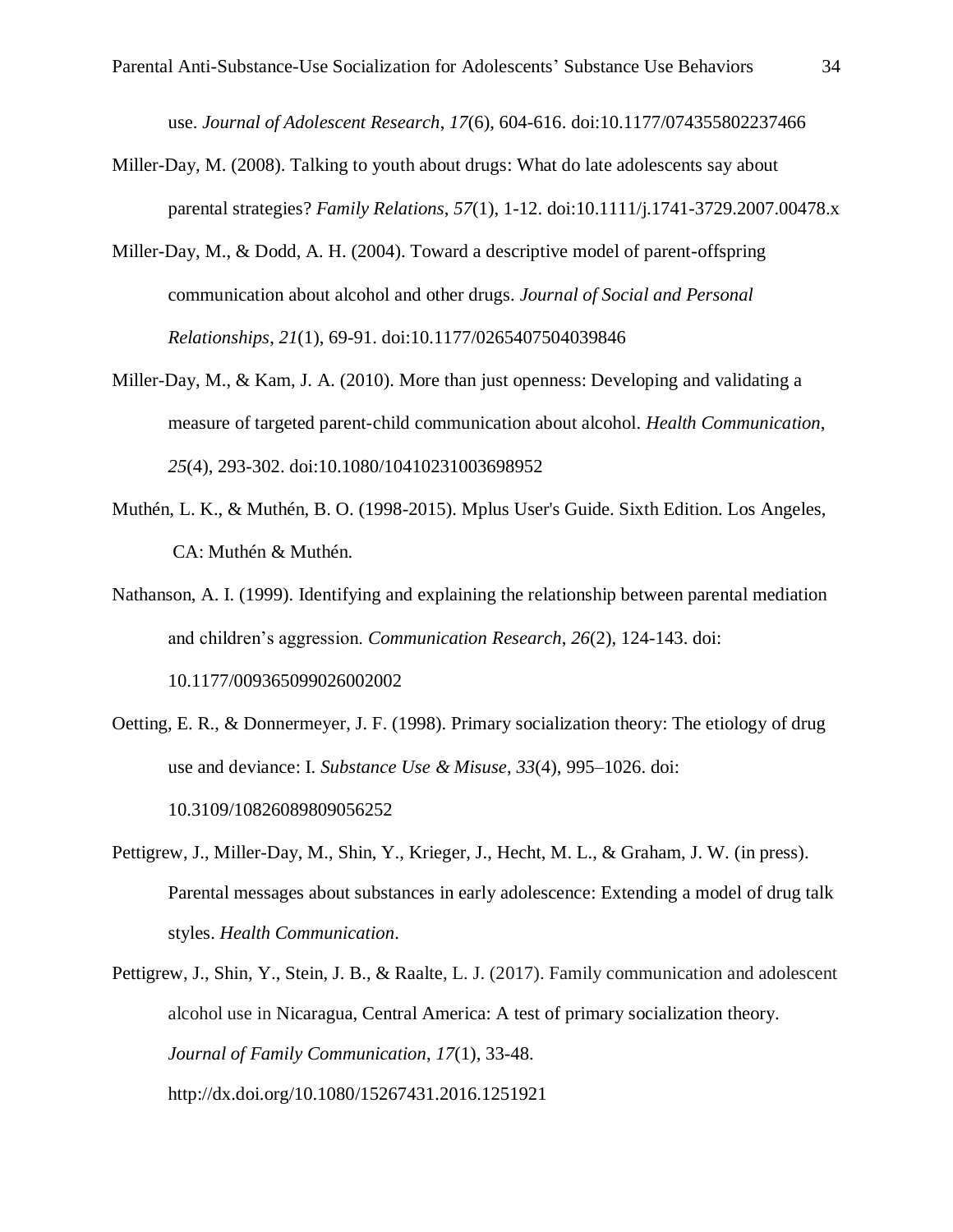- Preacher, K. J., & Hayes, A. F. (2008). Asymptotic and resampling strategies for assessing and comparing indirect effects in multiple mediator models. *Behavior Research Methods*, *40*(3), 879–891. doi: 10.3758/BRM.40.3.879
- Primack, B. A., Kraemer, K. L., Fine, M. J., & Dalton, M. A. (2009). Media exposure and marijuana and alcohol use among adolescents. *Substance Use & Misuse*, *44*(5), 722-739. doi:10.1080/10826080802490097
- Rangarajan, S., & Kelly, L. (2006). Family communication patterns, family environment, and the impact of parental alcoholism on offspring self-esteem. *Journal of Social and Personal Relationships*, *23*(4), 655-671. doi:10.1177/0265407506065990
- Reimuller, A., Hussong, A., & Ennett, S. T. (2011). The influence of alcohol-specific communication on adolescent alcohol use and alcohol-related consequences. *Prevention Science*, *12*(4), 389-400. doi:10.1007/s11121-011-0227-4
- Rutter, M. (1994). Beyond longitudinal data: Causes, consequences, changes, and continuity. *Journal of Consulting and Clinical Psychology*, *62*(5), 928-940. doi: 10.1037/0022- 006X.62.5.928
- Sargent, J. D., Gibson, J., & Hatherton, T. F. (2009). Comparing the effects of entertainment media and tobacco marketing on youth smoking. *Tobacco Control*, *18*(1), 47-53. doi:10.1111/j.1360-0443.2009.02542.x
- Sargent, J. D., Wills, T. A., Stoolmiller, M., Gibson, J. J., & Gibbons, F. X. (2006). Alcohol use in motion pictures and its relation with early-onset teen drinking. *Journal of Studies on Alcohol*, *67*(1), 54–65.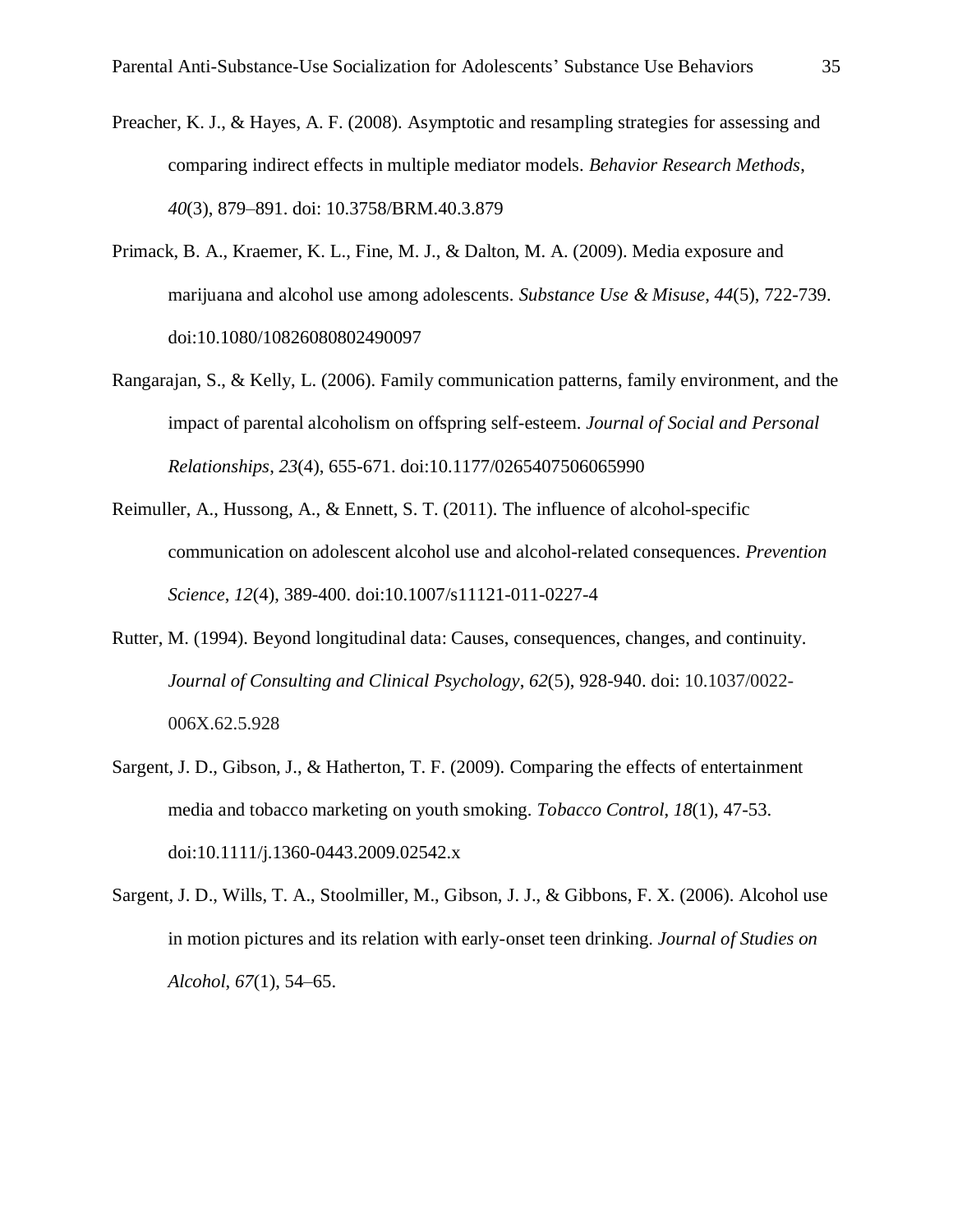Schrodt, P. (2005). Family communication schemata and the circumplex model of family functioning. *Western Journal of Communication*, *69*(4), 359-376. doi: 10.1080/10570310500305539

Schrodt, P. (2009). Family strength and satisfaction as functions of family communication environments. *Communication Quarterly*, *57*(2), 171-186. doi: 10.1080/01463370902881650

- Slater, M. D., Hayes, A. F., & Ford, V. L. (2007). Examining the moderating and mediating roles of news exposure and attention on adolescent judgments of alcohol-related risks. *Communication Research*, *34*(4), 355–381. doi: 10.1177/0093650207302783
- Socha, T. J. (2009). Family as agency of potential: Toward a positive ontology of applied family communication theory and research. In L. R. Frey, & K. N. Cissana (Eds.), *Routledge handbook of applied communication research* (pp.309-330). New York, NY: Routledge.
- Tanski, S E., Cin, S. D., Stoolmiller, M., & Sargent, J. D. (2010). Parental R-rated movie restriction and early-onset alcohol use. *Journal of Studies on Alcohol and Drugs*, *71*(3), 452-459.
- Van der Vorst, H., Engels, R. C. M. E., Meeus, W., & Dekovic, M. (2006). The impact of alcohol-specific rules, parental norms about early drinking and parental alcohol use on adolescents' drinking behavior*. Journal of Child Psychology and Psychiatry*, *47*(12), 1299-1306. doi:10.1111/j.1469-7610.2006.01680.x
- Van der Vorst, H., Engels, R. C. M. E., Meeus, W., Dekovic , M., & Van Leeuwe, J. (2005). The role of alcohol specific socialization in adolescents' drinking behaviour. *Addiction*, *100*(10), 1464–1476. doi:10.1111/j.1360-0443.2005.01193.x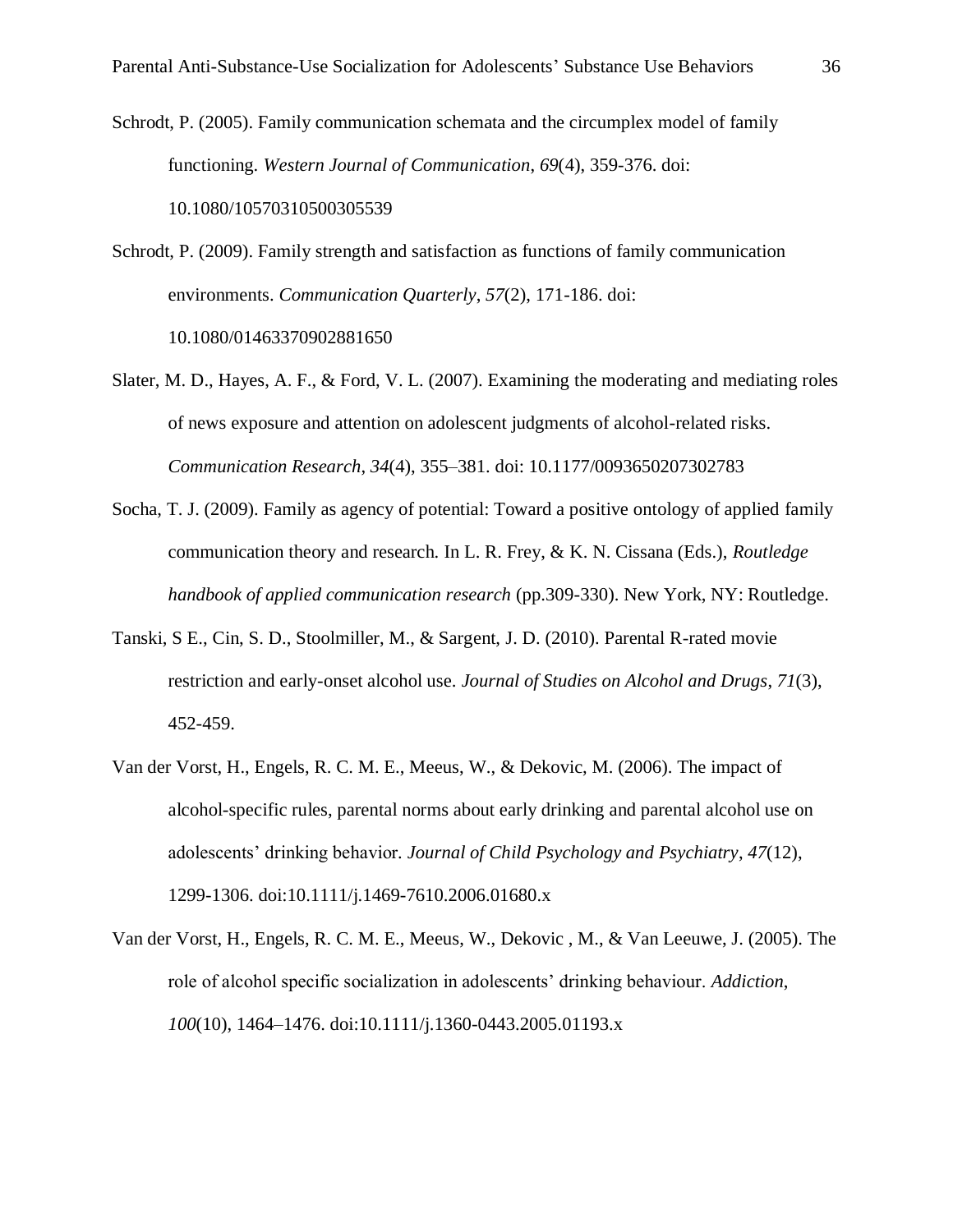- White, K. M., Smith, J. R., Terry, D. J., Greenslade, J. H., & McKimmie, B. M. (2009). Social influence in the theory of planned behaviour: The role of descriptive, injunctive, and ingroup norms. *The British Psychological Society*, *48*(1), 135-158. doi:10.1348/014466608X295207
- Wills, T., Sargent, J., Gibbons, F., Gerrard, M., & Stoolmiller, M. (2009). Movie exposure to alcohol cues and adolescent alcohol problems: A longitudinal analysis in a national sample. *Psychology of Addictive Behaviors*, *23*(1), 23-35. doi:10.1037/a0014137
- Wills, T., Sargent, J., Stoolmiller, M., Gibbons, F., & Gerrad, M. (2008). Movie smoking exposure and smoking onset: A longitudinal study of mediation processes in a representative sample of U.S. adolescents. *Psychology of Addictive Behaviors*, *22*(2), 269-277. doi: 10.1037/0893-164X.22.2.269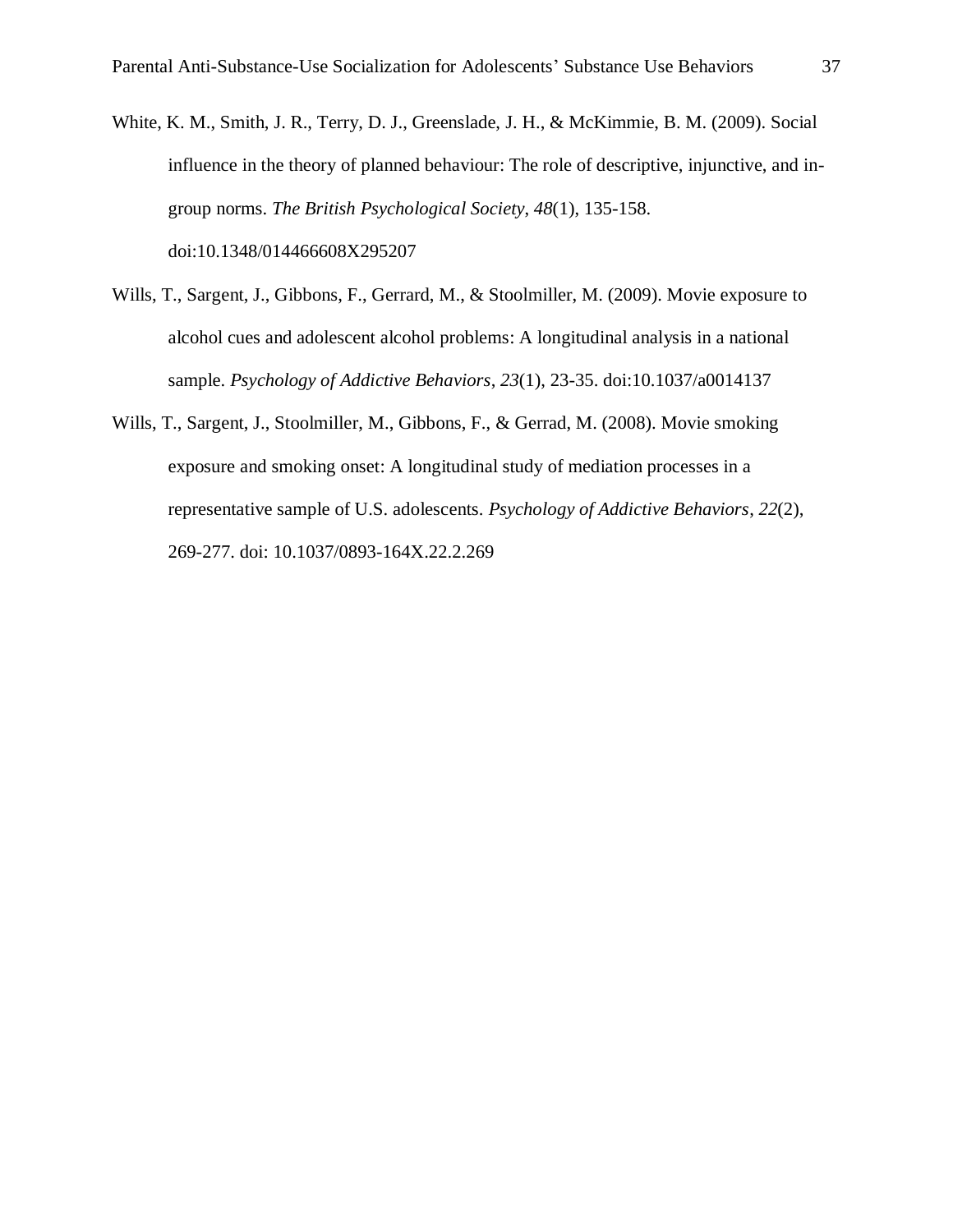| Variable           | M         | SD        | Reliability 1 |           | $\overline{2}$ | 3         | 4         | 5        | 6      | 7        | 8        | 9 |
|--------------------|-----------|-----------|---------------|-----------|----------------|-----------|-----------|----------|--------|----------|----------|---|
| 1. PARENTNORMS     | 3.87      | 0.40      | 0.85          |           |                |           |           |          |        |          |          |   |
| 2. PACOMM          |           | 1.98 0.88 | 0.82          | $.14***$  |                |           |           |          |        |          |          |   |
| 3. PERSONNORMS     |           | 3.48 0.83 | 0.92          | $.13***$  | $.21***$       |           |           |          |        |          |          |   |
| <b>4. EXPRESS</b>  | 2.95      | 1.06      | 0.87          | $.21***$  | $.40***$       | $.29***$  |           |          |        |          |          |   |
| 5. TRADITION       |           | 3.67 1.00 | 0.74          | $.10*$    | $.26***$       | $.16***$  | $.30**$   |          |        |          |          |   |
| <b>6. CONFLICT</b> | 2.22 1.09 |           | 0.62          | .05       | $.31***$       | $.09*$    | $.18***$  | $.36***$ |        |          |          |   |
| 7. ALCOHOL         |           | 1.87 1.83 | N/A           | $-.14***$ | $-.14***$      | $-.33***$ | $-.17***$ | $-.04$   | $-.07$ |          |          |   |
| 8. CIGARETTE       |           | 1.47 1.46 | N/A           | $-.17***$ | $-.12***$      | $-.28***$ | $-.14***$ | .00.     | $-.02$ | $.51***$ |          |   |
| 9. MARIJUANA       | 1.21      | 0.97      | N/A           | $-.07$    | $-.10$         | $-.25***$ | $-.12***$ | .02      | $-.01$ | $.55***$ | $.60***$ |   |

**Table 1** Means, Standard Deviations, Bivariate Correlations, and Reliability

*Note. PARENTNORMS* parental anti-substance-use injunctive norms, *PACOMM* parent-adolescent prevention communication about substance use in the media, *PERSONNORMS* early adolescents' anti-substance-use personal norms, *EXPRESS* expressiveness, *TRADITION* structural traditionalism, *CONFLICT* conflict avoidance, *ALCOHOL* past-30 days alcohol use, *CIGARETTE* past-30 days cigarette use, *MARIJUANA* past 30-days marijuana use

\* p < .05; \*\* p < .01; \*\*\* p < .001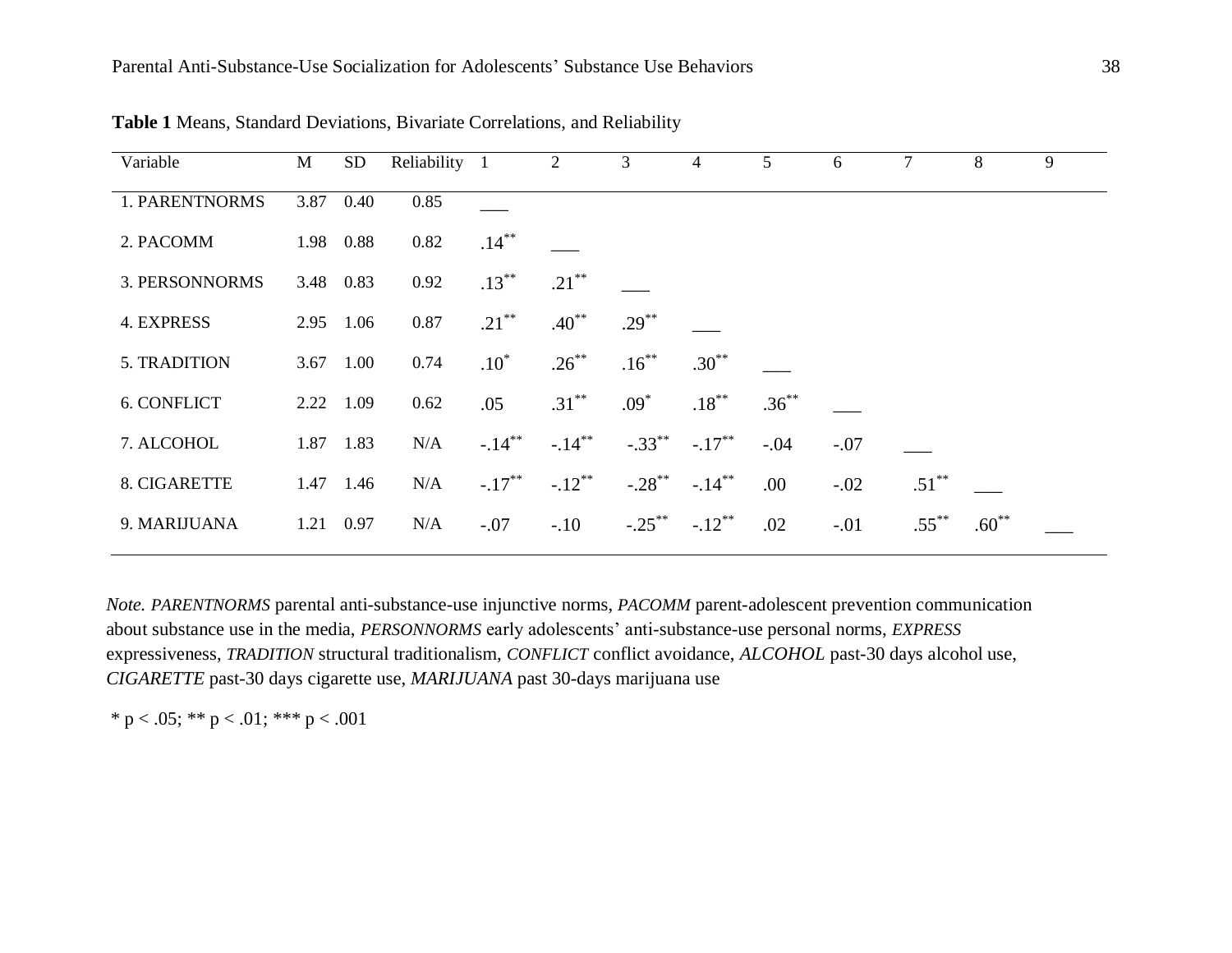| Items                            | <b>Standardized Factor</b> | Items                                                                          | <b>Standardized Factor</b> |  |  |  |
|----------------------------------|----------------------------|--------------------------------------------------------------------------------|----------------------------|--|--|--|
|                                  | Loadings                   |                                                                                | Loadings                   |  |  |  |
| Expressiveness                   |                            | Parental Anti-Substance-Use Injunctive Norms                                   |                            |  |  |  |
|                                  |                            |                                                                                |                            |  |  |  |
| EX1                              | 0.63                       | PN1                                                                            | 0.71                       |  |  |  |
| EX <sub>2</sub>                  | 0.74                       | PN <sub>2</sub>                                                                | 0.92                       |  |  |  |
| EX3                              | 0.69                       | PN <sub>3</sub>                                                                | 0.82                       |  |  |  |
| EX4                              | 0.75                       |                                                                                |                            |  |  |  |
| EX <sub>5</sub>                  | 0.75                       |                                                                                |                            |  |  |  |
| EX <sub>6</sub>                  | 0.77                       | Parent-Adolescent Prevention Communication about<br>Substance Use in the Media |                            |  |  |  |
|                                  |                            |                                                                                |                            |  |  |  |
| <b>Structural Traditionalism</b> |                            |                                                                                |                            |  |  |  |
| ST <sub>1</sub>                  | 0.69                       | PC <sub>1</sub>                                                                | 0.89                       |  |  |  |
| ST <sub>2</sub>                  | 0.64                       | PC <sub>2</sub>                                                                | 0.92                       |  |  |  |
| ST <sub>3</sub>                  | 0.54                       |                                                                                |                            |  |  |  |
|                                  |                            | Personal Anti-Substance-Use Norms                                              |                            |  |  |  |
| <b>Conflict Avoidance</b>        |                            |                                                                                |                            |  |  |  |
| CA1                              | 0.63                       | PN1                                                                            | 0.88                       |  |  |  |
| CA2                              | 0.50                       | PN <sub>2</sub>                                                                | 0.96                       |  |  |  |
| CA3                              | 0.67                       | PN <sub>3</sub>                                                                | 0.83                       |  |  |  |

**Table 2** Factor Loadings from the Measurement Model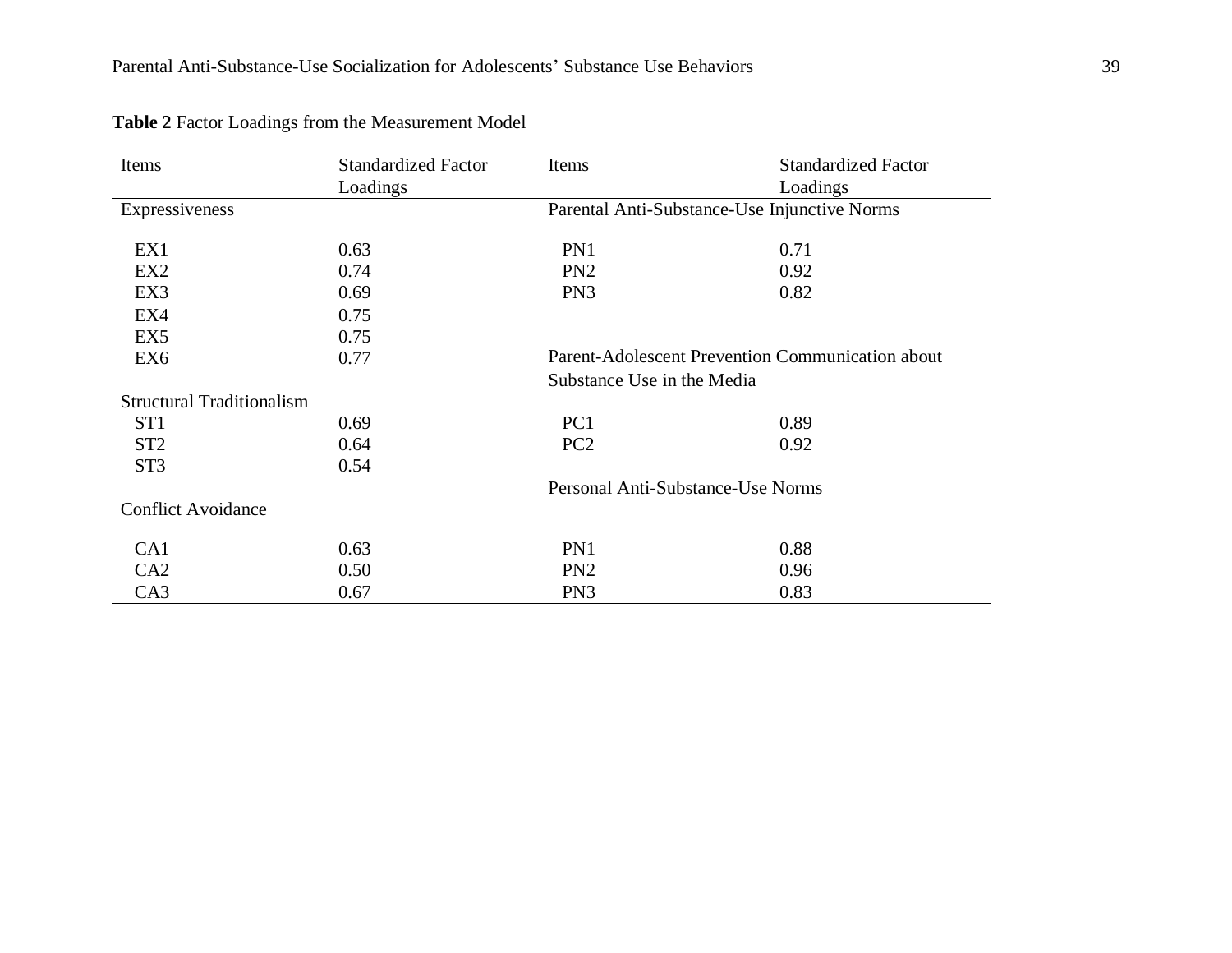| Parameter                                         | Unstd. (SE)     | Parameter                                         | Unstd. $(SE)$    |
|---------------------------------------------------|-----------------|---------------------------------------------------|------------------|
| $EX \rightarrow PN$                               | $0.13***(0.04)$ | $PN \rightarrow YN$                               | $0.31**$ (0.11)  |
| $ST \rightarrow PN$                               | $-0.02(0.04)$   | $PC \rightarrow YN$                               | $0.21***(0.04)$  |
| $CA \rightarrow PN$                               | $0.11*(0.06)$   | $YN \rightarrow AL$                               | $-0.25***(0.05)$ |
| $EX \rightarrow PC$                               | $0.40***(0.06)$ | $YN \rightarrow CI$                               | $-0.27***(0.05)$ |
| $ST \rightarrow PC$                               | $0.16*(0.07)$   | $YN \rightarrow MA$                               | $-0.14***(0.04)$ |
| $CA \rightarrow PC$                               | 0.10(0.08)      |                                                   |                  |
|                                                   |                 |                                                   |                  |
| $PN \rightarrow YN \rightarrow AL$                | $-0.08*(0.03)$  | $PC \rightarrow YN \rightarrow AL$                | $-0.05***(0.01)$ |
| $PN \rightarrow YN \rightarrow CI$                | $-0.09*(0.04)$  | $PC \rightarrow YN \rightarrow CI$                | $-0.06***(0.02)$ |
| $PN \rightarrow YN \rightarrow MA$                | $-0.04*(0.02)$  | $PC \rightarrow YN \rightarrow MA$                | $-0.03**$ (0.01) |
|                                                   |                 |                                                   |                  |
| $EX \rightarrow PN \rightarrow YN \rightarrow AL$ | $-0.01*(0.01)$  | $EX \rightarrow PC \rightarrow YN \rightarrow AL$ | $-0.02**$ (0.01) |
| $EX \rightarrow PN \rightarrow YN \rightarrow CI$ | $-0.01*(0.01)$  | $EX \rightarrow PC \rightarrow YN \rightarrow CI$ | $-0.02**$ (0.01) |
| $EX \rightarrow PN \rightarrow YN \rightarrow MA$ | $-0.01*(0.00)$  | $EX \rightarrow PC \rightarrow YN \rightarrow MA$ | $-0.01**$ (0.00) |
| $ST \rightarrow PN \rightarrow YN \rightarrow AL$ | 0.00(0.00)      | $ST \rightarrow PC \rightarrow YN \rightarrow AL$ | $-0.01*(0.00)$   |
| $ST \rightarrow PN \rightarrow YN \rightarrow CI$ | 0.00(0.00)      | $ST \rightarrow PC \rightarrow YN \rightarrow CI$ | $-0.01*(0.00)$   |
| $ST \rightarrow PN \rightarrow YN \rightarrow MA$ | 0.00(0.00)      | $ST \rightarrow PC \rightarrow YN \rightarrow MA$ | $-0.01*(0.00)$   |
| $CA \rightarrow PN \rightarrow YN \rightarrow AL$ | $-0.01(0.01)$   | $CA \rightarrow PC \rightarrow YN \rightarrow AL$ | $-0.01(0.01)$    |
| $CA \rightarrow PN \rightarrow YN \rightarrow CI$ | $-0.01(0.01)$   | $CA \rightarrow PC \rightarrow YN \rightarrow CI$ | $-0.01(0.01)$    |
| $CA \rightarrow PN \rightarrow YN \rightarrow MA$ | $-0.01(0.00)$   | $CA \rightarrow PC \rightarrow YN \rightarrow MA$ | 0.00(0.00)       |

**Table 3** Direct and indirect Effects from the Full Structural Model

*Note. EX* expressiveness, *ST* structural traditionalism, *CA* conflict avoidance, *PN* parental anti-substance-use injunctive norms, *PC* parent-adolescent prevention communication about substance use in the media, *YN* early adolescents' anti-substance-use personal norms, *AL* past-30 days alcohol use, *CI* past-30 days cigarette use, *MA* past 30-days marijuana use, *Unstd.* = unstandardized estimate, *SE* = standard error

\* p < .05; \*\* p < .01; \*\*\* p < .001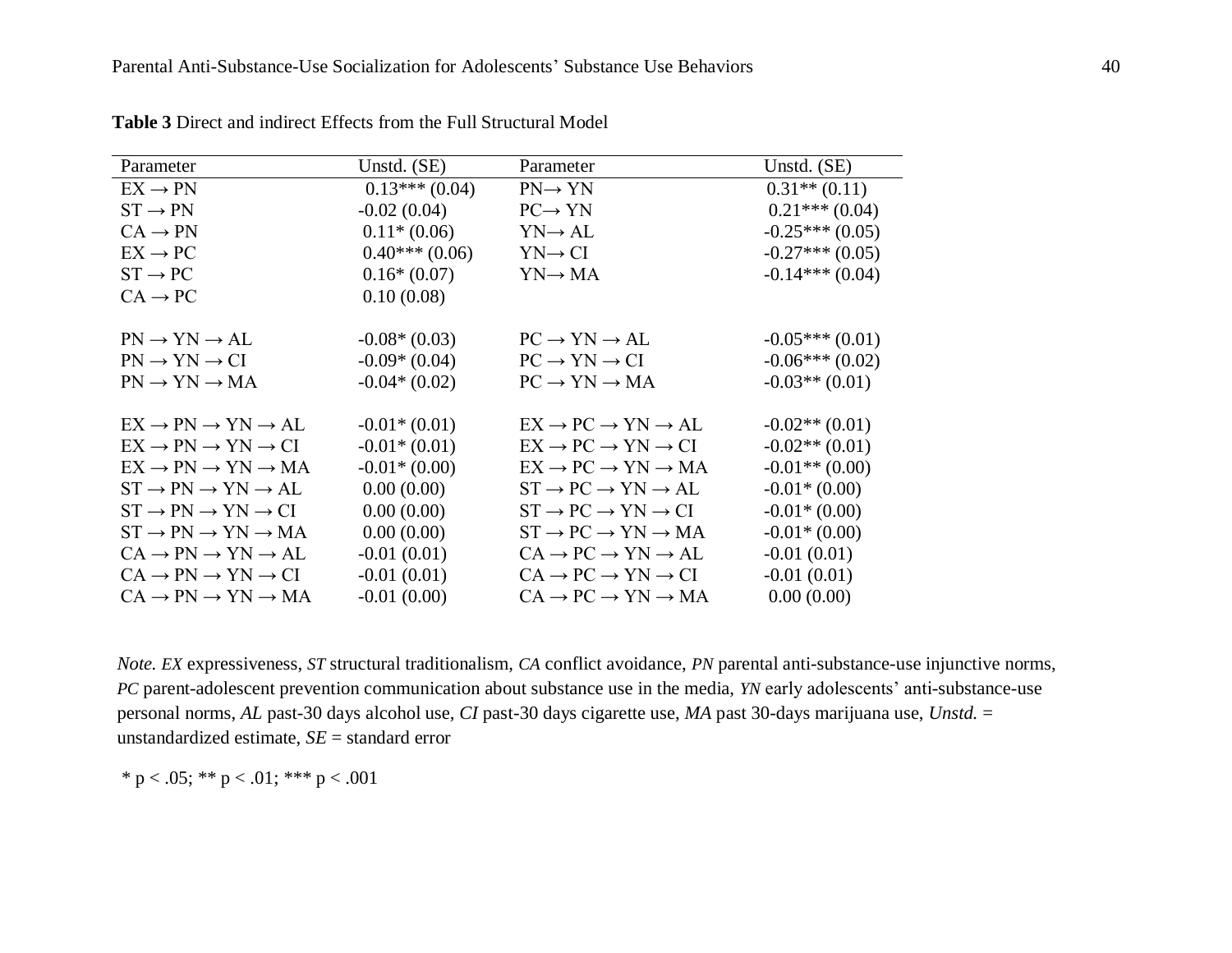**Figure 1** Conceptual Model of Family Communication Environments, Parental Socialization Processes for Early Adolescents' Substance Use